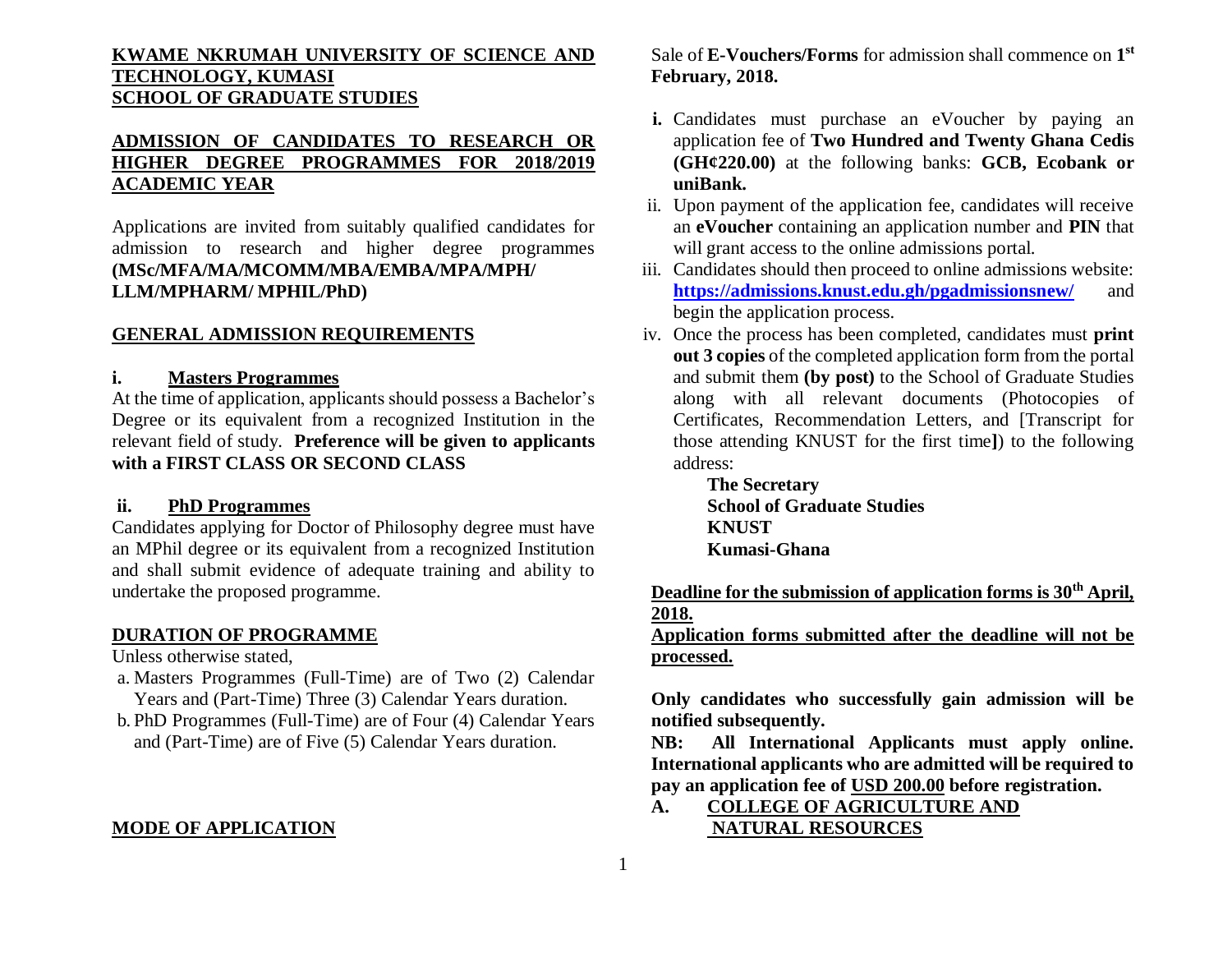## **FACULTY OF AGRICULTURE**

### **1. Department of Animal Science**

### **MPhil in:**

Animal Breeding and Genetics; Reproductive Physiology; Animal Nutrition; and Meat Science.

### **Admission Requirements**

A good Bachelor's degree (First Class or Second Class (Upper Division)) in Agriculture or related disciplines from KNUST or any recognized University. Candidates with Second Class (Lower Division) are required to pass an interview.

### **PhD in:**

Animal Breeding and Genetics; Reproductive Physiology; Animal Nutrition; and Meat Science.

## **Admission Requirements**

Candidates applying for Doctor of Philosophy degree must have a Master's degree or its equivalent in Agriculture or related disciplines from KNUST or any recognized University and shall submit evidence of adequate training and ability to undertake the proposed programme.

### **2. Department of Crop and Soil Sciences**

### **Admission Requirements**

A bachelor's degree in Agriculture or related discipline from a recognized university is required for MPhil degree in the Department. Preference is given to applicants with First or Second Class (Upper Division) degrees.

Applicants seeking admission to PhD programmes should normally have either an MSc or MPhil degree in the relevant discipline. In addition, all applicants will have to pass an interview conducted by the Departmental Board.

### **Agronomy Programmes**

- 1. MPhil Agronomy
- 2. MPhil Agronomy (Crop Physiology)
- 3. MPhil Agronomy (Plant Breeding)
- 4. MPhil Agronomy (Weed Science)
- 5. MPhil Agronomy (Forage Production and Management)
- 6. PhD Agronomy
- 7. PhD Crop Physiology
- 8. PhD Forage Production and Management

### **Crop Protection Programmes**

- 1. MPhil Crop Protection (Plant Pathology)
- 2. MPhil Crop Protection (Plant Virology)
- 3. MPhil Crop Protection (Entomology)
- 4. MPhil Crop Protection (Nematology)
- 5. PhD Plant Pathology
- 6. PhD Plant Entomology
- 7. PhD Nematology
- 8. PhD Plant Virology

### **Soil Science Programmes**

- 1. MPhil Soil Science
- 2. PhD Soil Science

### **Plant Breeding Programmes**

- 1. MPhil Plant Breeding
- 2. PhD Plant Breeding

### **3. Department of Horticulture**

- **1. MPhil Seed Science and Technology**
- **2. MPhil Postharvest Technology**
- **3. MPhil Vegetable Crops Production**
- **4. MPhil Fruit Crops**
- **5. PhD Landscape Studies**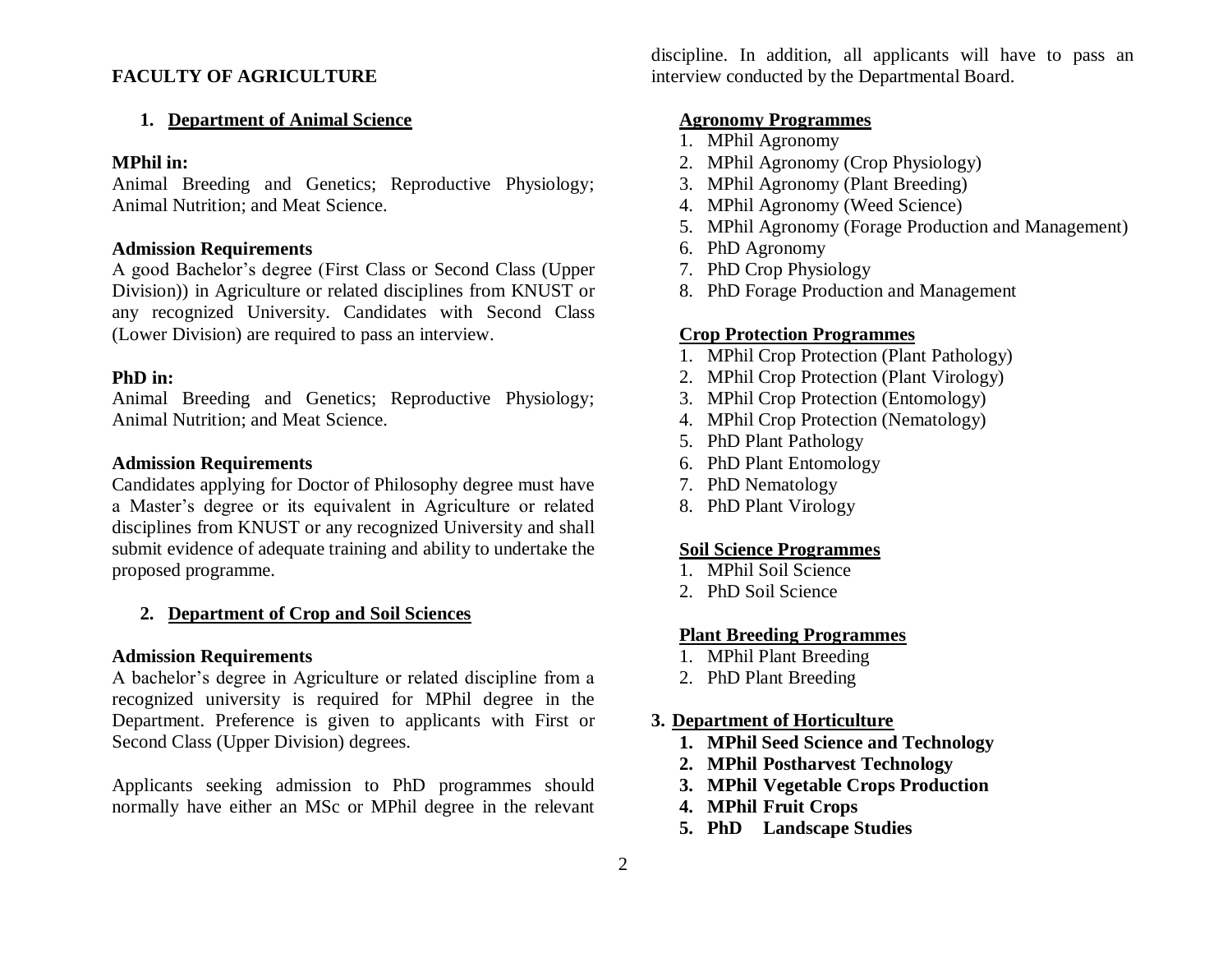- **6. PhD Postharvest Physiology**
- **7. PhD Postharvest Technology**
- **8. PhD Vegetable Crops Production**
- **9. PhD Seed Science and Technology**
- **10. PhD Fruit Crops**

### **Admission Requirements**

**MPhil -** A good Bachelor's degree (First Class or Second Class Upper Division) in Agriculture or related disciplines from KNUST or any recognized University.

Candidates with Second Class (Lower Division) are required to pass an interview.

**Doctor of Philosophy (PhD) -** Candidates applying for Doctor of Philosophy degree must have a Master's degree or its equivalent in the relevant field of study, including Horticulture, Agronomy, Biological/ Environmental Science, Postharvest Technology, Food Science, Biochemistry or related disciplines from KNUST or any recognized University and shall submit evidence of adequate training and ability to undertake proposed programme.

Candidates with degrees in Architecture, Planning, Geography, Fine Art, Civil Engineering and Building Technology may also be considered for programmes in Landscape Studies only.

# **4. Department of Agricultural Economics, Agribusiness and Extension**

# a. **MPhil Agricultural Economics**

The programme accepts applicants with at least a Bachelor of Science (BSc) or Bachelor of Arts (BA) Second Class (upper division) or its equivalent in Agriculture, Agricultural Economics, Economics or other related disciplines from a recognized University. Candidates must pass a selection interview to be conducted by the Department and demonstrate their ability to pay the required fees.

## b. **PhD Agricultural Economics**

MSc/MPhil degree in Agriculture or relevant subject areas from a recognized University or Institution of Higher Learning. Candidates must pass a selection interview to be conducted by the Department and demonstrate their ability to pay required fees. Candidates may be required to take relevant courses from the MPhil Agricultural Economics programme as prescribed by the Departmental Board.

## **c. MSc Agribusiness Management**

The programme accepts first degree holders with a minimum of Second Class (Upper Division) in Agribusiness Management, Business Administration, Agriculture and relevant subject areas from an approved University or Institution of Higher Learning. Relevant academic, administrative or field experience will be an advantage but not a prerequisite. Applicants must have a thorough proficiency in written and spoken English. Candidates must pass a selection interview to be conducted by the Department and demonstrate their ability to pay required fees.

## **d. MPhil Agribusiness Management**

The programme accepts first degree holders with a minimum of Second Class (Upper Division) in Agribusiness Management, Agriculture and relevant subject areas from an approved University or Institution of Higher Learning. Several years of relevant academic, administrative or field experience will be an advantage but not a prerequisite. Applicants must have a thorough proficiency in written and spoken English. Candidates must pass a selection interview to be conducted by the Department and demonstrate their ability to pay required fees.

# **e. PhD Agribusiness Management**

The programme accepts MPhil degree holders in Agribusiness Management from KNUST or equivalent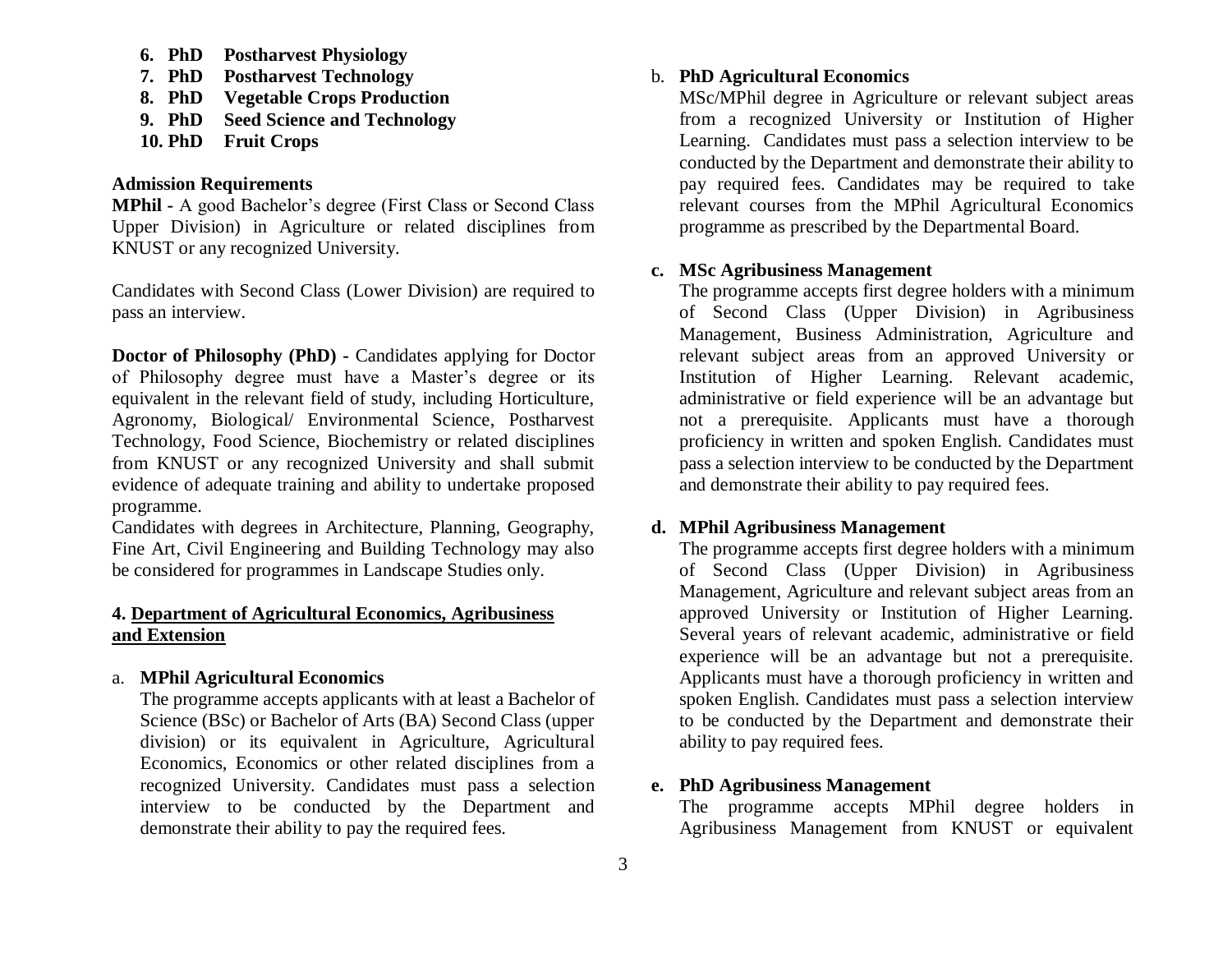qualifications from approved Universities or Institutions of Higher Learning. Applicants must have proficiency in written and spoken English. Candidates must pass a selection interview to be conducted by the Department and demonstrate their ability to pay the required fees. Other MSc/MPhil or equivalent degree holders in relevant subject areas (Agriculture, Natural Resource Management, Rural Development, Economics, Development Planning, Development Studies) from an approved University or Institution of Higher Learning may be required to take relevant courses from the MSc/MPhil Agribusiness programme as prescribed by the Departmental Board.

# f. **MSc/MPhil Agricultural Extension and Development Communication**

The programme accepts first degree holders with a minimum of Second Class (Lower Division) in Agriculture or relevant subject areas (Natural Resources Management, Rural Development, Development Planning, Development Studies, Environmental Management, Sociology, Psychology) from an approved University or Institution of Higher Learning. Relevant academic, administrative or field experience will be an advantage but not a prerequisite. Applicants must have proficiency in written and spoken English. Candidates must pass a selection interview to be conducted by the Department and demonstrate their ability to pay required fees.

# **g. PhD Agricultural Extension and Development Communication**

The programme will admit MPhil degree holders in Agricultural Extension and Development Communication from KNUST or equivalent qualification from approved Universities or Institutions of Higher Learning. Applicants must have proficiency in written and spoken English. Candidates must pass a selection interview to be conducted by the Department and demonstrate their ability to pay required fees. Other MPhil or equivalent degree holders in

relevant subject areas (Agriculture, Natural Resources Management, Rural Development, Development Planning, Development Studies, Environmental Management, Sociology, Psychology) from an approved University or Institution of Higher Learning may be required to take relevant courses from the MSc/MPhil programmes as prescribed by the Departmental Board.

# h. **MPhil Sustainable and Integrated Rural Development In Africa**

Candidates must possess good first degree (minimum of Second Class Upper or equivalent qualification) in Sustainable and Rural Development, Natural Resources Management, Environmental Management, Agriculture, Planning, Land Economy, Law, Health, Business, Social and Natural Sciences from recognized institutions. Applicants must have a thorough proficiency in written and spoken English. Candidates must pass a selection interview to be conducted by the Department and demonstrate their ability to pay required fees.

# **FACULTY OF RENEWABLE NATURAL RESOURCES**

# **1. Department of Wildlife and Range Management**

# **a. MPhil Wildlife and Range Management**

Applicants should have a Bachelor of Science degree, minimum Second Class (Lower Division) or equivalent from an accredited university in a discipline related to the course, preferably combined with relevant working experience. Candidates must also attend and pass an interview session in the Department.

# **b. MSc Geo-Information Science for Natural Resources Management (GISNATUREM)**

# **Regular**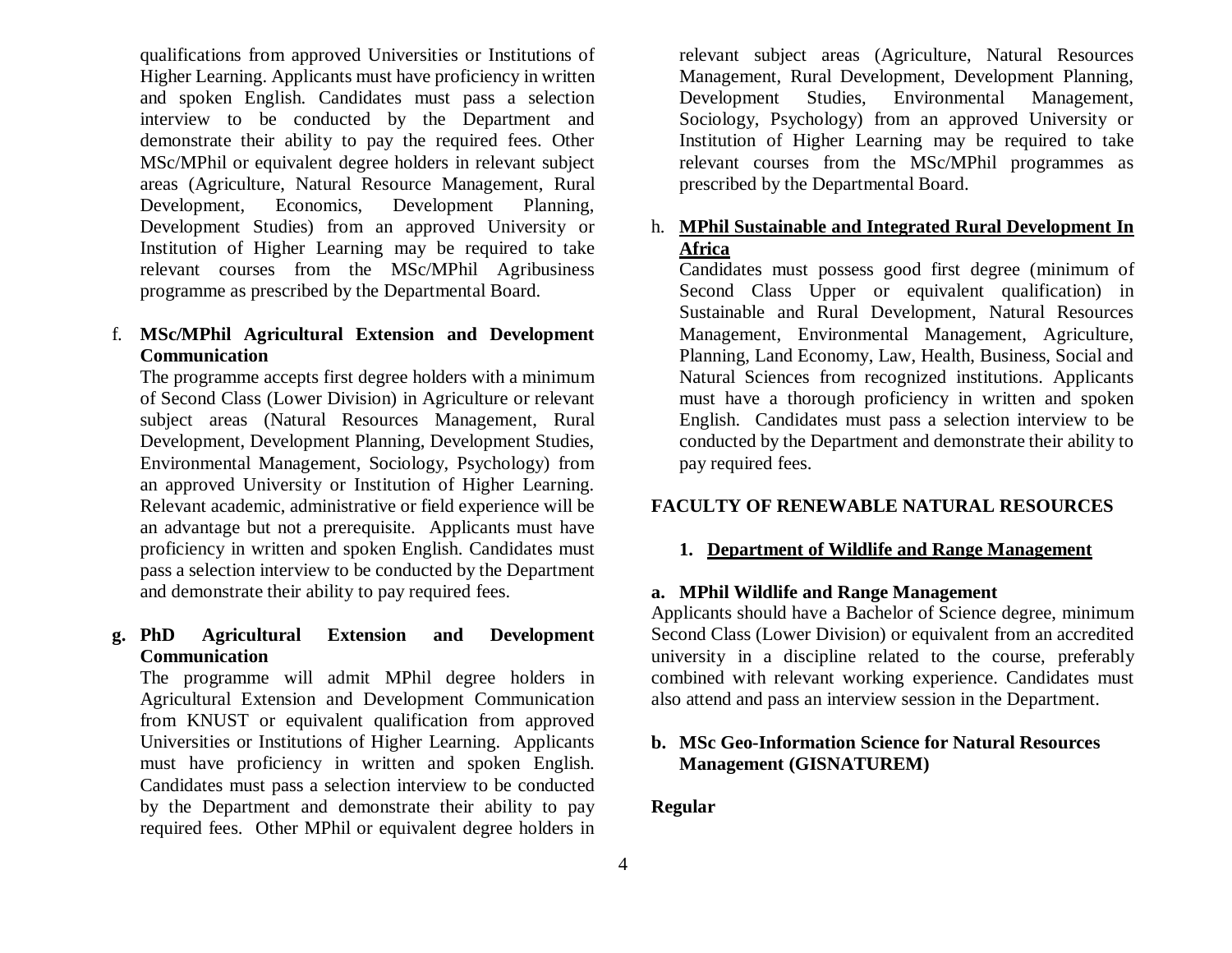Applicants should have a Bachelor of Science, minimum Second Class (Lower Division) or equivalent from an accredited university in a discipline related to the course, preferably combined with relevant working experience. Candidates must also attend and pass an interview session in the Department.

# **Joint Programme (18 months in KNUST-Ghana and 6 months in ITC, University of Twente (UT)-Netherlands)**

Applicants should have a Bachelor of Science degree, minimum Second Class (Lower Division) or equivalent from an accredited university in a discipline related to the course, preferably combined with relevant working experience. Candidates must also attend and pass an interview session in the Department.

Candidates must apply for admission from both institutions (KNUST and ITC, UT). Applicants seeking admission could also apply to the Netherlands Fellowship Programme (NFP) for financial support.

## **c. PhD Wildlife and Range Management**

The PhD applicant must hold a Master's Degree in Wildlife and Range Management, Forestry, Natural Resources Management and other related disciplines, preferably combined with relevant working experience. Candidates must also attend and pass an interview session in the Department.

### **2. Department of Silviculture and Forest Management**

# **a. MPhil Natural Resources and Environmental Governance**

## **Admission Requirements**

A bachelor's degree, First or Second Class (Upper Division) in natural resource management, environmental management, agriculture, engineering, planning, land economy, law, business, social or natural sciences. Applicants with Second Class (Lower Division) and some work experience may be admitted after an interview.

### **b. MPhil Silviculture and Forest Management Admission Requirements**

A bachelor's degree, First Class or Second Class (Upper Division) in Natural Resource Management, Agriculture or Natural Sciences.

# **c. PhD Silviculture and Forest Management Admission Requirements**

Holders of a good Master's degree in Natural Resource Management, Environmental Management, Agriculture, Land Economy, Law, Business, Social or Natural Sciences. Applicants will have to pass an interview conducted by the Department Board.

### **3. Department of Agroforestry**

## **a. MPhil Agroforestry Admission Requirements**

The MPhil programme is open to holders of First Class or Second Class (Upper Division) degrees in Natural Resources Management, Agriculture or Biological Sciences. Graduates in other disciplines with relevant field experience are also considered for admission. In addition, candidates will be required to attend and pass an interview before admission.

# **b. PhD Agroforestry**

# **Admission Requirements**

The PhD programme is open to holders of MPhil in Agroforestry, Natural Resources Management or related field of study with appropriate field experience. Candidates will be required to take relevant courses during the programme. An interview is highly relevant in the admission process.

# **4. Department of Wood Science and Technology Management**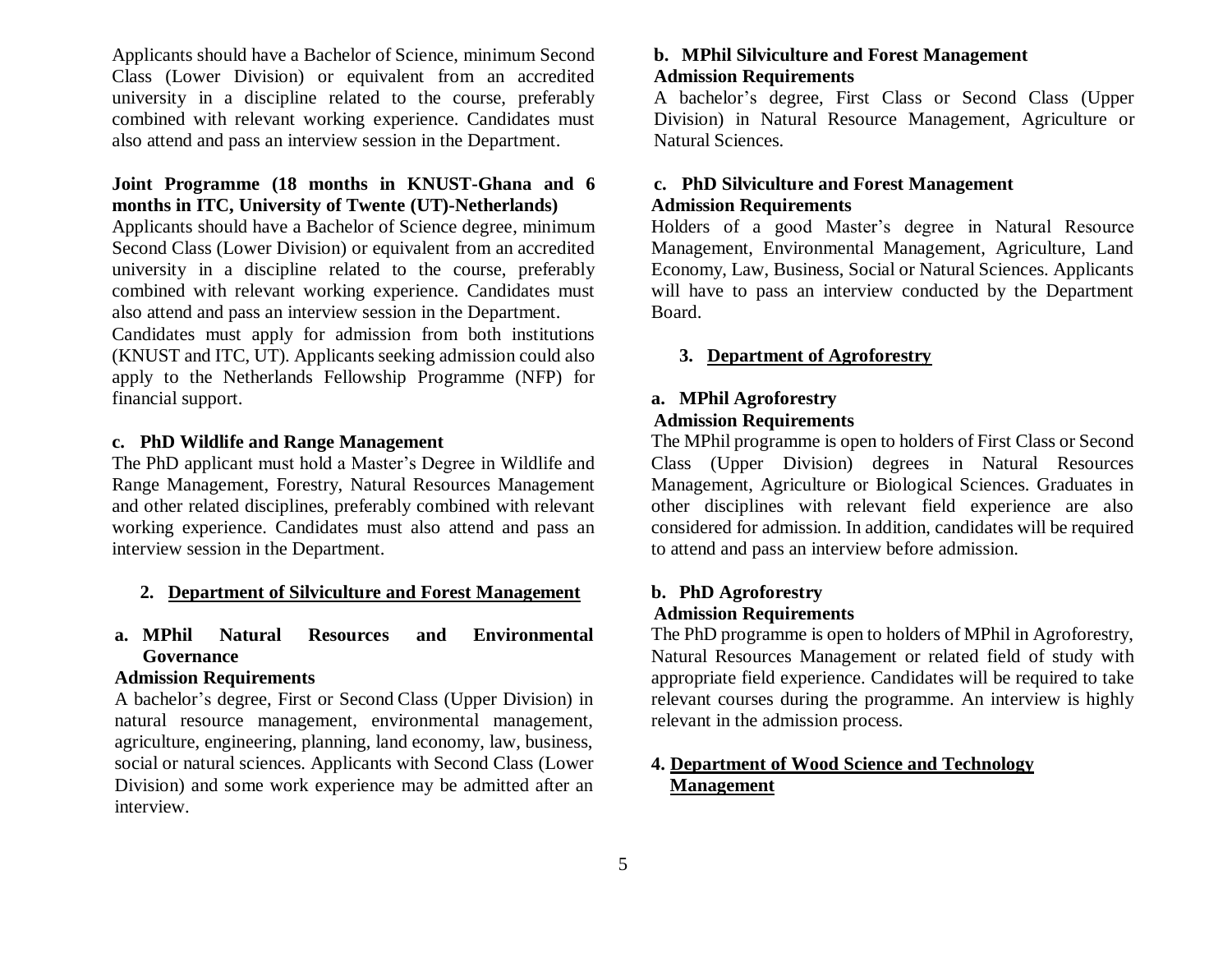**MPhil / PhD –** Wood Science and Technology / Wood Technology / Timber Engineering / Furniture Design.

## **a. MPhil Admission Requirements**

First Class or Good Second Class Degree in the Sciences, Natural Resources, Wood Science/Technology, Engineering and other related Programmes.

## **b. PhD Admission Requirements**

MSc/MPhil (Wood Science, Wood Technology, Civil Engineering and Production Option) and any related MSc/MPhil in Science or Engineering.

## **5. Department of Fisheries and Watershed Management**

- 1. MPhil Aquaculture
- 2. MPhil Aquaculture and Environment
- 3. MPhil Aquatic Resources Management
- 4. MPhil Fisheries Management
- 5. MPhil Watershed Management
- 6. PhD Aquaculture
- 7. PhD Aquaculture and Environment
- 8. PhD Aquatic Resources Management
- 9. PhD Fisheries Management
- 10. PhD Watershed Management

## **Admission Requirements MPhil**

Bachelor of Science degree with a First Class or Second Class (Upper Division). Candidates with Second Class (Lower Division) may be considered after an interview or must demonstrate considerable experience in research in the relevant field. Preferred disciplines are in Fisheries, Aquaculture, Biological Sciences or relevant aspects of Agriculture.

MSc or MPhil degrees in relevant disciplines from a recognized University

# **B. COLLEGE OF HUMANITIES AND SOCIAL SCIENCES**

# **FACULTY OF LAW**

## **Master of Laws (LLM) Degree Programme**

## **Admission Requirements**

Applicants must possess Bachelor of Laws (LLB) degree preferably with a minimum of Second Class (Upper Division) or its equivalent from a recognized university.

Applicants who do not satisfy the requirement stated above but hold LLB degree with Second Class (Lower Division) from a recognized university and have impressive recommendation may be admitted to the programme upon successful entrance examination and/or an interview.

Candidates must attend and pass an interview conducted by the Faculty.

# **FACULTY OF SOCIAL SCIENCES**

# **1. Department of Economics**

# **a. MSc Economics - A One (1) Year Programme**

The options are:

- 1. MSc Economics
- 2. MSc Economics ( Money, Banking and Finance)
- 3. MSc Economics (Energy and Resource Economics)
- 4. MSc Economics (Health Economics)

# **Admission Requirements**

# **PhD**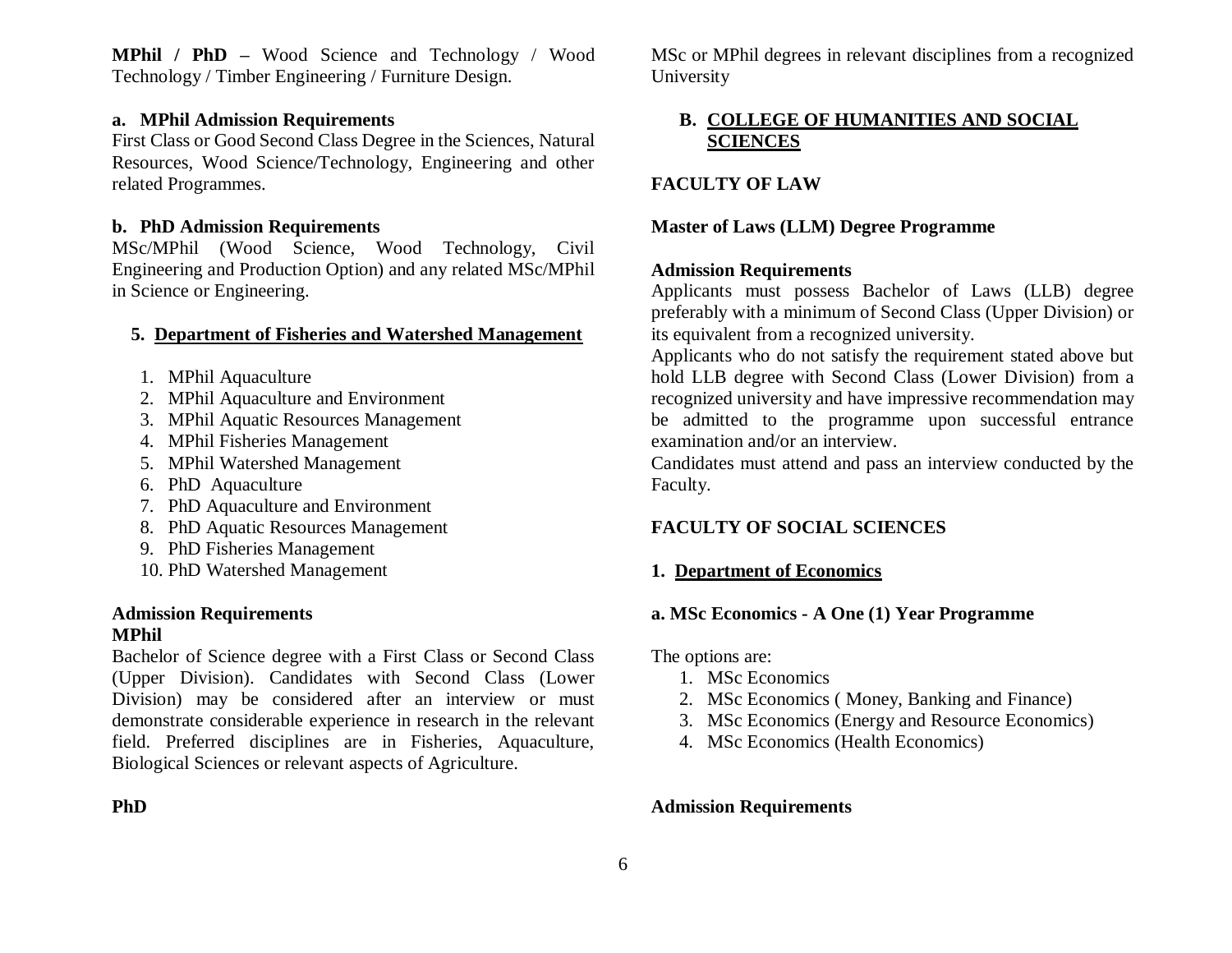A good first degree, (at least) Second Class (Lower Division) in the following disciplines; Economics, (with Finance, Mathematics, Statistics, Geography, Law, Sociology, Political Science and History); Business Administration, Mathematics/ Statistics / Engineering / Physics / Actuarial Science/ Environmental Science / Land Economy / Natural Resources Management; Geography / Geography and Resource Development / Geography and Rural Development / Geography and Regional Planning; Development Studies and related disciplines. Admission is subject to passing an entrance examination.

### **b. MPhil Economics**

### **Admission Requirements**

A good first degree in Economics (at least) Second Class (Upper Division) is required. Candidates must have done Econometrics, Advanced Economic Theory and Mathematics for Economists at the undergraduate level in a recognized tertiary institution. Admission is subject to passing an interview.

### **c. PhD Economics**

A good first degree in Economics, Second Class (Upper Division) plus an MPhil (with an average grade not less than a B or equivalent) in economics or related field with sufficient background in Microeconomics, Macroeconomics and Econometrics from a recognized tertiary institution. A good background in econometrics, statistics and mathematics will be an added advantage. Admission is subject to passing an interview.

### **2. Department of Modern Languages**

- 1. MPhil French (Literature and Society)
- 2. MPhil French (Applied Linguistics)
- 3. MPhil French (Translation and Interpreting)
- 4. MPhil Teaching of French as a Foreign Language
- 5. MPhil French for Specific Purposes
- 6. PhD French (Literature and Society)
- 7. PhD French (Applied Linguistics)
- 8. PhD French (Translation and Interpreting)
- 9. PhD Teaching of French as a Foreign Language
- 10. PhD French for Specific Purposes

### **MPhil**

### **Admission Requirements**

Candidates must hold a good First degree in French (Second Class Lower Division or better or a postgraduate qualification relevant to the area of study) from a recognised University. In addition, candidates will be required to pass a written examination and interview.

## **PhD**

### **Admission Requirements**

Candidates must hold a Master's degree in French from a recognised University and must submit a research proposal acceptable to the Postgraduate Coordinating Team. In addition, candidates will be required to pass a selection interview.

### **3. Department of English**

### **a. MPhil in English**

Applicants seeking admission to the Master of Philosophy (MPhil) programme in English should have graduated with an English major, with at least Second Class (Upper Division). Candidates with Second Class Lower Division have to pass both written examination and an interview.

## **b. PhD (Literature)**

### **Admission Requirements**

Candidates must have an MA/MPhil degree in English from a recognized institution or an equivalent degree accepted by the Academic Board.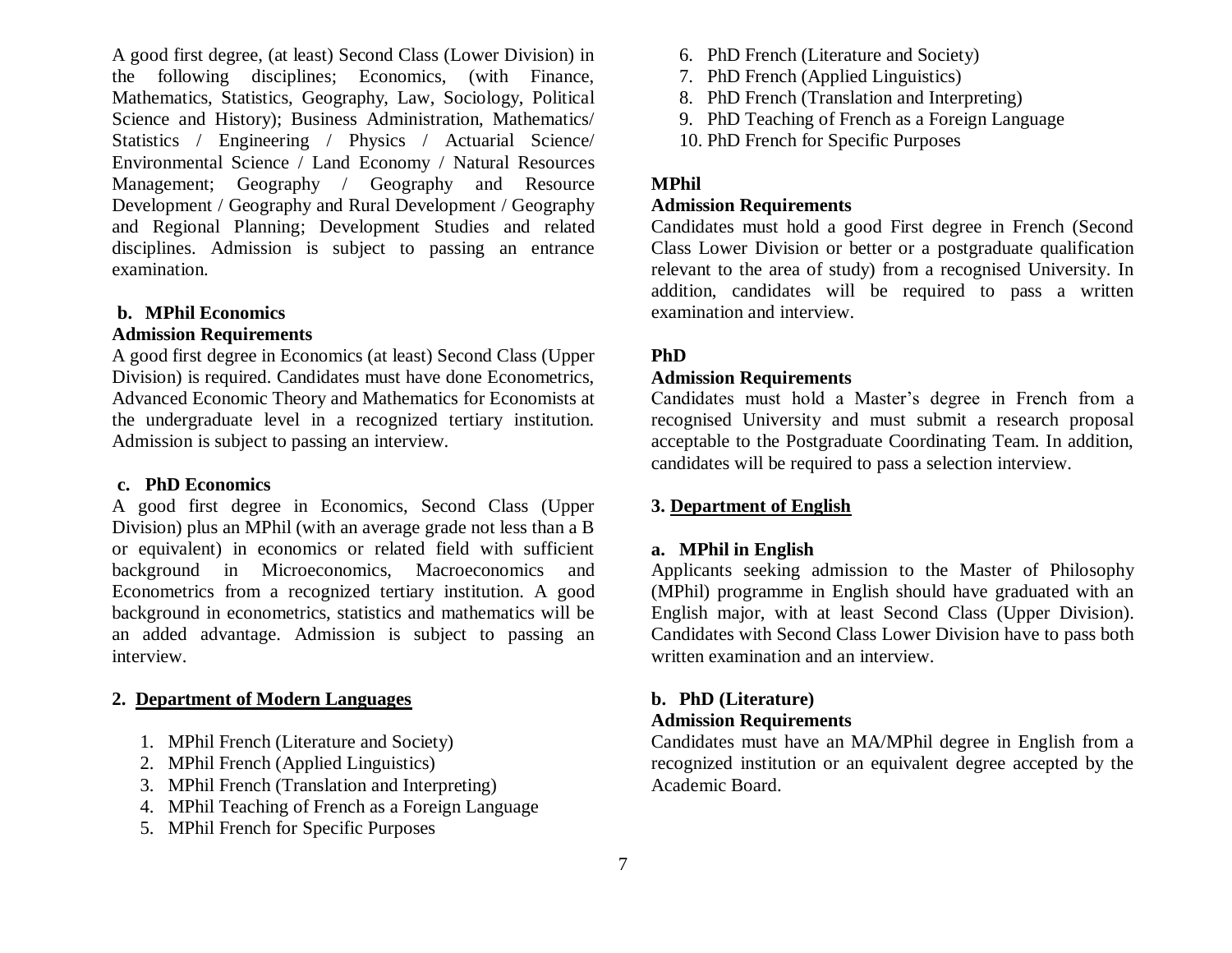**4. Department of Geography and Rural Development** 

# **a. MPhil Geography and Rural Development Admission Requirements**

A good first degree in Geography, Development Studies, Natural Sciences or other Geography related disciplines. A First Class or Second Class (Upper Division) is preferred. Candidates shall be selected at a selection interview. A submission of synopsis of proposed thesis is a requirement.

## **b. PhD Geography and Rural Development Admission Requirements**

Master's Degree in Geography, Development Studies or other Geography related disciplines. Candidates shall be selected at a selection interview. Oral presentation of thesis proposal is a requirement.

# **5. Department of Religious Studies**

**a. MA** (One Year)– Candidates must have obtained a good first degree (Second Class Lower Division or better) in either Religious Studies or Theology from a recognised University or accredited Theological Seminary/Institution.

**b. MPhil** – Candidates must have obtained a good first degree (Second Class Upper Division or better) in either Religious Studies or Theology from a recognised University or accredited Theological Seminary/Institution.

*For the MA and MPhil programmes candidates with Social Sciences or Humanities background must in addition have a Diploma in Theology/Religious Studies from a recognised/accredited Institution or Seminary. Admission is subject to passing an entrance examination and interview.*

**c. PhD** – Candidates must have obtained an MPhil degree in either Religious Studies or Theology from a recognised University or accredited Theological Seminary/Institution.

# **6. Department of Sociology and Social Work**

# **MA/MPhil Sociology**

# **Admission Requirements**

- a. A good first degree in Sociology or Social Work with at least Second Class (Lower Division) or better from a recognized University.
- b. A Postgraduate Diploma in the Humanities from an Accredited University with at least two years working experience.
- c. All applicants must pass a selection interview.

# **7. Department of History and Political Studies**

# **a. MPhil - Political Science Admission Requirements**

- Applicants to the MPhil programme must have a Bachelor of Arts or Science degree with a minimum of Second Class (Upper Division) in Political Science.
- Applicants with other disciplinary backgrounds could be considered.
- Holders of Second Class (Lower Division) could be considered if they have at least two years work experience.
- International applicants must, in general, meet the requirements above and also demonstrate proficiency in English as the medium of classroom instruction.
- The final requirement for admission is an entry examination and a departmental interview to determine applicants' suitability for the programme.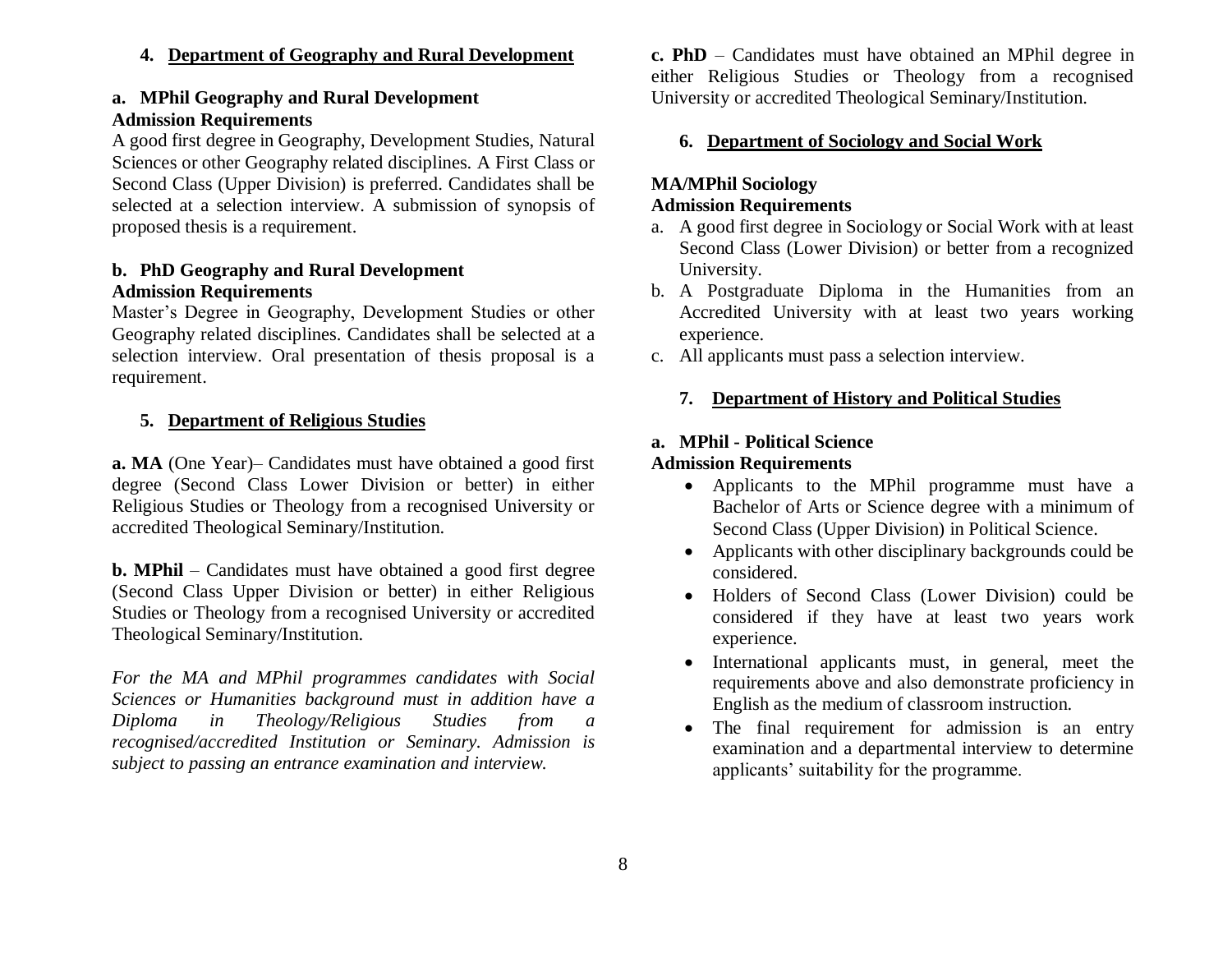# **b. MPhil Historical Studies**

# **Admission Requirements**

- Applicants must have a good first degree (at least Second Class Upper Division) or its equivalent in History or in a relevant field of study from an accredited institution in Ghana.
- The final requirement for admission is an entry examination and a departmental interview to determine applicants' suitability for the programme.
- Applicants can show evidence of a minimum of two years working experience.

## **c. Master of Public Administration (MPA) Admission Requirements**

- Applicants to the MPA programme must have a good Bachelor of Arts or Science degree with Second Class (Upper Division).
- Holders of Second Class (Lower Division) could be considered if they have at least two years work experience.
- International applicants must, in general, meet the requirements above and also demonstrate proficiency in English as the medium of classroom instruction.
- The final requirement for admission is an entry examination and a departmental interview to determine applicants' suitability for the programme.

## **8. KNUST SCHOOL OF BUSINESS (KSB)**

**a. Master of Business Administration (MBA) Day/Evening/Weekend** 

- Accounting
- Finance
- Marketing
- Strategic Management and Consulting
- Human Resource Management
- Management and Organizational Development
- Logistics and Supply Chain Management
- Management Information Systems (MIS)

# **Admission Requirements**

- Candidates must possess a good first degree (minimum of Second Class (Lower Division) or equivalent professional qualifications from a recognised institution in any relevant area.
- Applicants must in addition have a thorough proficiency in written English. Candidates must pass a selection interview to be conducted by the School. An entrance examination may be required when necessary.
- All candidates must demonstrate their ability to pay all approved programme fees for the duration of study.

# **b. Master of Science (MSc)**

- MSc Marketing
- MSc Logistics and Supply Chain Management
- MSc Management and Human Resource Strategy
- MSc Accounting
- MSc Finance

# **Admission Requirements**

- MSc applicants must possess good first degree in a relevant discipline with at least Second Class (Lower Division) or its equivalent.
- Applicants must in addition have a thorough proficiency in written and spoken English.
- All candidates must demonstrate their ability to pay all approved programme fees for the duration of study.
- **c. Master of Philosophy (MPhil) in Business Administration** 
	- All areas of specialization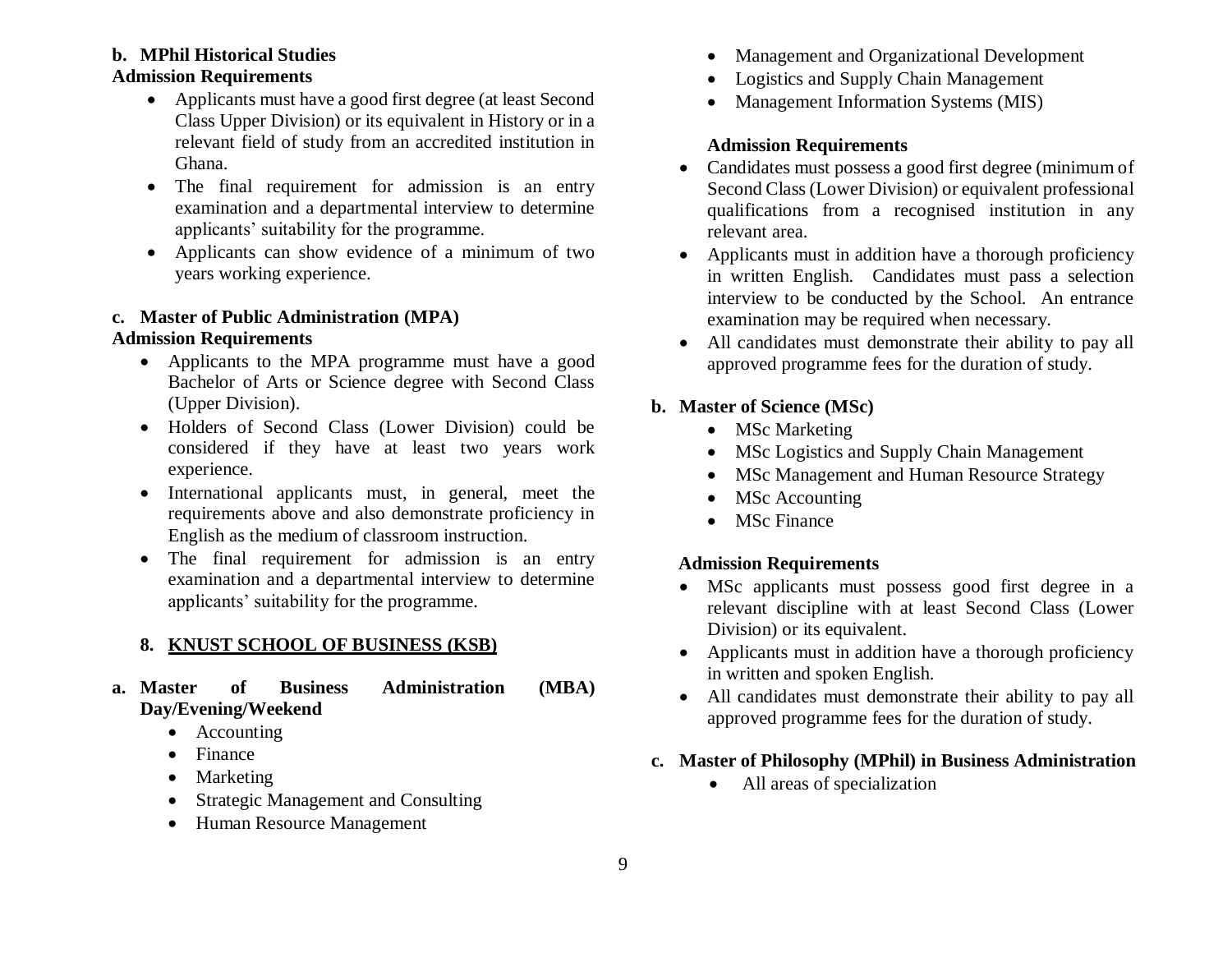# **Admission Requirements**

- All candidates must possess an Honours Degree with a minimum of Second Class (Lower Division) from a recognized University or institution of higher learning.
- All candidates must attend and pass interview sessions conducted by the Departments.
- All candidates must demonstrate their ability to pay all approved programme fees for the duration of study.

### **Specific Requirements**

Specific requirements for admission to the MPhil programme in Business and Management at KSB are as follows:

- a. Candidates shall hold Master's degree (MSc in relevant Business Administration subject area or MBA) from a recognized University or institution of higher learning.
- b. Applicants without Master's degree qualification in relevant Business Administration subject areas shall:
- Possess a good first degree (minimum of Second Class Lower Division) in any subject area.
- At the end of the first year, have a minimum CWA of 70 to proceed to MPhil in the second year [else the candidate would be terminating with Master of Science (MSc) in the relevant Business Administration subject area].

### **PhD**

- PhD in Organizational Leadership
- PhD in Business and Management (all areas of concentration/specialization)

### **Admission Requirements**

Candidates who possess MPhil degree qualifications in the relevant subject areas related to business and management (e.g., Accounting, Marketing, Strategic Management, Human Resource Management or Logistics and Supply Chain Management) from a recognized University or institution of higher learning.

### **MPhil/PhD**

# **Specific Requirements**

Specific requirements for admission to the MPhil/PhD programme in Business and Management at KSB are as follows:

### **Holders of Master's Degree (MSc/MA/MBA)**

Candidates holding Master's degree in relevant subject areas (e.g. MSc/MA/MBA, etc. in Business Administration) from a recognized University or institution of higher learning.

# **CENTRE FOR CULTURAL AND AFRICAN STUDIES (CeCASt)**

- **a. MPhil Chieftaincy and Traditional Leadership Studies.**
- **b. MA Chieftaincy and Traditional Leadership Studies.**
- **c. Postgraduate Diploma in Chieftaincy and Traditional Leadership Studies.**
- **d. Postgraduate Certificate in Chieftaincy and Traditional Leadership Studies.**
- **e. Certificate of Participation in Chieftaincy and Traditional Leadership Studies.**

## **Target Group**

The Programmes target chiefs and practitioners in various sectors who need to upgrade their competency skills to be able to effectively deliver on their mandates and resolve challenges in their institutions.

## **Duration and Entry Requirements**

 The Master of Philosophy is a modular programme of two years' duration and divided into four modules. Participants/Students may therefore enroll on the programme and terminate their studies after completing one or two modules and obtain a certificate of participation or may continue to complete all four modules and obtain a Master of Philosophy degree.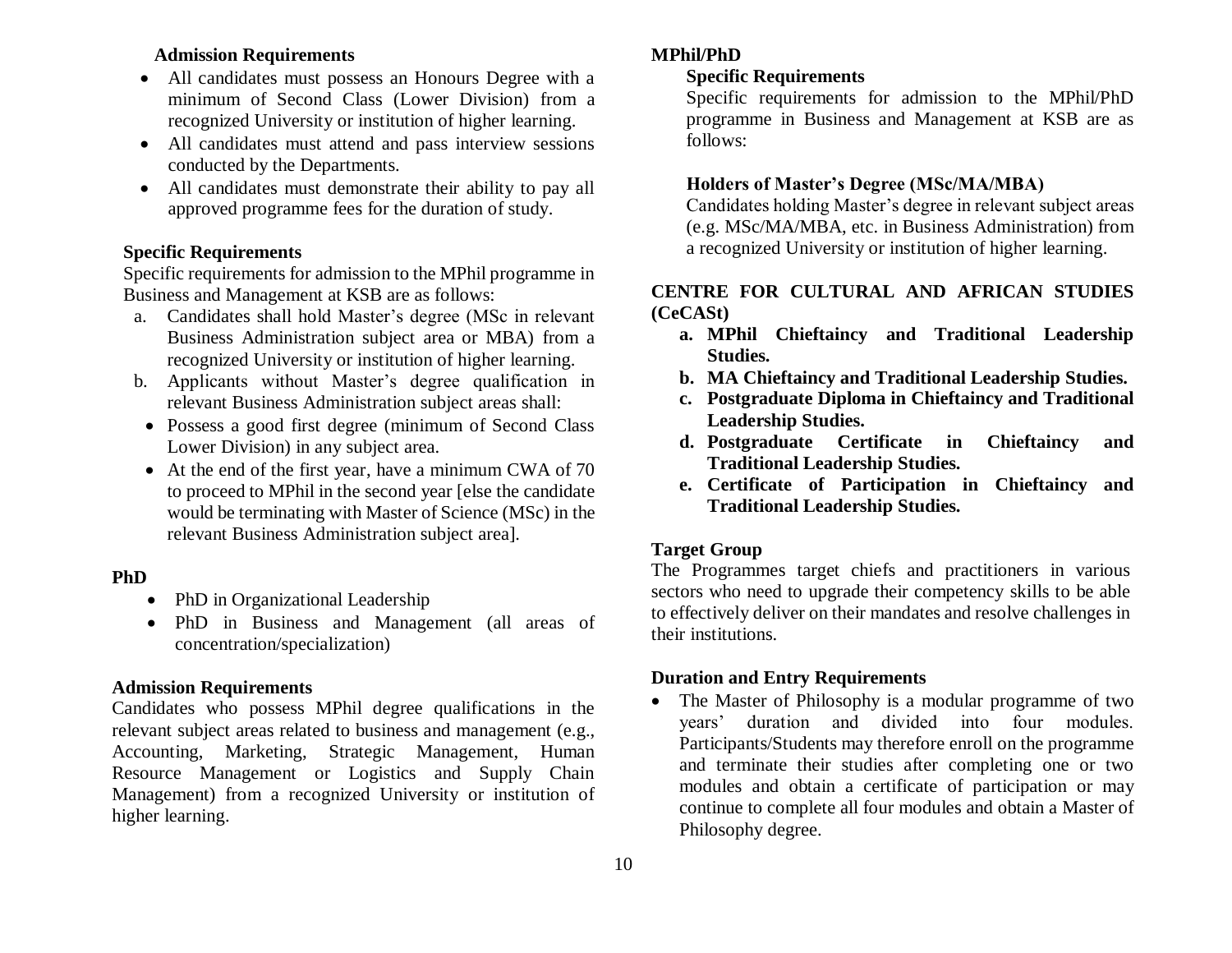- Participants who wish to obtain a Postgraduate Diploma, a Master of Art or Master of Philosophy degree must be holders of a good bachelors degree (First Class or Second Class (Upper Division) or their equivalent)) in Engineering, Science, Health and the Humanities.
- Applicants with Second Class Lower Division with some work experience may be admitted. Applicants who wish to earn only certificates of participation may be admitted with higher school certificate. All applicants will be admitted upon passing an interview.

# **C. COLLEGE OF ART AND BUILT ENVIRONMENT**

- **1. Department of Architecture**
	- **a. MSc Architecture (Two Years)**
	- **b. MSc Architecture One (1) Year Top-up**
	- **c. MArch (Master of Architecture)**
	- **d. PhD Architecture**

## **- MSc Architecture (Two Years)**

This programme is offered to students with architecture background, after obtaining a first undergraduate degree. Admission to this programme may be preceded by an interview.

## **- MSc Architecture (One Year) Top-up**

Applicants who have completed the Postgraduate Diploma (or higher) in Architecture and related fields of study from accredited/government recognized university will be admitted into the programme.

Applicants must demonstrate relevant experience as well as the capacity for undertaking advanced academic study with at least an Undergraduate and Postgraduate cumulative weighted average in architectural (or related fields) studies of at least 60.

a. Three letters of recommendation from three previous faculties and/or members of the profession.

- b. Portfolio of architectural studies (or related fields) works.
- c. In addition to these requirements, all applicants must pass an interview by a panel from the Departmental Board.

### **- MArch (Master of Architecture) -Two Years**

This programme is for students with a first degree in Architecture from any recognizable institution. Applicants are chosen by set criteria based on detailed results at the undergraduate levels.

- a. Applicants must demonstrate relevant experience as well as the capacity for undertaking advanced academic study with at least an Undergraduate and Postgraduate cumulative weighted average in architectural (or related fields) studies of at least 60.
- b. Three letters of recommendation from three previous faculties and/or members of the profession.
- c. Portfolio of architectural studies (or related fields) works.
- d. In addition to these requirements, all applicants must pass an interview by a panel from the Departmental Board.

### **- PhD Architecture**

This programme is open to MPhil, MArch, MSc Architecture, Master of Arts graduates and Postgraduate Diploma in Architecture holders following initial registration on an MPhil Architecture programme. Research in the fields of Engineering, Sciences or Humanities with connection to Architecture is admissible, subject to approval by the Departmental Board. Applicants must:

- 1. Demonstrate sufficient ability and interest to undertake the programme.
- 2. Attend an interview session and pass the interview before admission.
- 3. Submit a coherent and sustainable research proposal with workable programme/time table.

### **2. Department of Building Technology**

### **a. MSc Construction Management**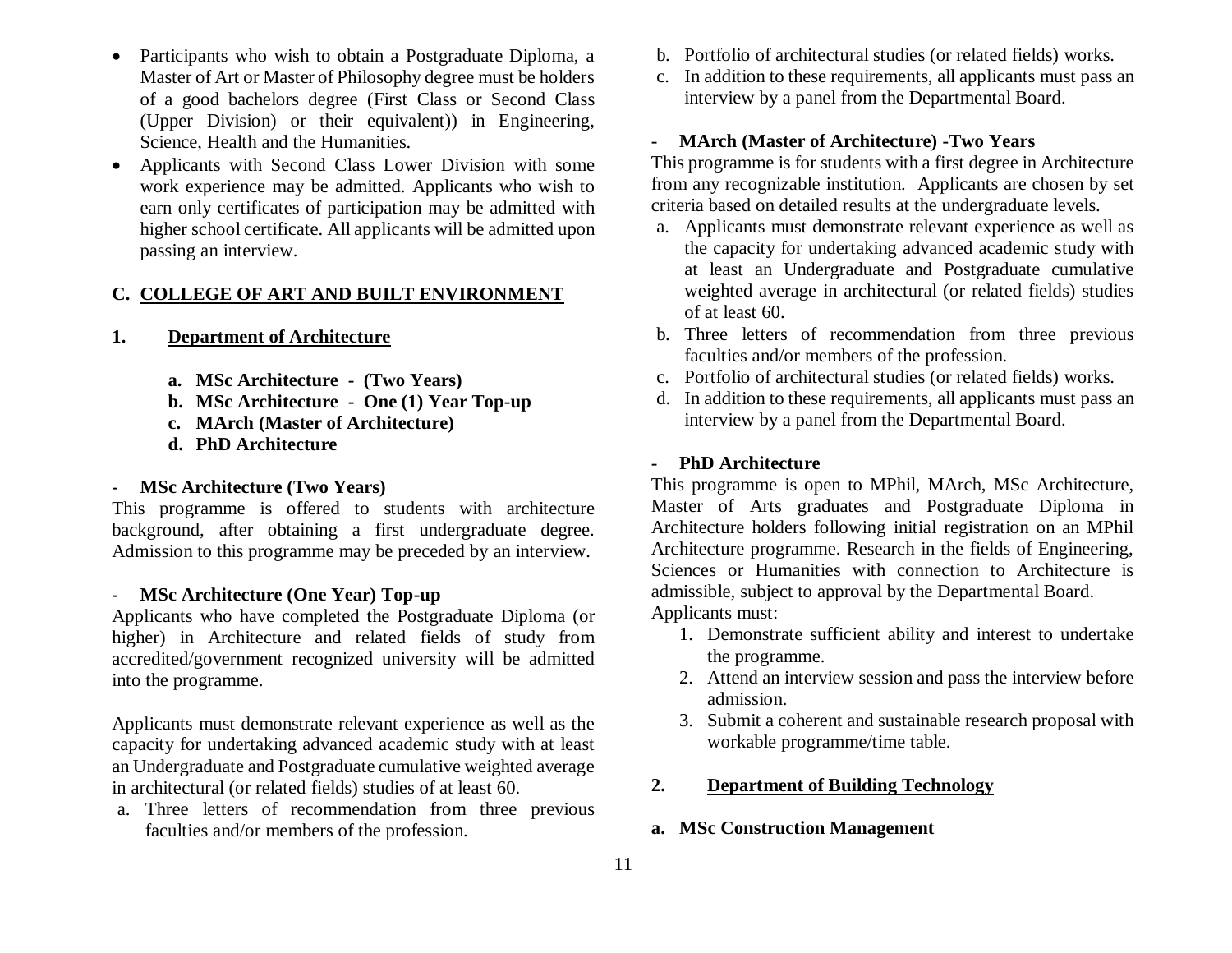- Applicants must hold a Bachelor's degree (with a minimum of Second Class Lower Division) in Building Technology, Quantity Surveying and Construction Economics, Construction Technology and Management, Civil Engineering or a PGD Architecture.
- Applicants with Architecture background should have obtained a PGD or MSc in Architecture or qualification in Architecture which is registerable.
- Candidates must have a minimum of two years relevant industrial or research experience
- Candidates must attend an interview session and pass the interview before admission.

## **b. MPhil Construction Management**

- Applicants must hold a Bachelor's degree (with a minimum of 2nd Class Lower Division) in Building Technology, Postgraduate diploma (PGD) in Architecture, Construction Technology and Management, Quantity Surveying and Construction Economics and Civil Engineering.
- Applicants with Architecture background should have obtained a PGD or MSc in Architecture or qualification in Architecture with is registerable.
- Candidates must attend an interview session and pass the interview before admission
- Candidates must submit a sustainable proposal and workable programme that fit into the construction industry and is acceptable to the Department.
- Candidates will be admitted in the MSc Construction Management programme in the first year before being promoted to the second year after a satisfactory performance.

### **c. MSc Procurement Management**

• Applicants must hold a Bachelor's degree (with a minimum of 2nd Class Lower Division) in **ANY** field/discipline.

 Candidates must attend an interview session and pass the interview before admission.

### **d. MPhil Procurement Management**

- Applicants must hold a Bachelor's degree (with a minimum of 2nd Class Lower Division) in **ANY** field/discipline.
- Candidates must attend an interview session and pass the interview before admission
- Candidates must submit a sustainable proposal and workable programme that fit into the construction industry and is acceptable to the Department.
- Candidates will be admitted in the MSc Procurement Management programme in the first year before being promoted to the second year after a satisfactory performance.

### **e. MSc Project Management**

- Applicants must hold a Bachelor's degree (with a minimum of 2nd Class Lower Division) in **ANY** field/discipline.
- Applicants must have a minimum of **two years** relevant industrial or research experience.
- Candidates must attend an interview session and pass the interview before admission.

## **f. MPhil Project Management**

- Applicants must hold a Bachelor's degree (with a minimum of 2nd Class Lower Division) in **ANY** field/discipline.
- Applicants must have a minimum of **two years** relevant industrial or research experience
- Candidates must attend an interview session and pass the interview before admission.
- Submit a researchable thesis proposal and workable programme which are acceptable to the Department.
- Candidates will be admitted in the MSc Project Management programme in the first year before being promoted to the second year after a satisfactory performance.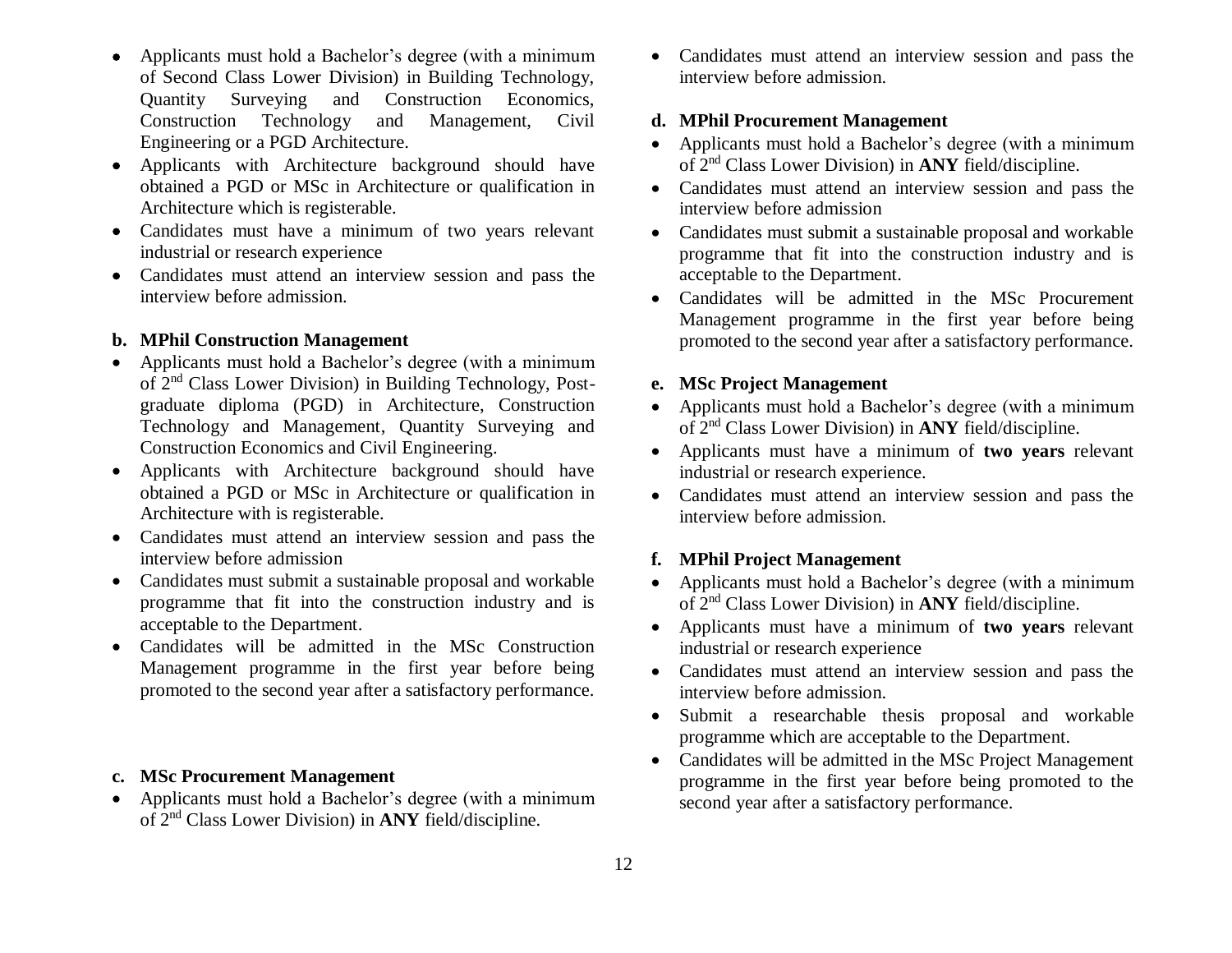# **g. PhD Construction Management**

- Candidates shall hold a Master's degree or its equivalent from a recognized institution in Architecture, Building Technology, Quantity Surveying and Construction Technology and management, and Civil Engineering.
- Candidates with two-year Master's degree in Construction Management are admissible.
- Candidates shall demonstrate sufficient ability to undertake the programme
- Candidates must have a minimum of two years relevant industrial or research experience
- Candidates must attend an interview session and pass the interview before admission
- Candidates must submit a sustainable research proposal and workable programme.

# **h. PhD Building Technology**

- Candidates shall hold a Master's degree or its equivalent from a recognized institution in Architecture, Building Technology, Quantity Surveying and Construction Technology and management, and Civil Engineering.
- Candidates with two-year Master's degree in Construction Management are admissible.
- Candidates shall demonstrate sufficient ability to undertake the programme
- Candidates must have a minimum of **two years** relevant industrial or research experience
- Candidates must attend an interview session and pass the interview before admission
- Candidates must submit a sustainable research proposal and workable programme.

# **i. PhD Procurement Management**

• Candidates shall hold MPhil/Master's degree or its equivalent from a recognized institution in Logistics and Supply Chain Management and Procurement Management.

- A minimum of two (2) years relevant industrial or research experience.
- Admission to the Programme will be preceded by an interview and a submission of a sustainable proposal and workable programme that fit into the construction industry and is acceptable to the Department.

## **3. Department of Planning**

- **1. MSc Development Planning and Management (Spring Regular)**
- **2. MSc (Development Planning and Management (Spring Weekend Programme)**
- The SPRING programme is open to Planners, Managers, Administrators and other professionals, with a Bachelor's Degree in the Second Class Upper Division and above or its equivalent from recognized institutions in relevant programmes including the following:
	- Planning, Development Studies, Integrated Development Studies, Geography, Environmental Studies Social Studies, Sociology, Land Economy, Agriculture, Renewable Natural Resources, Economics, Civil Engineering, Business and Public Administration, and any other relevant programmes
- Candidates with Second Class Lower Division in the relevant programmes may also apply for consideration. However, all applicants must have a minimum of one year post-graduation experience in industry or research and must pass an interview before gaining admission into the programme.
- Candidates who are currently working or those actively seeking for employment are expected to apply for the two-year SPRING Weekend Programme, which is *run on Saturdays and Sundays*. Upon admission, students enrolled in the SPRING Weekend programmes are required to pay WEEKEND fee of GH $\mathbb C$  6,000 per year (subject to a review) to the Department in addition to other university charges. The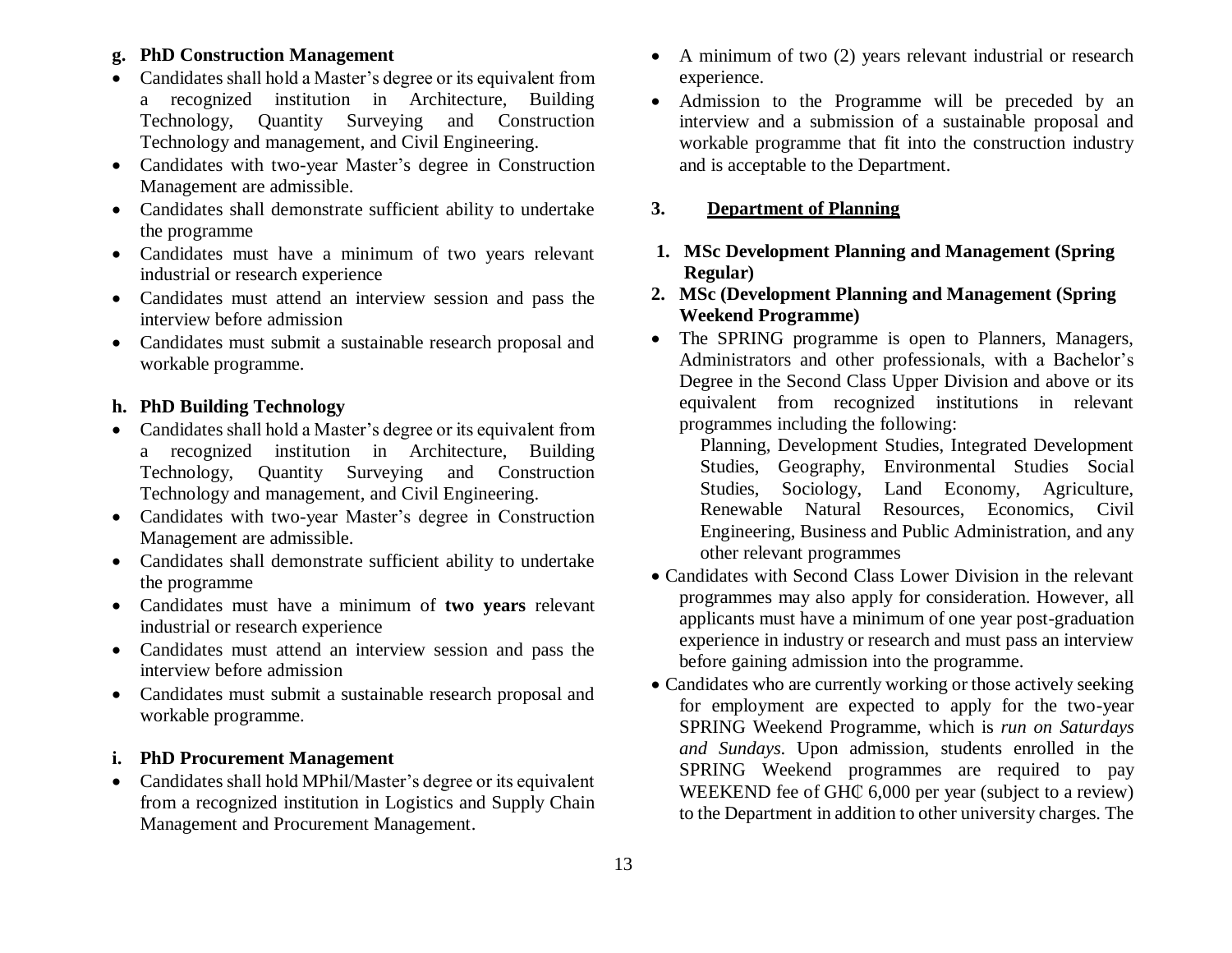fees for the SPRING (Regular) programme will be assessed in due course.

- **3. MSc Development Policy and Planning (DEPP – Regular Programme)**
- **4. MSc Development Policy and Planning (DEPP – Weekend Programme)**
	- A Bachelor's Degree in the Second Class Upper Division and above or its equivalent from a recognized institutions in relevant programmes including the following:

*Planning, Development Studies, Integrated Development Studies, Geography, Environmental Studies Social Studies, Sociology Land Economy, Agriculture, Renewable Natural Resources, Economics, Civil Engineering, Business and Public Administration, and any other relevant programmes*

- Candidates with Second Class Lower Division in the relevant fields of study may also apply for consideration. However, all applicants must have a minimum of one year post-graduation experience in industry or research and must pass an interview before gaining admission into the programme.
- The two-year MSc (DEPP) Weekend programme, which is *run on Saturdays / Sundays*, provides the flexibility for applicants who may be currently working and those who are actively seeking for jobs. Upon admission, students enrolled in the DEPP Weekend Programme are required to pay WEEKEND fee of GH₵ 6, 000 per year to the Department (subject to a review), in addition to other university charges.
- The fees for the DEPP (Regular) programme will be assessed in due course.

## **5. MPhil Development Studies (Regular)**

• This two-year full time programme is open to a limited number of high caliber candidates with First Class Undergraduate Degrees or good Second Class (Upper Division) from reputable institutions in relevant courses including the following:

Planning, Development Studies, Integrated Development Studies, Geography, Environmental Studies Social Studies, Sociology Land Economy, Agriculture, Renewable Natural Resources, Economics, Civil Engineering, Business and Public Administration, and any other relevant programmes

- Candidates with Second Class Lower Division in the relevant fields of study may also apply for consideration. *Candidates who did not write a thesis at the undergraduate level, and/or those who wrote group projects may only be admitted under special circumstances.* In addition, all applicants must have a minimum of one year post-graduation experience in industry or research and must have well-developed research proposals on contemporary development issues in their area of interest.
- Shortlisted applicants must pass an interview selection process. All selected candidates for the programme may be required to take core and specified coursework and must meet specific benchmarks specified by the Department in order to meet the graduating requirements.

# **6. MPhil Planning (Regular)**

- This two-year full-time programme are opened to a limited number of high caliber candidates with First Class Undergraduate Degrees or good Second Class (Upper Division) in *Development Planning, Settlement Planning* or any other planning degree from reputable institutions. Potential applicants must have written a thesis on contemporary development issues at the undergraduate level.
	- All selected candidates for the programme may be required to take some core and specified coursework and must meet specific benchmarks specified by the Department in order to meet the graduating requirements. *Candidates*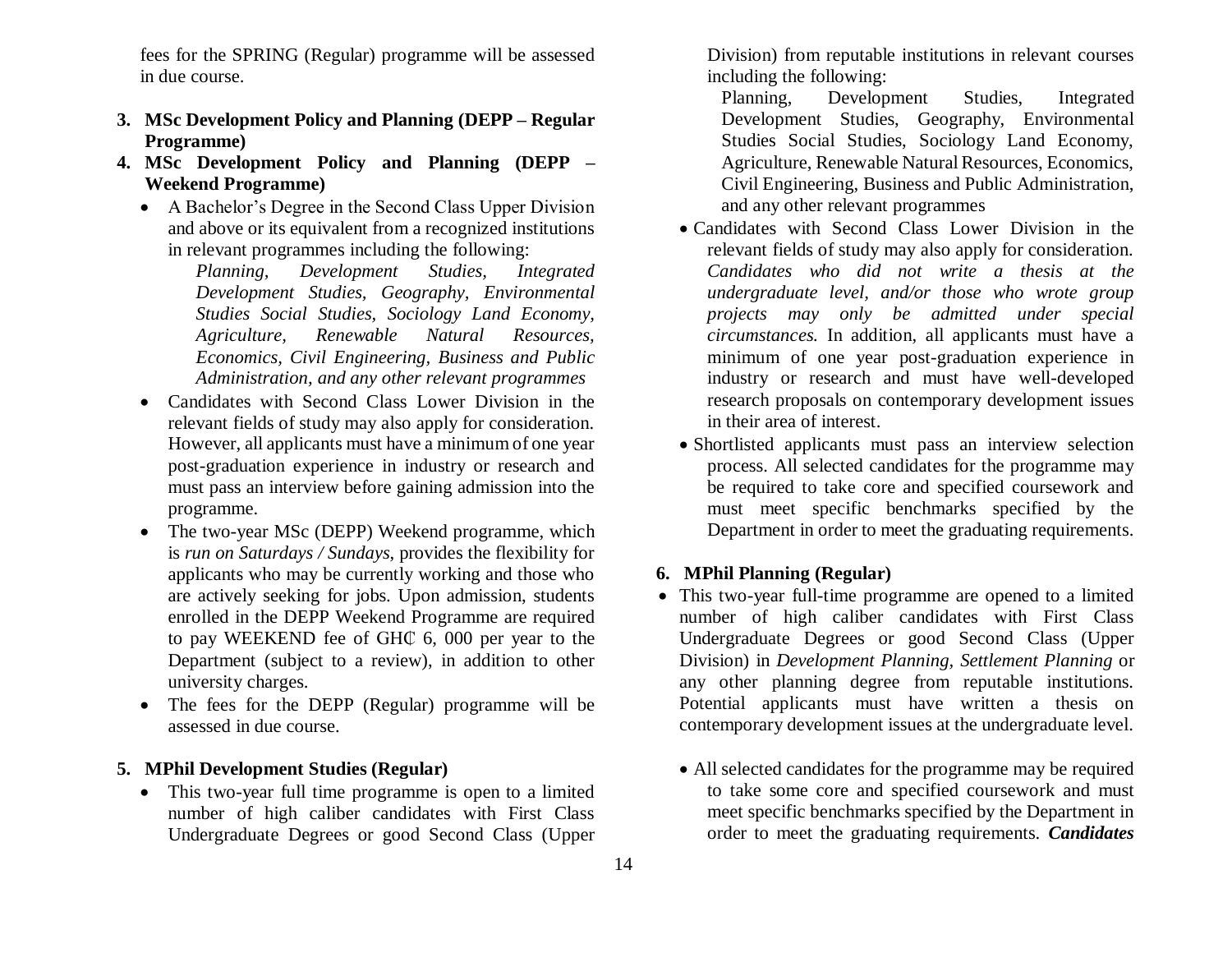*who did not write thesis at the undergraduate level and those who wrote group projects may only be admitted under special circumstances.*

## **7. PhD Development Studies (Full/Part Time)**

- Applicants must hold a good Master of Philosophy degree in Development Studies or a relevant Master's Degree from a recognized university which is acceptable to the Departmental Board. A good master's degree in the following related programmes are required for admission into the programme:
	- Planning, Development Studies, Integrated Development Studies, Geography, Environmental Studies Social Studies, Sociology Land Economy, Agriculture, Renewable Natural Resources, Economics, Civil Engineering and any other relevant programmes
- In addition, all applicants must have a minimum of two years post-graduation experience in industry and must pass a selection interview before gaining admission into the programme. Candidates with proven research background (as reflected in publications in reputable journals) have added advantage. All applicants must have well-developed research proposals which reflect contemporary development issues and pass through a competitive interview selection process.

# **Candidates who did not write a thesis at the Master's level need not apply**

 Upon admission, all candidates are expected to pay an annual research support fee (subject to annual review) to the Department of Planning, aside any other university fees. All candidates may have to do extra work and must meet specific benchmarks specified by the Department in order to meet the graduating requirements. Any candidate who fails to complete the programme on schedule will pay the additional research support fee to the Department of Planning, aside any additional fees assessed by the School of Graduate Studies

# **8. PhD Planning (Full/Part Time)**

 Applicants must hold a good master's degree in the following:

MPhil Planning, MSc Development Planning and Management (SPRING), MSc in Development Policy and Planning (DEPP) and any other Master's degree in Planning from a recognized university which is acceptable to the Departmental Board (Department of Planning).

- In addition, all applicants must have a minimum of two years post-graduation experience in industry and must pass a selection interview before gaining admission into the programme. Candidates with proven research background (as reflected in publications in reputable journals) have added advantage.
- All applicants must have well-developed research proposals which reflect contemporary development issues and pass through a competitive interview selection process.
- **Candidates who did not write a thesis at the Master's level need not apply**
- Upon admission, all candidates are expected to pay an annual research support fee (subject to annual review) to the Department of Planning, aside any other university fees.
- All candidates may have to do extra work and must meet specific benchmarks specified by the Department in order to meet the graduating requirements.
- Any candidate who fails to complete the programme on schedule will pay the additional research support fee to the Department of Planning, aside any additional fees assessed by the School of Graduate Studies

## **4. Department of Land Economy**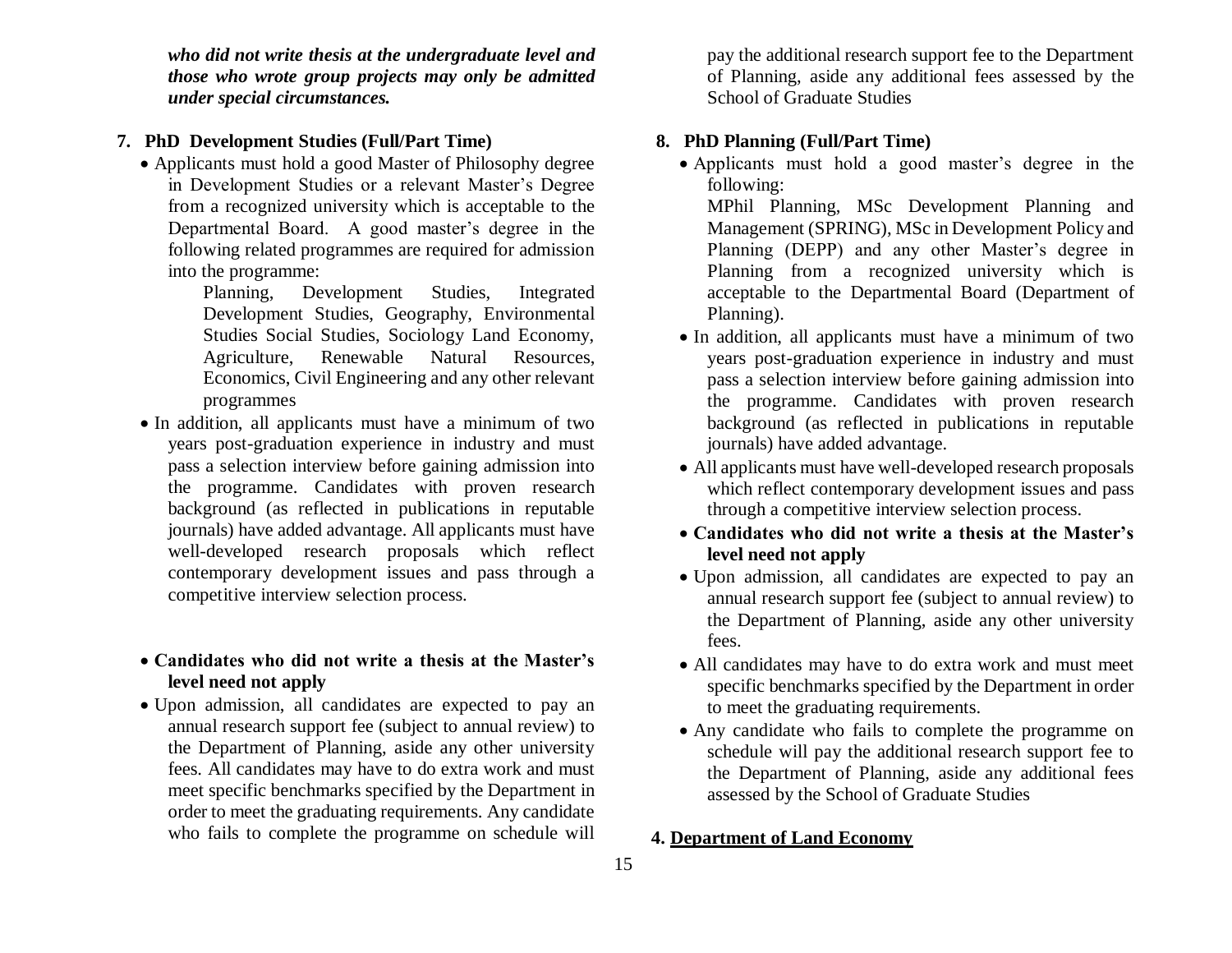## **1. MSc Land Governance and Policy**

- Applicants must hold a bachelor's degree (at least second class) in a Land Economy, Real Estate, Planning, Law, Geomatic/Geodetic Engineering, Geography, Economics, Sociology, Agriculture, Environmental Studies, Natural Resources Management and other related degrees from institutions of recognised standing.
- Candidates with a minimum of two years relevant industrial or research experience are preferable.
- All candidates must attend an interview session and pass the interview before admission

# **2. MSc Facilities Management**

- Applicants must hold a Bachelor's degree (with a minimum of 2nd Class (Lower Division)) in Real Estate, Architecture, Building Technology, Business Administration, Civil Engineering, Construction Management, Construction Technology and Management, Estate Management, IT, Interior Design, Landscape Design, Land Economy, Law, Planning, Project Management, Quantity Surveying and Construction Economics, Geography, Economics or other related degree from institutions of recognised standing. Applicants with B.Tech qualifications are encouraged to apply.
- Candidates with a minimum of two years relevant industrial or research experience are preferred.
- All candidates must attend an interview session and pass the interview before admission.

### **3. PhD Land Management**

• Candidates must hold an MSc/MPhil in Land Management, Land Governance, Land Policy, Real Estate, LLM or a Master's degree in a relevant subject from a recognised University acceptable to the Departmental Board.

- Candidates must attend an interview session and pass the interview before admission.
- Candidates must submit a sustainable proposal and workable programme that fit into the land industry and acceptable to the Departmental Board.

## **FACULTY OF ART**

# **1. Department of Educational Innovations in Science and Technology**

### **a. MPhil Art Education**

The pre-requisite criteria for admission to the programme are:

- A good BA, BFA, or BEd (First or Second Class) degree in any Visual Art discipline;
- A good pass (60% or above) in Research Methodology and Thesis writing at the undergraduate level;
- Submission of a research proposal on an appropriate topic that is relevant to teaching, learning, and administration of the Art, Vocational or General Education;
- A good pass (65% or above) at the written entrance examination and interview that is determined by the Departmental Board; and at least One (1) year classroom teaching or school administration experience.

### **b. MA African Art and Culture – One Year**

# **c. MPhil African Art and Culture – Two Years**

The pre-requisite criteria for admission to the programmes are:

- A good BA, BFA or BEd (First or Second Class) degree in any Art discipline.
- A good pass (60% or above for MA and 65% or above for MPhil) in Research Methodology at the undergraduate level.
- Submission of an appropriate topic that is relevant to Arts and Cultures of indigenous African Society.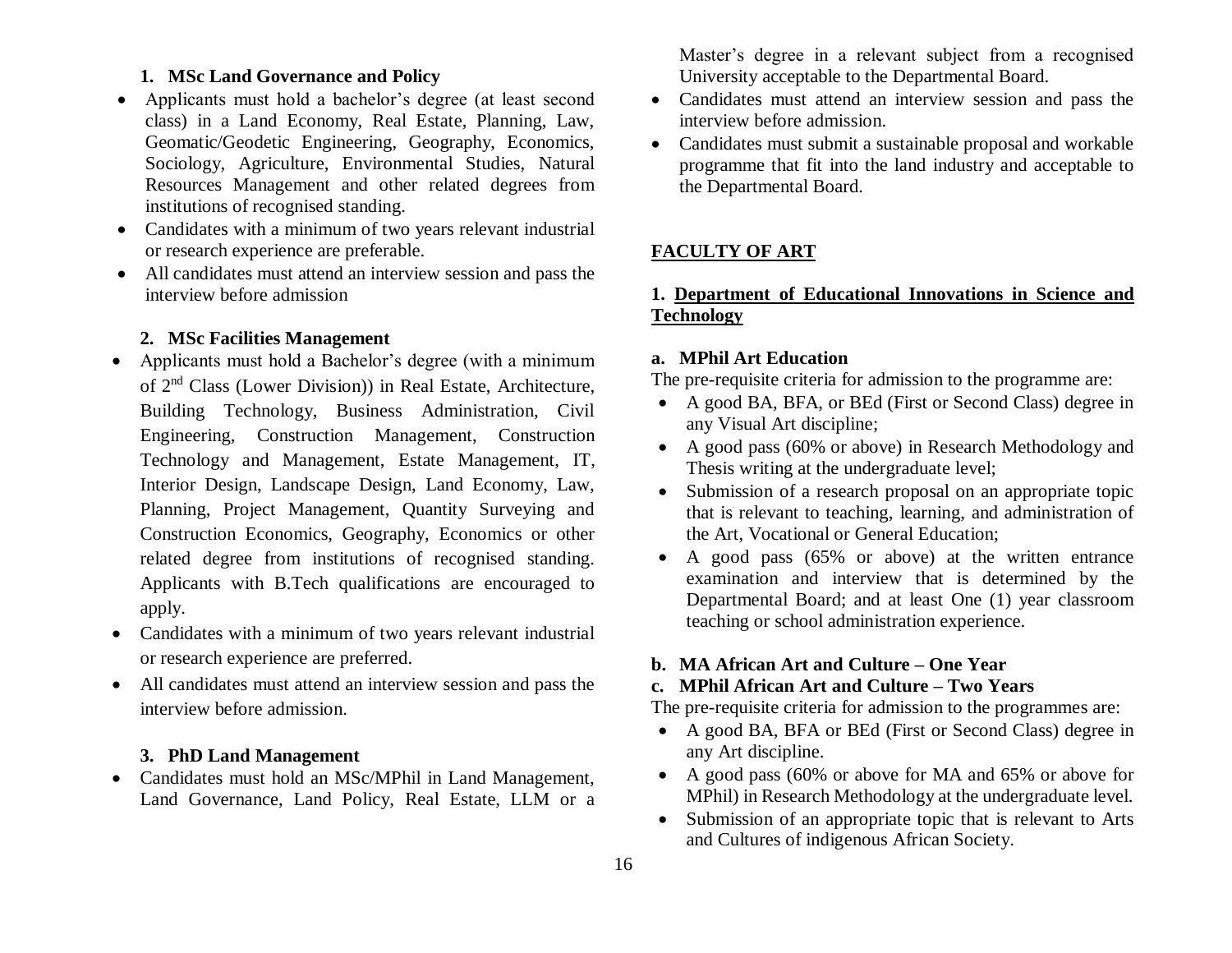- A good pass (60% or above for MA and 65% and above for MPhil) in a written examination and interview to be determined by the Departmental Board.
- Completion of National Service.

## **d. PhD Art Education / PhD African Art and Culture**

The pre-requisite criteria for admission to the programmes are:

- MA, MPhil, MFA or MEd. Art Education degree in any Visual Art discipline from a recognised university;
- Evidence of research scholarship: Thesis, Project, Journal article or other acceptable publication;
- Submission of a comprehensive Research Proposal on an appropriate topic in any Visual Art discipline or Art Administration; and
- A good pass (70% and above) at a written entrance examination and/or interview to be determined by the Departmental Board.

## **2. Department of Painting and Sculpture**

### **a. Master of Fine Art**

- Painting
- Sculpture
- Painting and Sculpture

Candidates must possess a good first degree or its equivalent from a recognized institution in the relevant area of study. Preference would be given to candidates with a First Class or Second Class Upper or Lower Division. Candidates must also present a Portfolio of recent works and pass an interview conducted by the Department.

# **b. PhD Fine Art**

- Painting
- Sculpture
- Painting and Sculpture

Candidates must possess a master's degree from a recognized institution in the relevant area of study. Candidates must also present a proposal of intended research and pass an interview conducted by the Department of Painting and Sculpture.

## **2. Department of Industrial Art**

Admission of students into the Master of Fine Art programme will also be based on the assessment of applicant's portfolio and an oral interview.

## **Admission Requirements a. MFA Ceramics**

A candidate for admission to the Master of Fine Art, Ceramics Programme must have completed B.A (Industrial Art) Degree (Ceramics Option) or its equivalent with First Class or Second Class Honours (Upper Division).

# **b. MFA Jewellery and Metalsmithing**

A candidate for admission to the Master of Fine Art, Metal Product Design Programme must have completed B.A. Industrial Art Degree (Metal Product Design Option) or its equivalent with First Class or Second Class Honours (Upper Division).

## **c. MFA Textiles Design**

A candidate for admission to the MFA Textiles Programme must have obtained the BA. Industrial Art degree (Textiles Option) with First Class or Second Class Honours (Upper Division) or its equivalent.

## **3. Department of Communication Design**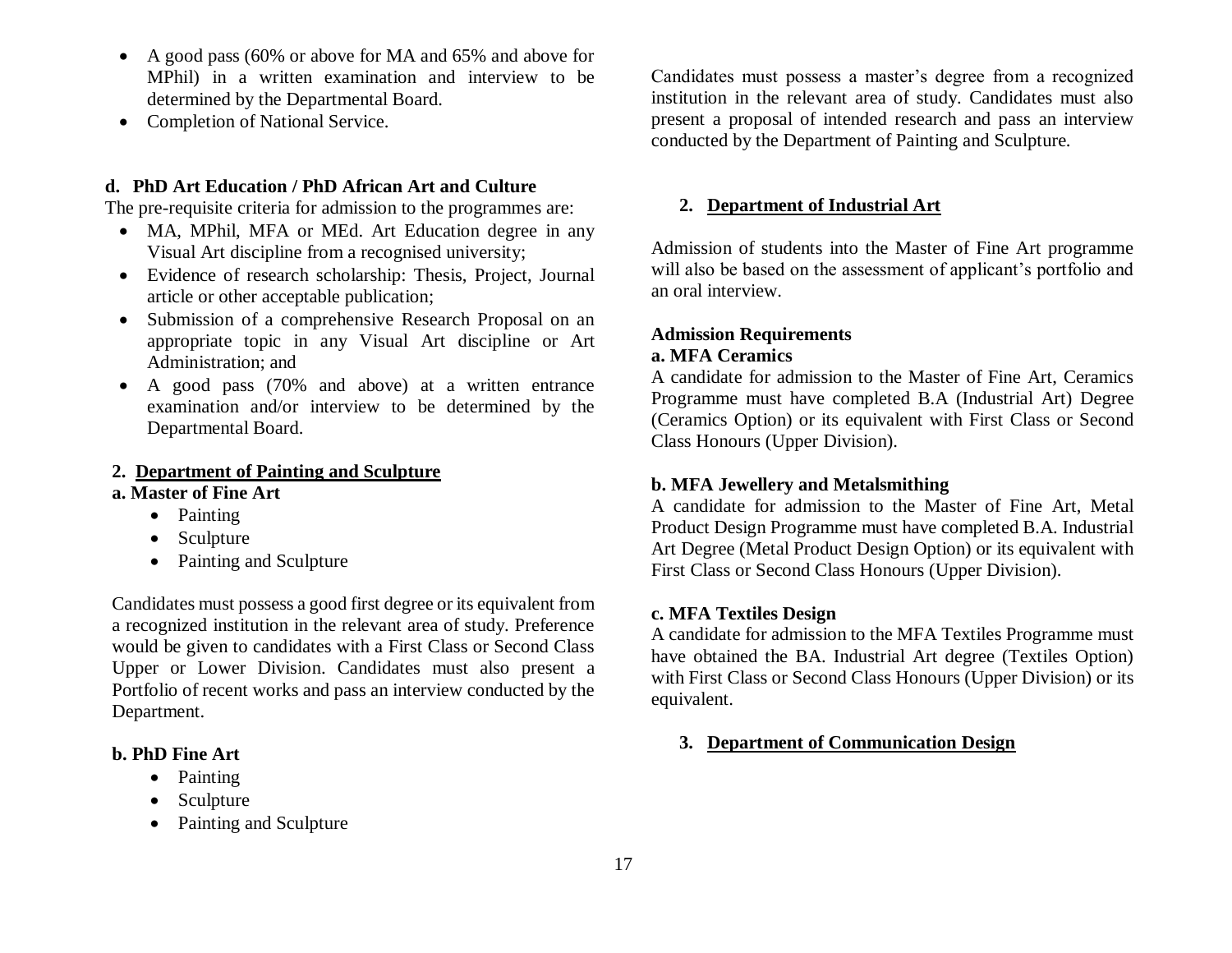- **a. Masters in Communication Design (MCOMM), Part time and Full time;**
- **b. Master of Philosophy (MPhil Comm Design) Full Time ONLY**
	- Prospective students should have a good first degree (First Class or Second Class [Upper Division]) in one of the pathway areas in Communication design or designrelated programme. For MCOMM, an applicant in addition, must have a minimum of two years professional working experience, and further demonstrate the appropriate intellectual, creative and personal qualities to pursue the programme. Candidates must be able to demonstrate, through the submission and review of a portfolio and through an interview, a level of knowledge and competence appropriate to the demands of the programme, and to demonstrate the potential to benefit from that study.
	- For MPhil, a candidate will be required to submit a 2-page summary of proposal that he/she intends to work on and for which a competent supervisor is readily available. MComm students will be required to produce a good professional portfolio and attend an interview.
	- Candidates would be selected on the basis of a body of work/proposal that will demonstrate an advanced understanding of the subject/area, sufficient knowledge and technical skill to realise intentions; evidence of commitment to the subject; research and intellectual curiosity, critical design-thinking; open-mindedness; the ability to collaborate, to engage in research and debate, and respond communicatively to criticism.

## **4. Department of Integrated Rural Art and Industry**

## **MPhil Integrated Art (Full Time / Part Time)**

- 1. Bamboo and Rattan Technology
- 2. Fibres and Fabrics Technology
- 3. Leather Technology
- 4. Clay and Earthenware Technology
- 5. Woodworking Technology
- 6. Metal Fabrication Technology
- 7. Product Design Technology

## **Admission Requirements**

- a. Applicants must have a first degree in Integrated Rural Art and Industry preferably a First Class or Second Class Honours (Upper Division) or a first degree in a closely related field.
- b. Applicants with Master of Integrated Art and Industry will be admitted to the Second Year of the Master of Philosophy Degree programme. Candidates with a second class lower division and considerable relevant professional experience may also apply.
- c. Applicants must be successful at an interview and assessment of portfolio in the areas of specialization: Fibres and Fabrics Technology, Leather Technology, Clay and Earthenware Technology, Woodworking Technology, Metals Fabrication Technology, Bamboo and Rattan Technology and Product Design Technology.
- d. Study in Product Design Technology is available to candidates with good first degree in relevant design based programmes, such as; Graphic Communication, Painting, Architecture, Computer Science and Engineering programmes.

# **Master of Integrated Art**

- 1. Bamboo and Rattan Technology
- 2. Fibres and Fabrics Technology
- 3. Leather Technology
- 4. Clay and Earthenware Technology
- 5. Woodworking Technology
- 6. Metal Fabrication Technology
- 7. Product Design Technology

# **Admission Requirements**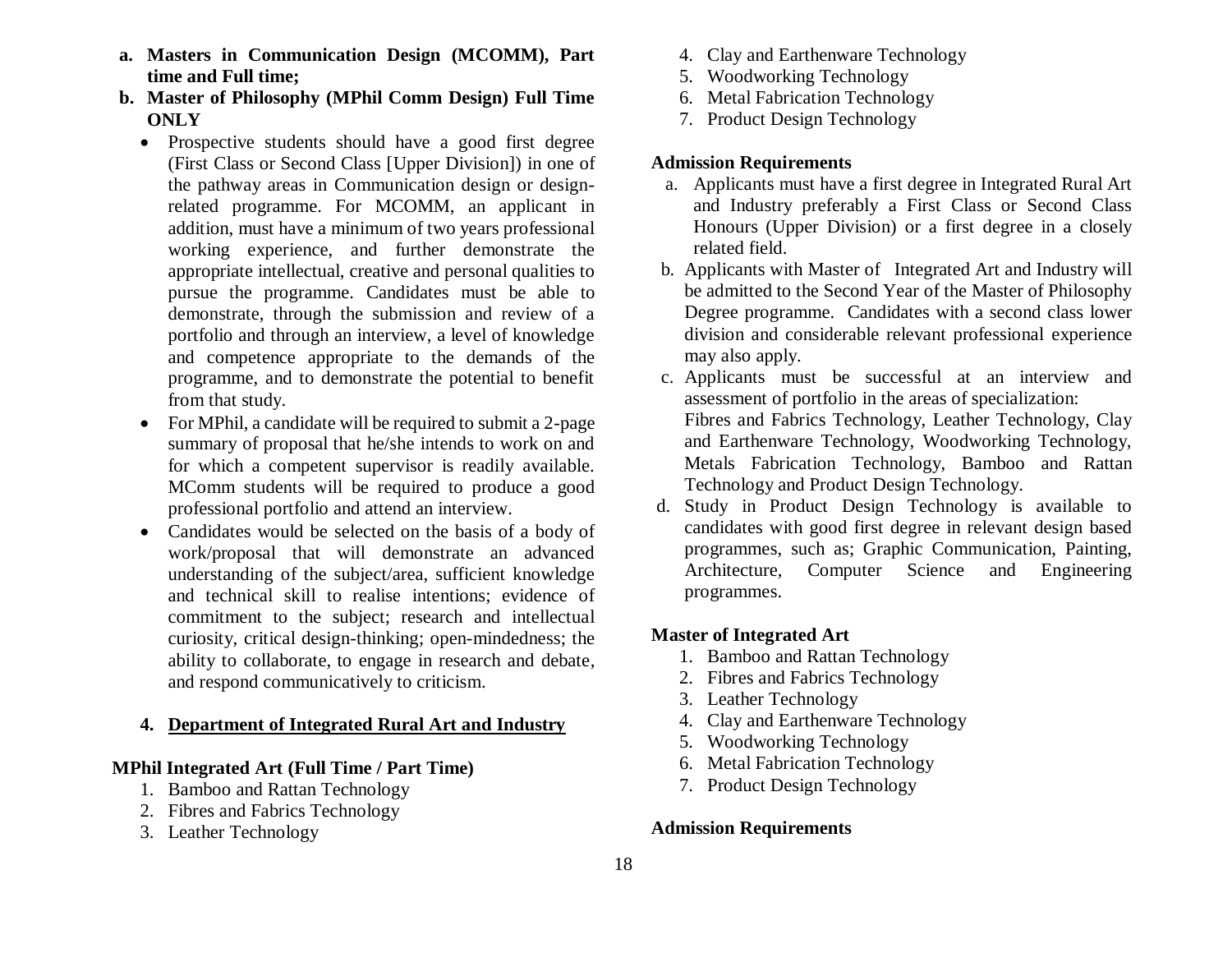- a. Applicants must have a first degree in Integrated Rural Art and Industry preferably a First Class or Second Class (Upper Division) in Ceramics, Textiles, Sculpture, Metals, Product Design Leatherwork, and Rattan and Bamboo.
- b. Applicants with a second-class lower division and considerable relevant professional experience may also apply.
- c. Applicants must be successful at an admission interview and assessment of portfolio in the areas of specialization: Fibres and Fabrics Technology, Leather Technology, Clay and Earthenware Technology, Woodworking Technology, Metals Fabrication Technology, Bamboo and Rattan Technology, Product Design Technology
- d. Product Design Technology is available to candidates with a First Class or Second Class (Upper Division) in relevant design based programmes, such as: Communication Design, Painting, Architecture, Computer Science and Engineering.

# **D. COLLEGE OF HEALTH SCIENCES**

# **FACULTY OF PHARMACY AND PHARMACEUTICAL SCIENCES**

**1. Department of Pharmaceutics**

### **a. MSc Pharmaceutical Technology Admission Requirements**

- i. At the time of application, applicants should have:
	- A good first degree or equivalent degree in Pharmacy (BPharm/PharmD), Chemistry, Biochemistry, Herbal Medicine, Chemical Engineering and other related disciplines from a recognized institution with a minimum of Second Class (Lower Division).
	- Adequate level of English proficiency, if candidate is from a non-English speaking country.

ii. Interviews will be conducted for short-listed applicants to select those who best qualify for the programme.

# **b. MPhil Pharmaceutics**

# **Admission Requirements**

- i. At the time of application, applicants should have:
	- A good first degree or equivalent degree in Pharmacy (BPharm/PharmD), Chemistry, Biochemistry, Chemical Engineering, Herbal Medicine and other related disciplines from a recognized institution with a minimum of Second Class (Lower Division).
	- Adequate level of English proficiency, if candidate is from a non-English speaking country.
- ii. Interviews will be conducted for short-listed applicants to select those who best qualify for the programme.

# **c. PhD Pharmaceutics**

## **Admission Requirements**

- i. At the time of application, applicants should have:
	- A good first degree or equivalent degree in Pharmacy (BPharm/PharmD), Chemistry, Biochemistry, Chemical Engineering, Herbal Medicine and other related disciplines from a recognized institution with a minimum of Second Class (Lower Division), and in addition,
	- A good Master's degree (MPhil or equivalent) in Pharmaceutical Sciences, Drug delivery, Drug Design and Formulation and other related disciplines from a recognized institution.
	- Adequate level of English proficiency, if candidate is from a non-English speaking country.
- ii. Interviews will be conducted for short-listed applicants to select those who best qualify for the programme.

# **d. MPhil Pharmaceutical Microbiology Admission Requirements**

i. At the time of application, applicants should have: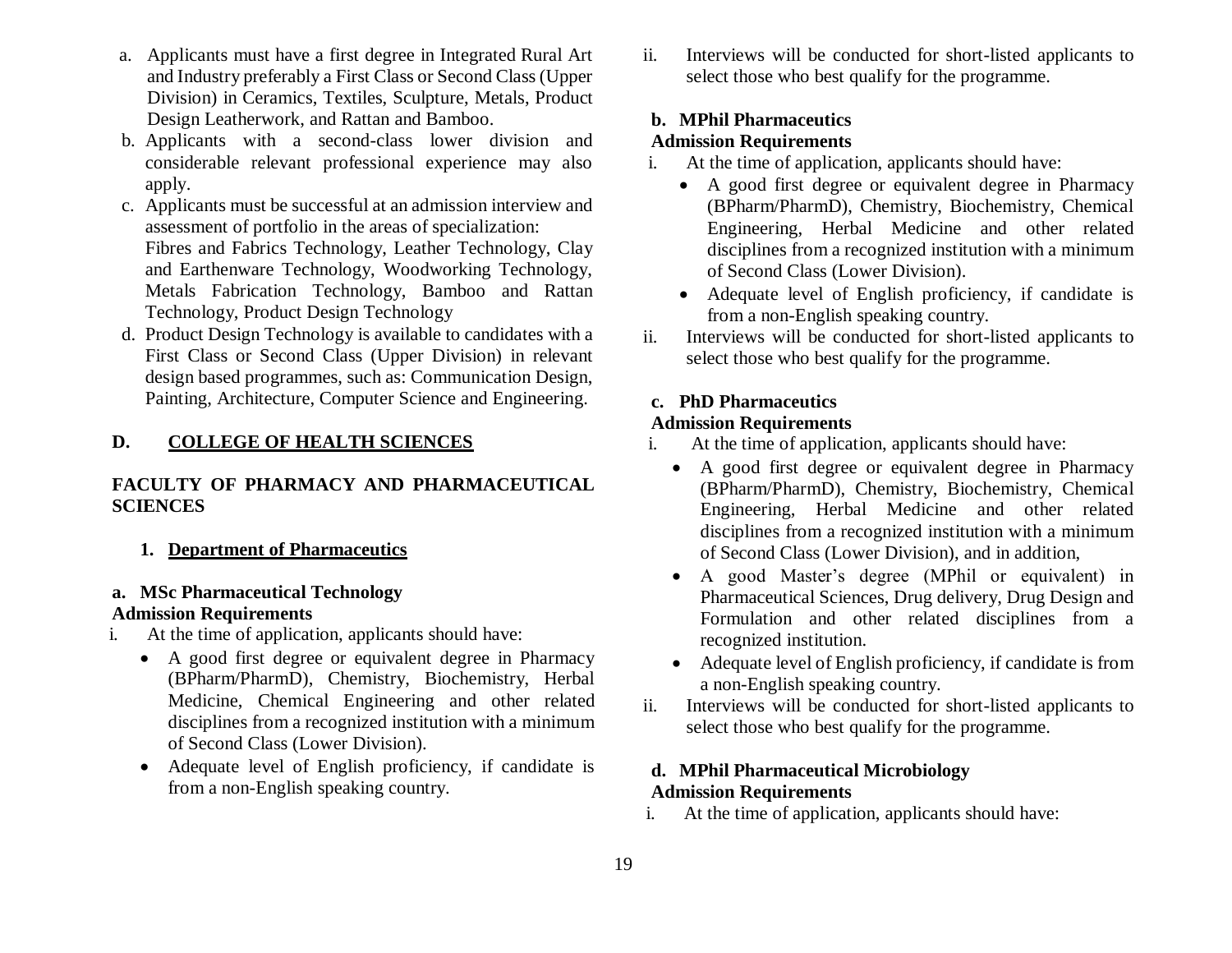- A good first degree or equivalent degree in Pharmacy (BPharm/PharmD), Herbal Medicine, Biology, Biological Sciences, Biochemistry, Biomedical Sciences, Medical Laboratory Technology and other related disciplines from a recognized institution with a minimum of Second Class (Lower Division).
- Adequate level of English proficiency, if candidate is from a non-English speaking country.
- ii. Interviews will be conducted for short-listed applicants to select those who best qualify for the programme.

# **e. PhD Pharmaceutical Microbiology**

# **Admission Requirements**

- i. At the time of application, applicants should have:
	- A good degree or equivalent degree in Pharmacy (BPharm/PharmD), Herbal Medicine, Biology, Biological Sciences, Biochemistry, Biomedical Sciences, Medical Laboratory Technology and other related disciplines from a recognized institution with a minimum of Second Class (Lower Division) and in addition,
	- A good Master's degree (MPhil) in Pharmaceutical Microbiology, Microbiology, Biotechnology and other related disciplines from a recognized institution.
	- Adequate level of English proficiency, if candidate is from a non-English speaking country.
- ii. Interviews will be conducted for short-listed applicants to select those who best qualify for the programme.

# **2. Department of Pharmacognosy**

**a. MPhil Pharmacognosy** 

# **b. PhD Pharmacognosy**

- i. Phytochemistry
- ii. Standardisation of Herbal products
- iii. Search for bioactive compounds from medicinal plants of folkloric interest. The areas of interest include antimicrobial agents, anti-diabetic agents, antimalarial

agents, anti-helminthic agent, anti-inflammatory and analgesic agents

# **Admission Requirements**

In addition to the general entry requirements, applicants with a good Bachelor's degree or a recognized qualification in Pharmacy, Biological Sciences, Botany, Chemistry, Biochemistry, other basic sciences and related areas will be considered for admission to the MPhil Pharmacognosy programme.

For a PhD, an applicant should have MPhil or equivalent in the above mentioned areas.

# **3. Department of Pharmaceutical Chemistry**

# **a. MPhil Pharmaceutical Chemistry**

# **b. PhD Pharmaceutical Chemistry**

The Department offers MPhil/PhD in Pharmaceutical Chemistry with emphasis on Pharmaceutical Analysis and Quality Control, Medicinal Chemistry, Natural Product Chemistry and Drug Discovery, Pharmacokinetics and Drug metabolism and Kinetics and stability of Drug products;

# **Admission Requirements**

- Candidates with a **good first degree** (First Class or Second Class Upper Division) in Pharmacy, Biochemistry, Chemistry and related fields.
- Candidates applying for **PhD** admission should have a minimum of MPhil/MSc degree in pharmaceutical chemistry or related disciplines such as Pharmaceutical Analysis and Quality Control; Medicinal Chemistry, Biochemistry, Phytochemistry, Chemistry etc. with a minimum cumulative weighted average (CWA) of 70.00 or its equivalent.
- Applicants will attend a selection interview.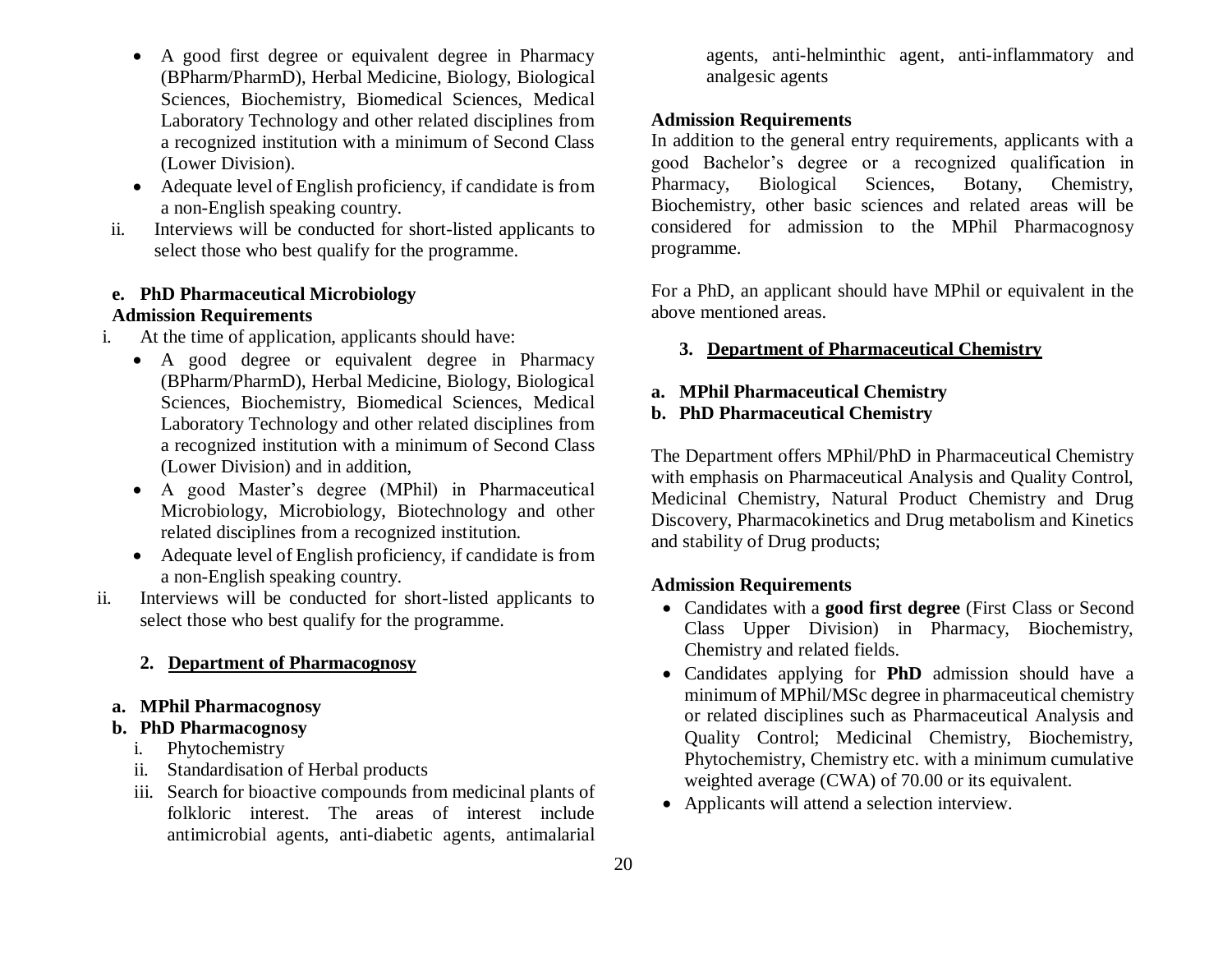# **4. Department of Pharmacy Practice**

## **Admission Requirements**

- **a. MSc Clinical Pharmacy (Part-Time)**
- **b. MPhil Clinical or Social Pharmacy (Full-Time)** Bachelor's degree in Pharmacy from a recognized Institution
- **c. PhD Clinical Pharmacy**

An MSc/MPhil in Clinical Pharmacy from a recognized **Institution** 

# **d. PhD Social Pharmacy**

An MSc/MPhil in Pharmacy, Public Health or related Health Discipline from a recognized Institution

- **5. Department of Pharmacology**
- **a. MPhil Pharmacology**
- **b. PhD Pharmacology**

## **Admission Requirements**

Candidates must have a good First Degree in Pharmacology, Pharmacy, Toxicology, Medicine, Biochemistry or a related field in the Biomedical Sciences. All candidates will have to pass an interview prior to admission. Candidates who demonstrate an outstanding potential for higher research degree may be recommended to the School of Graduate Studies for a transfer on to a PhD programme after a period of 15 months. After satisfying all conditions, candidates with MPhil in Pharmacology/Toxicology are allowed to register for a direct PhD.

# **6. Department of Nursing**

# **a. MPhil Nursing**

# **b. MSc Clinical Nursing**

# **Admission Requirements**

Applicants must:

- Have First or Second Class (Upper Division) degrees in Nursing or similar qualifications from a recognized university.
- Be registered with the Nursing and Midwifery Council of Ghana or its equivalent from other countries
- Have a minimum of two years working experience after the first degree programme in a relevant area i.e health facility, public health unit or a health training institution.
- Holders of Second Class (Lower Division) degrees must have a minimum of three years post qualification working experience in a relevant area.

# **7. Department of Medical Laboratory Technology**

# **- MPhil Haematology**

# **Admission Requirements**

- Applicants must possess a First or Second Class (Upper Division) degrees in Medical Laboratory Technology, Medical Laboratory Science or Biomedical Laboratory Technology or similar qualifications from a recognized university.
- Holders of Second Class (Lower Division) degrees must have at least two years relevant post qualification working experience in the relevant area.

# **SCHOOL OF MEDICAL SCIENCES**

- **1. Department of Behavioural Sciences**
- **International Masters Degree (IMSc) in Global Mental Health Policy, Services and Development Programme (Part-Time Only)**

# **Admission Requirements**

 Applicants should hold/possess a good first class or second upper division in the Social Sciences/Sociology/Social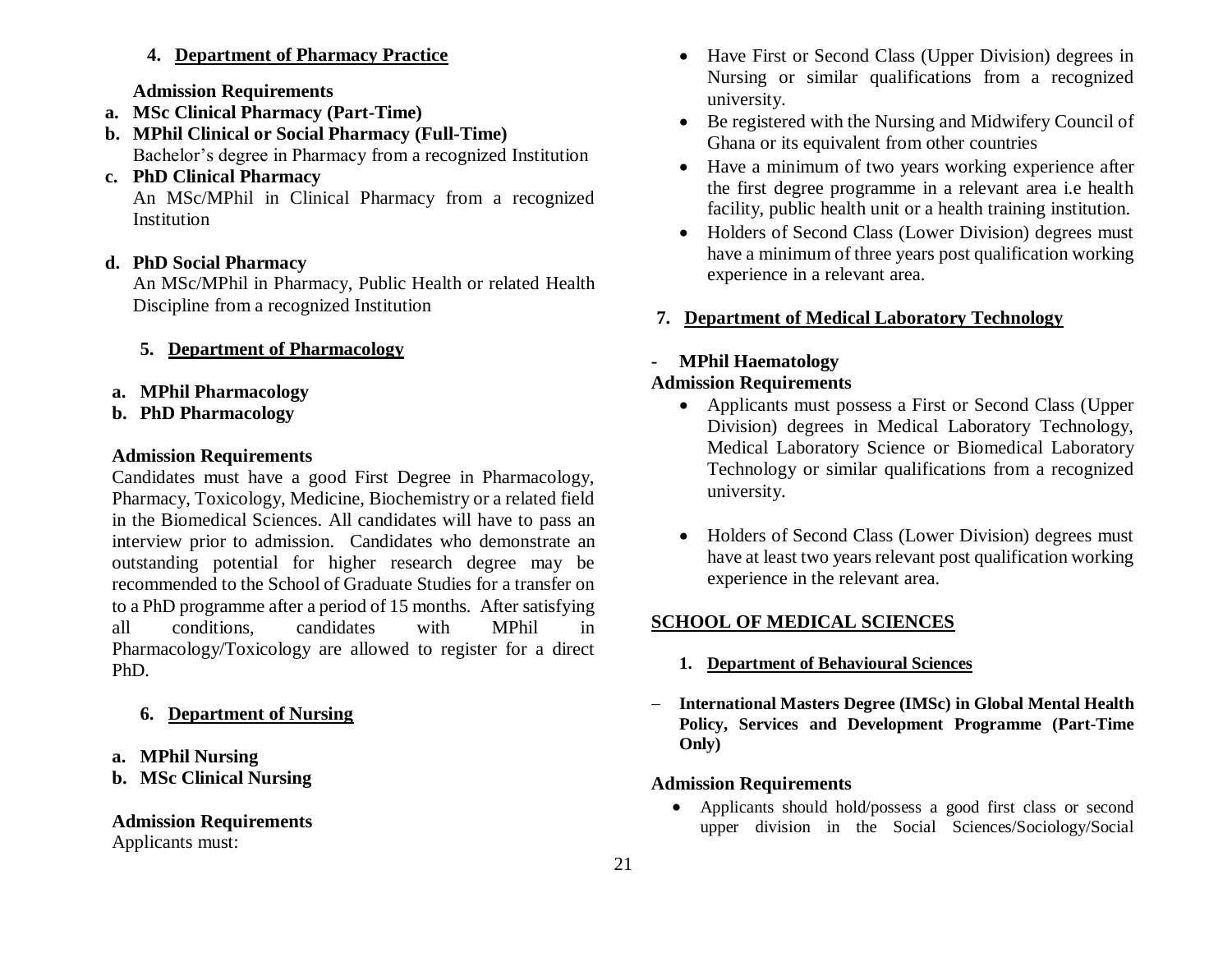Work/Psychology/MBChB or its equivalent from a recognized university.

- Applicants should have at least two years' relevant work experience in the field of Mental Health.
- All applicants should provide a synopsis of no more than 500 words on what they want to achieve from the course and two references, at least one of which must be an academic reference.
- Prospective candidates should also show proof of their source of funding and be successful at a pre-admission interview.

# **2. Department of Clinical Microbiology**

# **a. MPhil/PhD Clinical Microbiology**

Options:

Bacteriology, Enthomology, Parasitology and Virology

### **Admission Requirements MPhil**

# First Class or Second Class (Upper Division) degree in Biological Science, Medical Laboratory Technology or equivalent from recognized institution.

# **PhD**

- MPhil or equivalent in appropriate discipline from recognized institution
- Proof of funding required
- Candidates should first contact the Head of Department on their proposed Research Projects before applying.

# **3. Department of Molecular Medicine**

# **Admission Requirements**

# **a. MPhil Chemical Pathology**

A good degree in Medical Laboratory Technology, Pharmacy, Human Biology and Biochemistry. The candidate should have a flair for Medical Laboratory work/research. Preferably a Second Class (Upper Division) or above in the area of graduation.

# **b. MPhil Molecular Medicine**

Applicants are required to have:

MBChB or BSc Biochemistry and Biotechnology, BSc Medical Laboratory Technology, DPharm, BDS, DVM, BSc Biological Science (with major in Cell Biology).

# **c. MPhil Immunology**

A good degree in Medical Laboratory Technology, Pharmacy, Human Biology and Biology. The candidate should have a flair for Medical Laboratory work/research. Preferably a Second Class (Upper Division) or above in the area of graduation.

# **d. PhD Chemical Pathology**

A good in MPhil Chemical Pathology or MSc Clinical Biochemistry in a recognized university. Prospective candidates should be successful at pre-admission interview.

# **e. PhD Molecular Medicine**

All the above MPhil Molecular Medicine, MSc Chemical Pathology, MPhil Chemical Pathology, MPhil. Immunology, MSc Cell Biology with relevant field experience.

# **f. PhD Immunology**

A degree in MPhil Biological Sciences, Biochemistry or MSc in Immunology or any of the Life Sciences in a recognized university. Prospective candidates should be successful at a preadmission interview.

# **4. Department of Anatomy and Cell Biology**

Applications are invited from suitably qualified candidates for admission to the MPhil/PhD Human Anatomy and Cell Biology, MPhil/PhD Human Anatomy and Forensic Science, MPhil Human Anatomy and Cell Biology (Morphological Diagnostics option) and MPhil Mortuary Science and Management Programmes.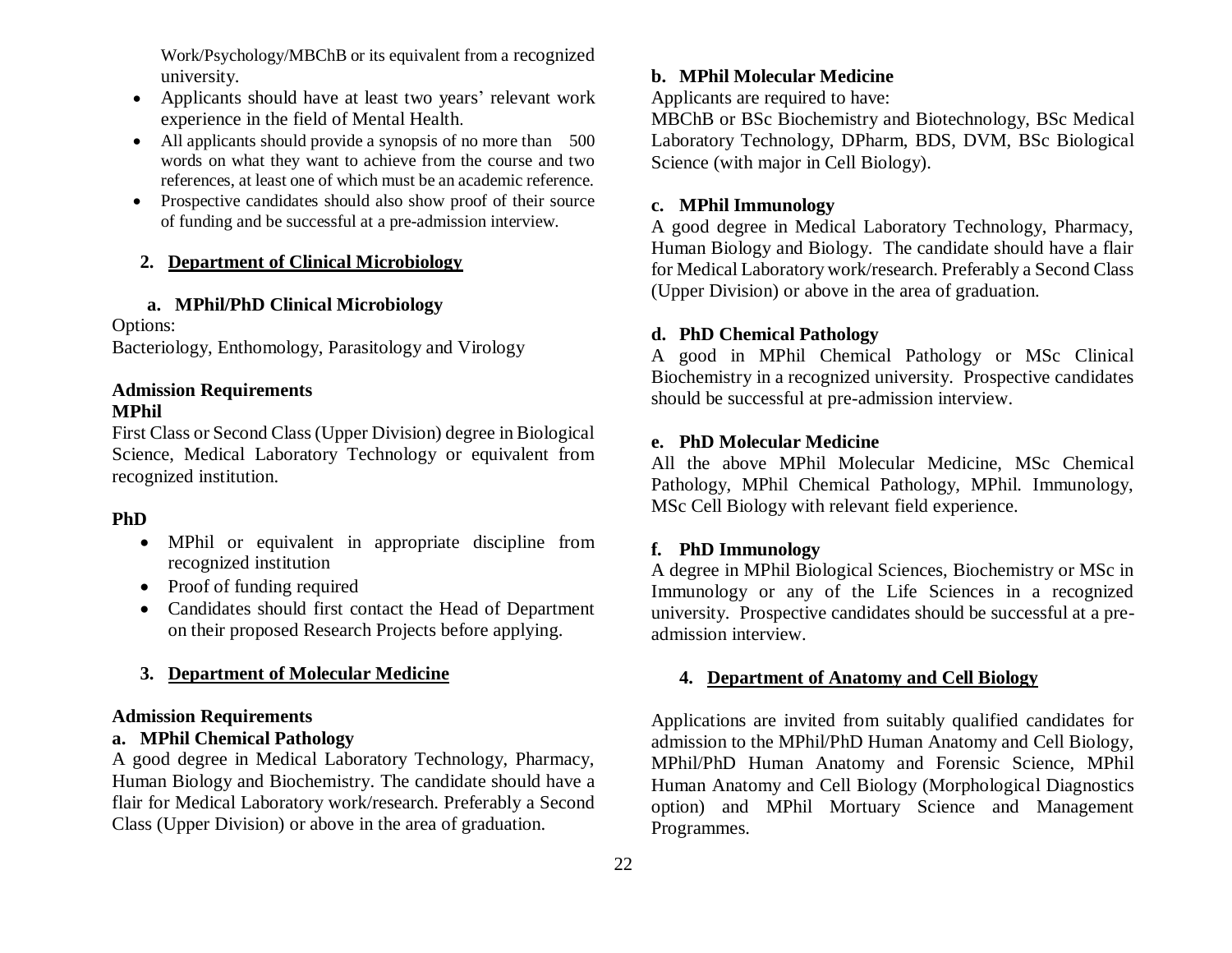### **Admission Requirements**

## **a. MPhil Human Anatomy and Cell Biology Programme (Morphological Diagnostics Option)**

At the time of application, applicants should possess a good First Class or Second Class (Upper Division) in Biological Sciences, Anatomy and Cell Biology, Biomedical Science, Medical Laboratory Technology, MBChB or equivalent from a recognized Institution.

# **b. MPhil Human Anatomy and Forensic Science Programme**

At the time of application, applicants should possess a good First Class or Second Class (Upper Division) in Biological Sciences, Anatomy and Cell Biology, Biomedical Science, Medical Laboratory Technology, MBChB or equivalent from a recognized Institution.

### **c. MPhil Mortuary Science and Management**

- At the time of application, applicants should possess a good First or Second Class (Upper Division) degree in Biological Sciences, Biomedical Science, Anatomy and Cell Biology, Medical Laboratory Technology, Nursing, Herbal Medicine, Biochemistry, Allied Health Sciences, Chemistry or related disciplines from a recognized University.
- Candidates should have a flair for laboratory work or research. Prospective candidates should also show proof of their source of funding and be successful at a pre-admission interview.

### **d. PhD Human Anatomy and Cell Biology Programme**

- **e. PhD Human Anatomy and Forensic Science Programme**
- A good MPhil Degree or equivalent in Human Anatomy and Cell Biology, Human Anatomy and Forensic Science,

Biological Sciences, Biomedical Science, Medical Laboratory Technology from a recognized University.

 Candidates should have a flair for laboratory work or research. Prospective candidates should also show proof of their source of funding and be successful at a pre-admission interview.

## **5. Department of Physiology**

- **a. MPhil Human Physiology**
- **b. MPhil Physiology**
- **c. MPhil Reproductive Physiology**

## **Admission Requirements**

- A minimum of Second Class (Lower Division) degree in any of the Life Sciences
- MBChB degree
- **6. Department of Eye, Ear, Nose and Throat:**
- **a. MSc Audiology**
- **b. MSc Speech/Language Pathology**

### **Admission Requirements**

Applicants must have obtained a First Class Degree or Second Class (Upper Division) or its equivalent in the Sciences or Humanities.

## **7. Department of Community Health (Centre for Disability and Rehabilitation Studies)**

### **a. MSc Disability, Rehabilitation and Development**

The MSc Disability, Rehabilitation and Development programme provides students with a comprehensive insight into the subject of Disability and Rehabilitation within the African context. It highlights theories (models) and definitions of disability, policy processes, individual and community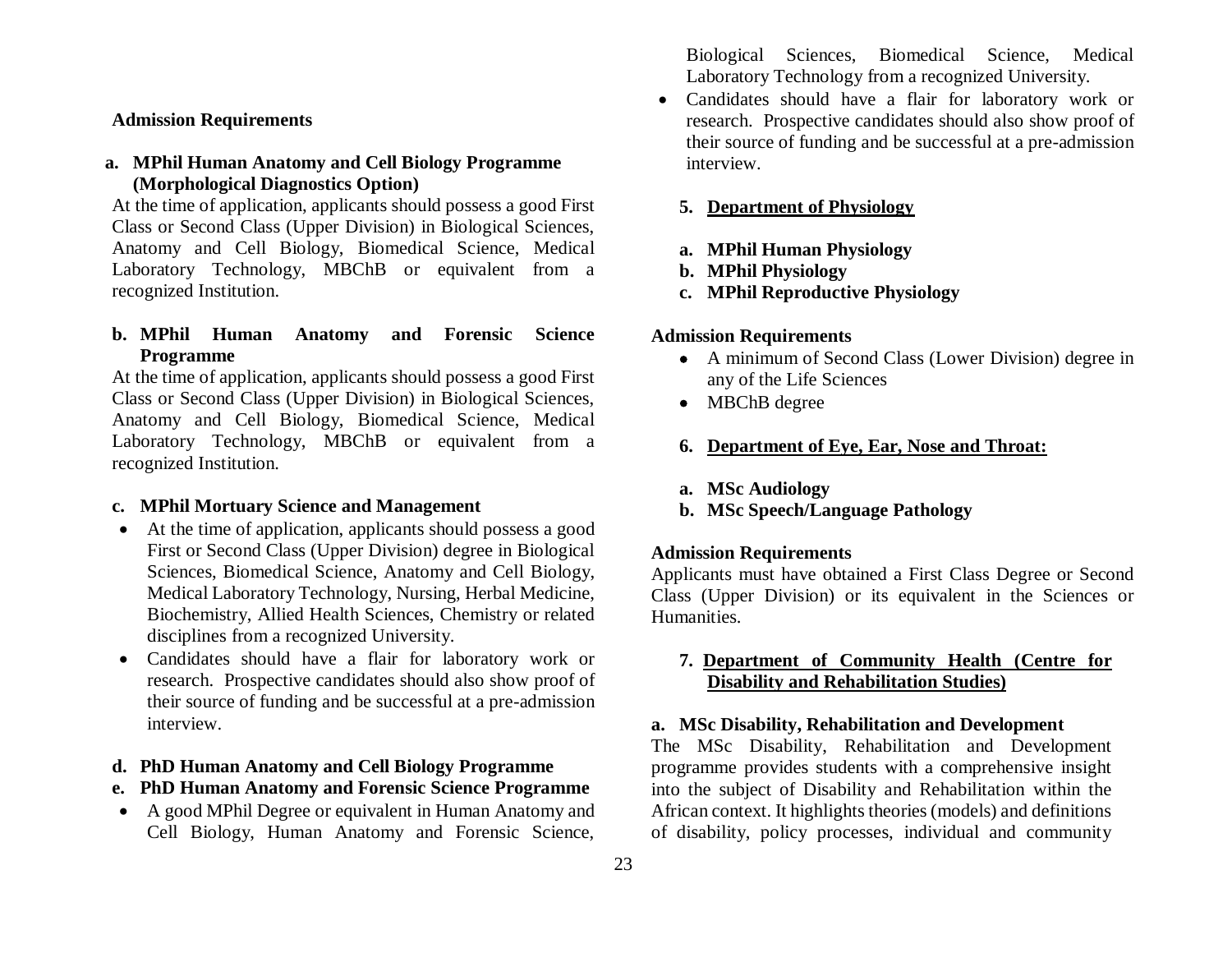assessment, management practices, research and management of Community Based Rehabilitation programmes.

# **Admission Requirements**

Practicing professionals/graduates with a first degree of Second Class (Lower Division) or higher from a recognised University in the fields of:

- i. Disability and allied disciplines
- ii. Health and health related Sciences
- iii. Education and education psychology
- iv. Social services or Social work
- v. Sports and exercise science
- vi. Architecture
- vii. Policy planning

Pre-requisites for admission will be satisfactory results from:

- i. An interview
- ii. A written motivation statement
- iii. Fulfilling initial entry requirements

## **SCHOOL OF PUBLIC HEALTH**

- **1. MSc Health Services Planning and Management**
- **2. MPH Health Services Planning and Management**
- **3. MSc Health Education and Promotion**
- **4. MPH Health Education and Promotion**
- **5. MSc Population and Reproductive Health**
- **6. MPH Population and Reproductive Health**
- **7. MSc Occupational and Environmental Health & Safety**
- **8. MPH Occupational and Environmental Health & Safety**

**Duration:** 13-calendar months (August-September)

### **Admission Requirements**

To qualify to read the MSc/MPH (Health Services Planning and Management) programme, the applicant should have a good first degree (at least  $2<sup>nd</sup>$  class lower) preferably in any of the life sciences such as medicine, veterinary medicine, nursing, public health, environmental health, pharmacy or health-related sectors such as the social sciences, development and education. The first degree should be from a recognized University/College. In addition, applicants should have had at least two years post graduation work/job experience.

## **9. MPhil Health Systems Research and Management.**

**10. MPH Health Systems Research and Management.** 

**Duration of Programme:** Twenty-four (24) Calendar months

### **Admission Requirements**

To qualify to read the MPH/MPhil Health Systems Research and Management programme, the applicant should have a good first degree (at least  $2<sup>nd</sup>$  class lower), for example a BSc, BA, preferably in any public health related field from a recognized university that offers degrees in programmes such as: Statistics/biostatistics; biology; medicine or other health related sciences; political science or economics; sociology or related social sciences.

In addition, applicants should have at least two years postgraduation work/job experience. Relevant international work experience is an advantage and applications by international students are also encouraged. Interested applicants with less than two years working experience but with other relevant background are encouraged to apply.

Applicants should also have a proof of English language proficiency for admission to a research or higher degree programme, if applicant's first language is not English and/or does not qualify for exemption from the required English language test (TOEFL/IELTS).

The final selection will be done on the basis of a written examination followed by an interview (in person or online).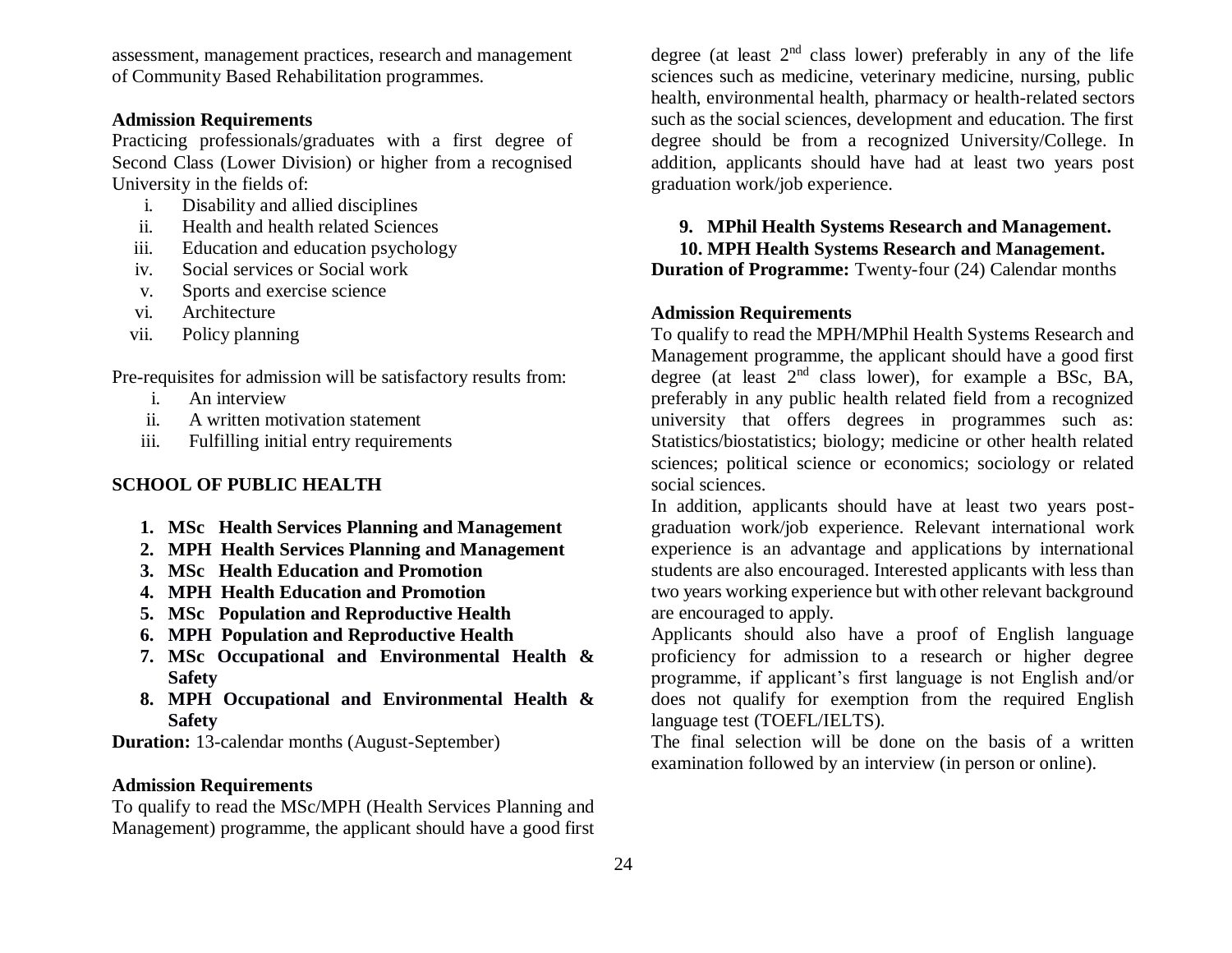### **E. COLLEGE OF SCIENCE**

### **1. Department of Biochemistry and Biotechnology**

### **a. MPhil Biotechnology**

Applicants with a minimum of Second Class (Lower Division) in the field of Biochemistry, Biological Sciences, Agricultural Sciences, Pharmacy, Biomedical Sciences, Biological or Chemical Engineering and related fields from a recognized University may apply.

### **b. MPhil Biochemistry**

The candidate must have a minimum of BSc degree (**at least Second Class [Lower Division])** in the fields listed below: Biochemistry, Biotechnology, Chemistry, Bachelor of Pharmacy, Doctor of Pharmacy, Biomedical Science, Food Science, Nutrition, Herbal Medicine, Medical Laboratory Technology, Biological Sciences, Molecular Biology, Microbiology, Agricultural Science or related disciplines. Applicants with no background in biological sciences will be required to enroll in selected undergraduate biology/biochemistry courses classes to make up for their deficiencies.

### **c. PhD Biotechnology**

Applicants to the PhD Biotechnology programme must have a minimum of MPhil or equivalent from a recognized university in the fields of study listed below:

Biochemistry, Biological Sciences, Agricultural Sciences, Pharmacy, Biomedical Sciences, Biological or Chemical Engineering and related fields may apply.

### **d. PhD Biochemistry**

The course is intended for graduates with MPhil or equivalent in Biological Sciences, Biochemistry, Food Science, Nutrition, Medicine, Dietetics Nutrition, Herbal Medicine, Medical Laboratory Technology, or related disciplines.

### **e. MPhil Human Nutrition and Dietetics**

Applicants with BSc degree (at least second class lower division) or equivalent in Biochemistry, Food Science, Animal Science, Nutrition, Nursing, Biological Sciences, Medicine, Pharmacy, Dietetics or related disciplines.

### **f. PhD Human Nutrition and Dietetics**

- A good first degree, at least second class lower division or equivalent in Nursing, Biological Sciences, Biochemistry, Food Science, Nutrition, Medicine, Dietetics, Home Economics.
- A good Masters degree in Nursing, Biological Sciences, Biochemistry, Food Science, Nutrition, Medicine, Dietetics.

### **8. Department of Food Science and Technology**

### **a. MSc Food Science and Technology**

- Candidates for admission shall be required to have a BSc (Hons) degree in Food Science, Nutrition, Biochemistry, Biology, Chemistry, Agricultural Science, Agricultural Engineering, Chemical Engineering and Natural Resources Management, and all other BSc equivalent courses.
- Higher-level professional qualifications or advanced degree and relevant work experience in food related establishments could be considered where applicants have not reached the standard entry requirements.

# **b. MPhil Food Science and Technology:**

Prospective candidates in the following disciplines are eligible to apply: BSc Food Science and Technology, BSc Food Science and Nutrition, BSc Biochemistry, BSc Biology, BSc Agric, BSc Chemistry, BSc Agricultural Engineering, BSc Chemical Engineering and all other BSc equivalent courses. Some candidates may audit some courses in BSc Food Science and Technology alongside the Post graduate courses.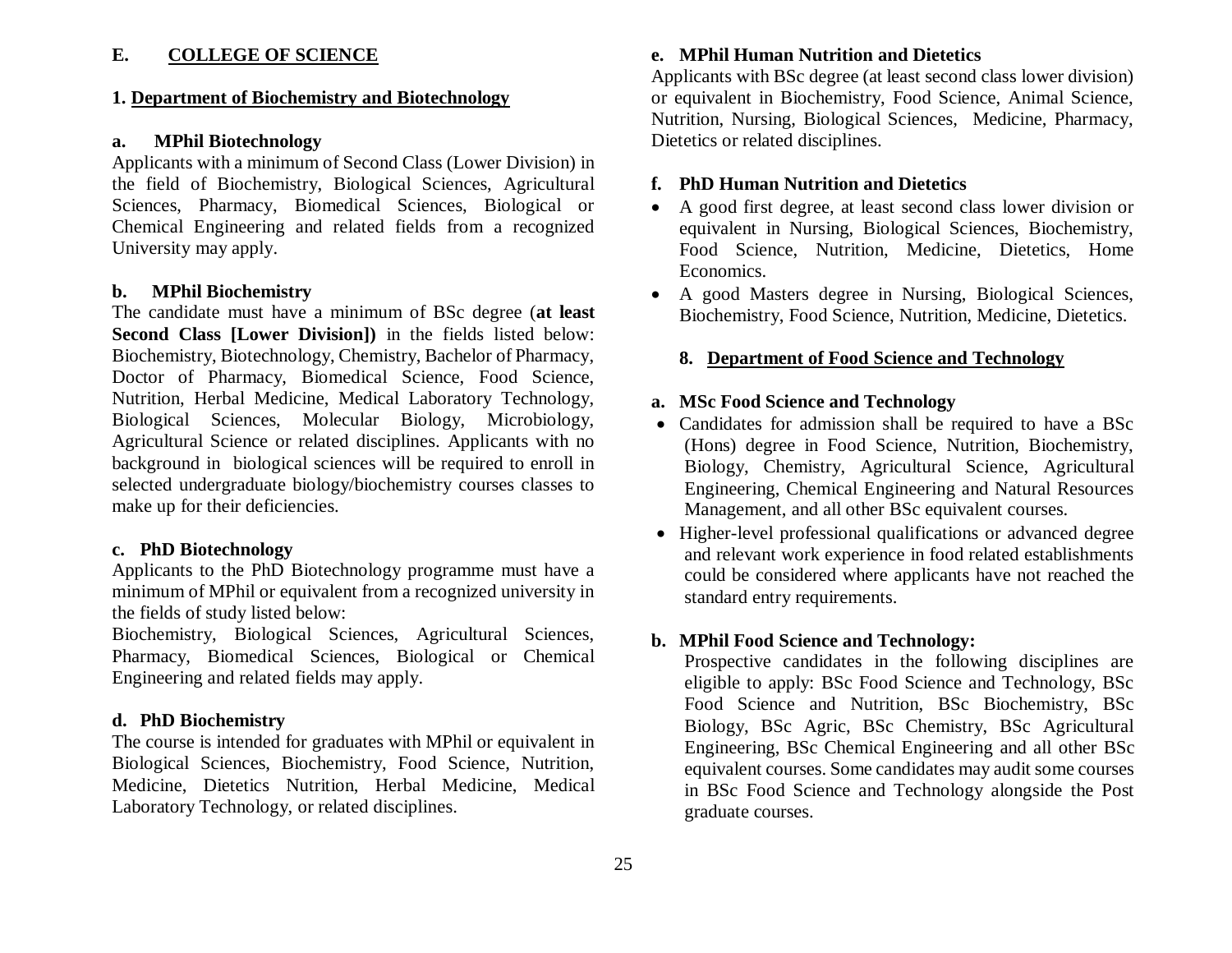# **c. PhD Food Science and Technology**

All prospective candidates in the following disciplines are eligible to apply: MPhil. Food Science and Technology, MPhil Chemical Engineering or a suitable MPhil equivalent. Some candidates may have to pass an interview and/or audit some postgraduate course work as well. Thus, the admission shall be based on:

- Application with relevant qualification and Research Proposal
- Performance at interview

## **3. Department of Theoretical and Applied Biology**

# **a. MPhil Environmental Science**

# **Admission Requirements**

The Environmental Science programme is open to candidates with First Class or Second Class (Upper/Lower) Division degrees or equivalent from a recognized institution, in Biological Sciences, Chemistry, Physics, Mathematics, Engineering, Geography and Applied Sciences.

# **b. MPhil / PhD in:**

- 1. Parasitology
- 2. Ecology
- 3. Entomology
- 4. Plant/Animal Physiology
- 5. Microbiology
- 6. Plant Pathology
- 7. Reproductive Biology
- 8. Plant/Animal Systematics
- 9. Molecular Biology
- 10. Fish and Fisheries Science

# **MPhil**

At the time of application, applicants should possess a Bachelor's Degree or its equivalent from a recognized institution in the relevant field of study. Preference will be given to applicants with a First Class or Second Class (Upper/Lower) Division degrees.

# **PhD**

Candidates applying for Doctor of Philosophy degree must have a Master's degree or its equivalent from a recognized institution and shall submit evidence of funding and demonstrate ability to undertake original research in any of the fields stated above.

# **4. Department of Chemistry**

# **MPhil**

- i. Chemistry
- ii. Organic and Natural Products
- iii. Analytical Chemistry
- iv. Environmental Chemistry
- v. Physical Chemistry
- vi. Inorganic Chemistry

Applicants should possess a Bachelor's Degree in Chemistry, Engineering or its equivalent from a recognized Institution in the relevant field of study. Preference will be given to applicants with a First Class, Second Class (Upper or Lower Division).

# **MPhil Polymer Science and Technology**

Graduates with first degrees in chemistry, physics, chemical engineering, materials science/engineering and related science disciplines with at least second class (lower division) can be admitted into the programme..

# **PhD**

- i. Chemistry
- ii. Organic and Natural Products
- iii. Analytical Chemistry
- iv. Environmental Chemistry
- v. Physical Chemistry
- vi. Inorganic Chemistry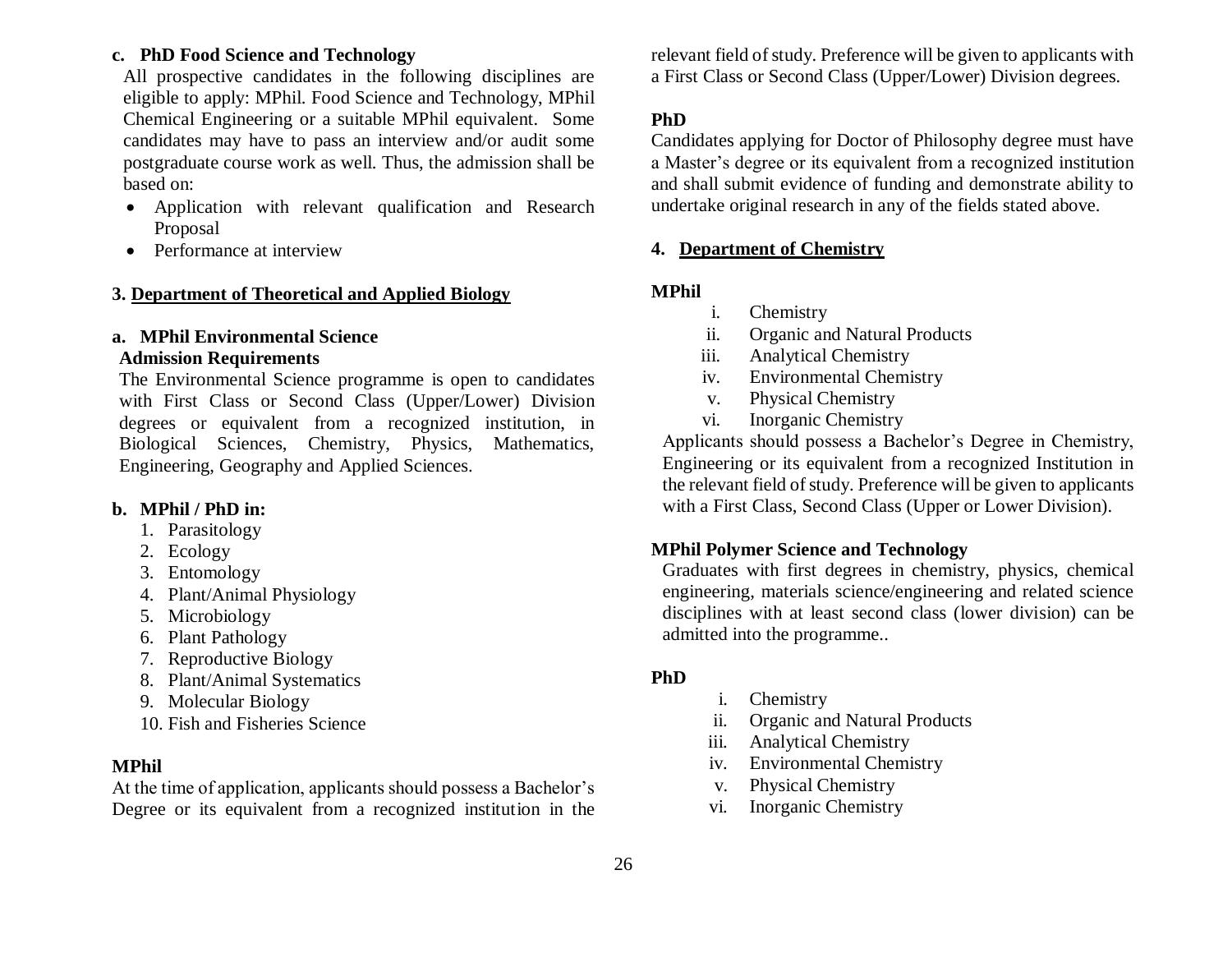Applicant must possess an MPhil/MSc or equivalent degree in Chemistry, Physics, Chemical Engineering, Materials Science/Engineering and related Science disciplines can be admitted into the programme.

## **5. Department of Physics**

- **a. MPhil Geophysics** in the following areas of research:
	- Oil and Gas Exploration
	- Mineral and Groundwater Exploration
	- Environmental Geophysics (Geotechnical/Foundation Studies, Pollution and Contamination Studies, Characterization of Wastes Disposal/Landfill Sites)
	- Seismology and Earthquake Studies

## **Admission Requirements**

A Second Class Lower Division degree or better in any of the following disciplines: Physics or Engineering Physics, Geology, Any of the Engineering disciplines, Mathematics or Mathematics with Statistics

**b. PhD Geophysics** in the following areas of research: Oil and Gas Exploration, Mineral and Groundwater Exploration, Environmental Geophysics, Seismology and Earthquake Studies

### **Admission Requirements**

MPhil or equivalent in any of the disciplines in 'a' above.

**c. MPhil Materials Science** in the following areas of research: Waste Recycling, Polymeric Materials, Plastic Processing, Zeolites and Zeolitic Materials, Advanced Ceramics for Medical Applications, Composite Materials

### **Admission Requirements**

A second Class Lower Division degree or better in any of the following disciplines:

Physics or Engineering Physics, Materials or Chemical Engineering, Materials Science, Chemistry

**d. PhD Materials Science** in the following areas of research: Waste Recycling, Polymeric Materials, Plastic Processing, Zeolites and Zeolitic Materials, Advanced Ceramics for Medical Applications, Composite Materials

### **Admission Requirements**

MSc/MPhil in any of the disciplines in 'c' above.

**e. MPhil in Solid State Physics** in the following areas of research:

Thin Film Semiconducting Materials for Solar Cell Applications, Ferroelectric Materials, Renewable Energy Systems (Photovoltaics and Fuel Cells), Surface and Interfaces of Solid State Materials, Nanotechnology Computational Materials Science

## **Admission Requirements**

A second Class Lower Division degree or better in any of the following disciplines:

Physics or Engineering Physics, Electrical/Electronic and Materials Engineering, Theoretical Physics, Chemistry, Materials Science

**f. PhD Solid State Physics** in the following areas of research: Thin Film Semiconducting Materials for Solar Cell Applications, Ferroelectric Materials, Renewable Energy Systems (Photovoltaics and Fuel Cells), Surface and Interfaces of Solid State Materials, Nanotechnology, Computational Materials Science.

### **Admission Requirements**

MSc/MPhil in any of the disciplines in 'e' above.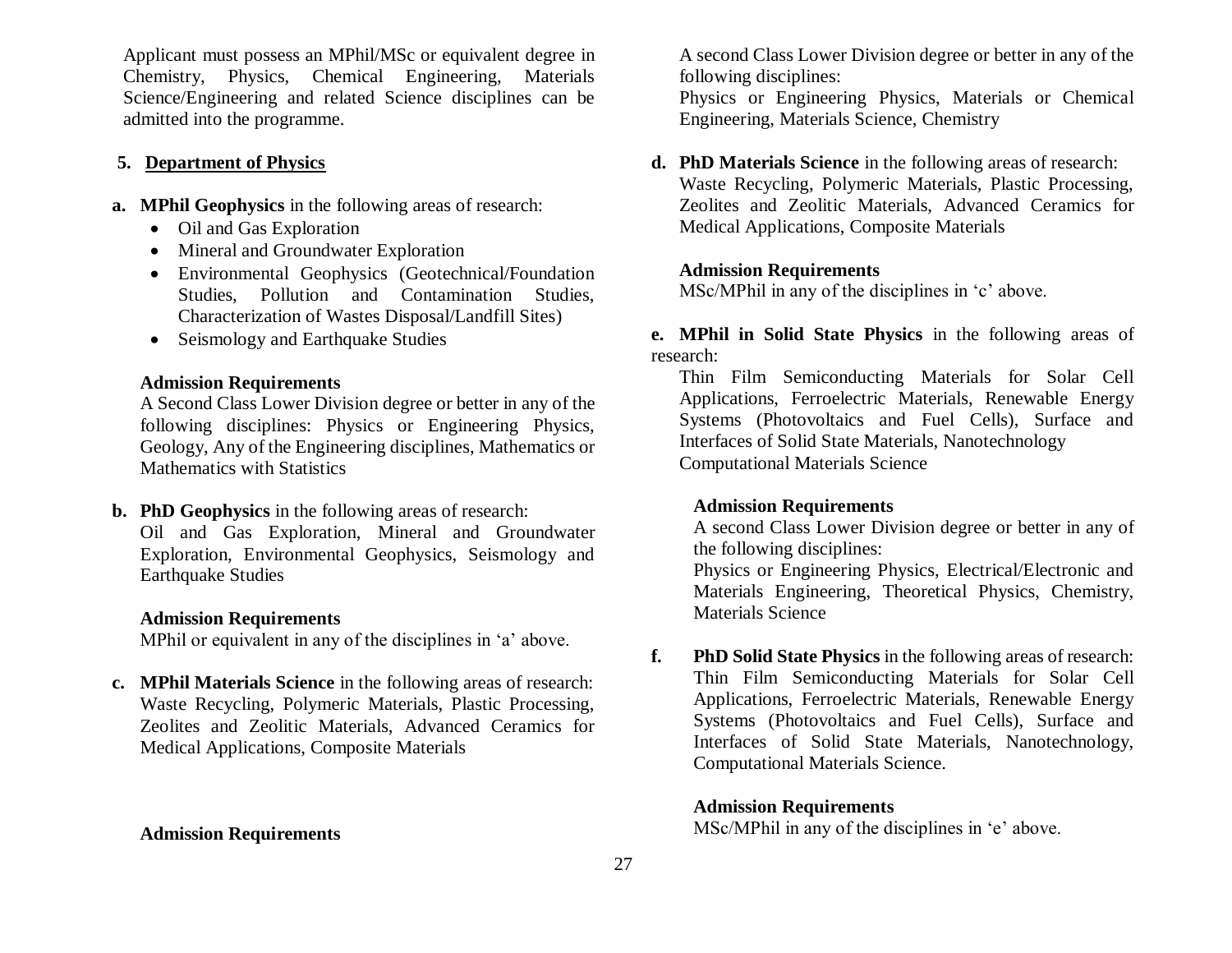**g. MPhil Meteorology and Climate Science** in the following areas of research:

Meteorological Field Observation and validation Studies, Boundary Layer/Micrometeorology, Atmospheric Dynamical Processes, Seasonal and Nowcasting Weather Prediction, Climate Change Studies: Climate Modelling and Projection, Remote Sensing of the Atmosphere, Precipitation Processes, Impacts of Climate Variability and Change.

### **Admission Requirements**

A second Class Lower Division degree or better in any of the following disciplines:

Physics, Mathematics, Meteorology and Climate Science, Chemistry, Geography with Advanced Mathematics.

**h. PhD Meteorology and Climate Science** in the following areas of research:

Meteorological Field Observation and validation Studies, Boundary Layer/Micrometeorology, Atmospheric Dynamical Processes, Seasonal and Nowcasting Weather Prediction, Climate Change Studies: Climate Modelling and Projection, Remote Sensing of the Atmosphere, Precipitation Processes, Impacts of Climate Variability and Change.

## **Admission Requirements**

MSc/MPhil in any of the disciplines in 'g' above.

**i. MPhil Environmental Physics** in the following areas of research:

Hydro Pollution, Terrestrial Pollution, Atmospheric Pollution, Soil and Hydrological Modelling

### **Admission Requirements**

A second Class Lower Division degree or better in any of the following disciplines: Physics, Mathematics, Meteorology and Climate Science Chemistry

**j. PhD Environmental Physics** in the following areas of research:

Hydro Pollution, Terrestrial Pollution, Atmospheric Pollution, Soil and Hydrological Modelling

### **Admission Requirements**

MPhil in: Meteorology and Climate Science, Atmospheric Physics, Environmental Physics, Geophysics

**k. MPhil Nano Science and Technology** in the following areas of research: Core-Shell Nanoparticles, Graphene

### **Admission Requirements**

A second Class Lower Division degree or better in any of the following disciplines:

Physics or Engineering Physics, Materials or Chemical Engineering, Chemistry, Biological Sciences

**l. MSc Petroleum Geophysics;** a professional career programme with strong focus in hydrocarbon (oil and gas) exploration.

### **Admission Requirements**

A second Class Lower Division degree or better in any of the following disciplines:

Physics or Engineering Physics, Geology, any of the Engineering disciplines, Mathematics or Mathematics with Statistics, Chemistry

### **6. Department of Mathematics**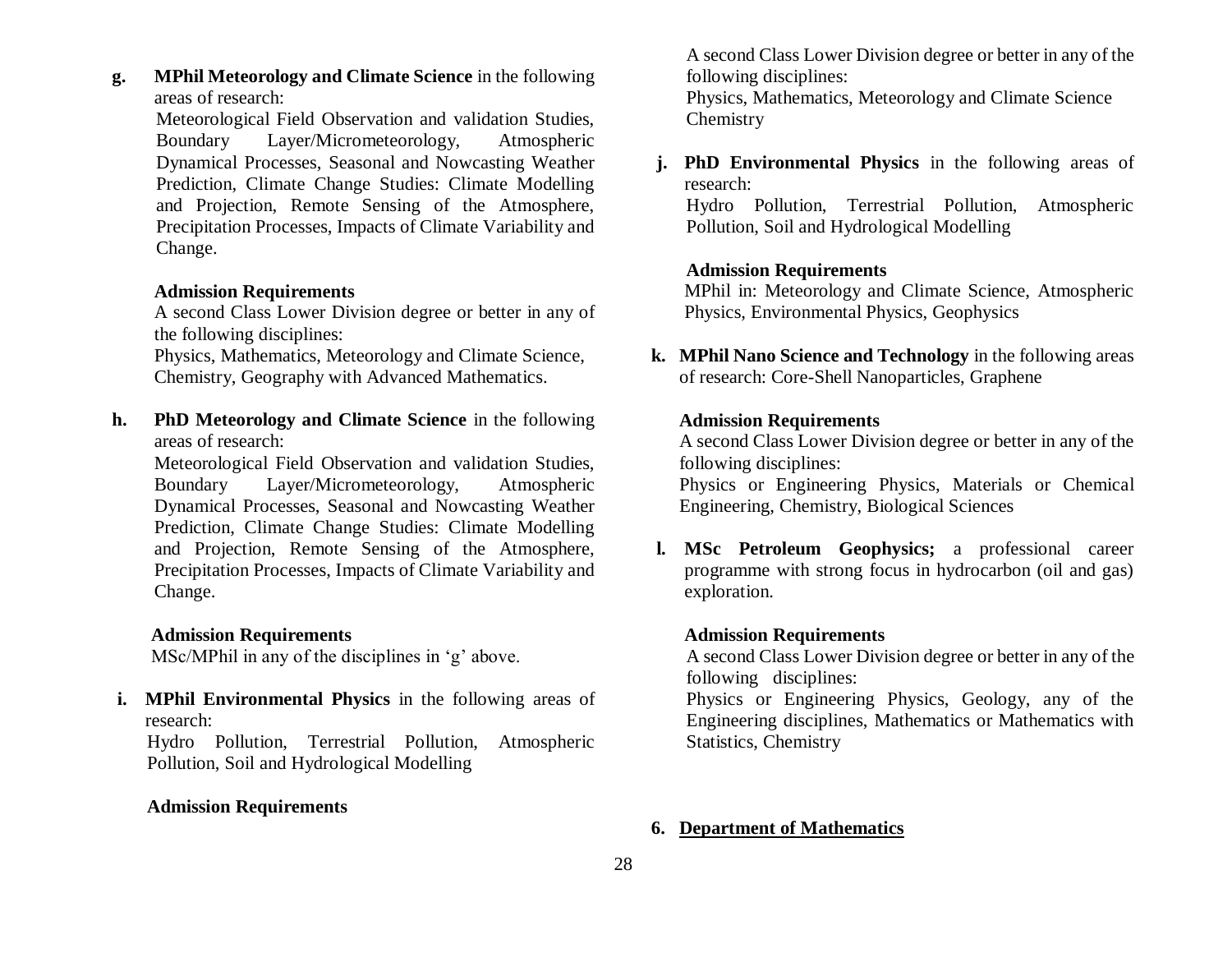- i. MPhil Pure Mathematics
- ii. MPhil Applied Mathematics
- iii. MPhil Mathematical Statistics
- iv. MPhil Actuarial Science
- v. PhD Pure Mathematics
- vi. PhD Applied Mathematics
- vii. PhD Mathematical Statistics
- viii. PhD Actuarial Science

### **MPhil**

## **Admission Requirements**

A prospective candidate must have a good first degree in Mathematics/Statistics/Actuarial Sciences with a minimum of Second Class Honours (Lower Division). The Mathematics/Statistics/Actuarial Science programme should (depending on the degree sought) have adequately covered Analysis, Algebra, Topology, Differential Equations, Numerical Analysis, Statistical Inference, Probability Theory/Distributions, Stochastic Processes, Mathematical Statistics, Sample Survey Theory, Scientific Computing, Loss Models, Life Contingencies and Accounting. Qualified candidates will have oral and written interview after which selected candidates would be recommended. Applicants with equivalent first degrees or with degrees from other mathematical intensive Science and Engineering disciplines may be considered.

### **PhD**

### **Admission Requirements**

Candidates for a PhD in Mathematics/Statistics/Actuarial Science must hold an MPhil degree in Mathematics/Statistics/Actuarial Science with a strong research background and must independently be able to carry out original scientific research. Qualified applicants will be interviewed.

#### **9. Department of Computer Science**

### **a. MSc Computer Science**

A first degree with at least Second Class (Lower Division) from an accredited university in any of the following areas: Computer Science, Computer Engineering, Software Engineering, Telecommunication Engineering, Computer Networking/Networks, Information Technology, Artificial Intelligence, Computer Science with Mathematics, Computer Technology, Computer Security, Computer Forensic, Computer Gaming, Mathematics.

### **b. MPhil Computer Science**

A first degree with at least Second Class (Upper Division) from an accredited university in any of the areas in (a) above.

### **c. MSc Information Technology**

A first degree with at least Second Class (Lower Division) from an accredited university in any of the following areas: Information Technology/Information Communication and Technology, Business Information Technology, Mathematics, Engineering, Computer Science, Computer Engineering, Software Engineering, Telecommunication Engineering, Computer Networking/Networks, Artificial Intelligence, Computer Science with Mathematics, Computer Technology, Computer Security, Computer Forensic, Computer Gaming, Mathematics with Computing, Physics

### **d. MPhil Information Technology**

A first degree with at least Second Class (Upper Division) from an accredited university in any of the areas in (c) above.

### **e. PhD Computer Science**

Applicants must have a research Masters degree from an accredited university in any of the following areas: Computer Science, Computer Engineering, Software Engineering, Telecommunication Engineering, Computer Networking/Networks, Artificial Intelligence, Computer Science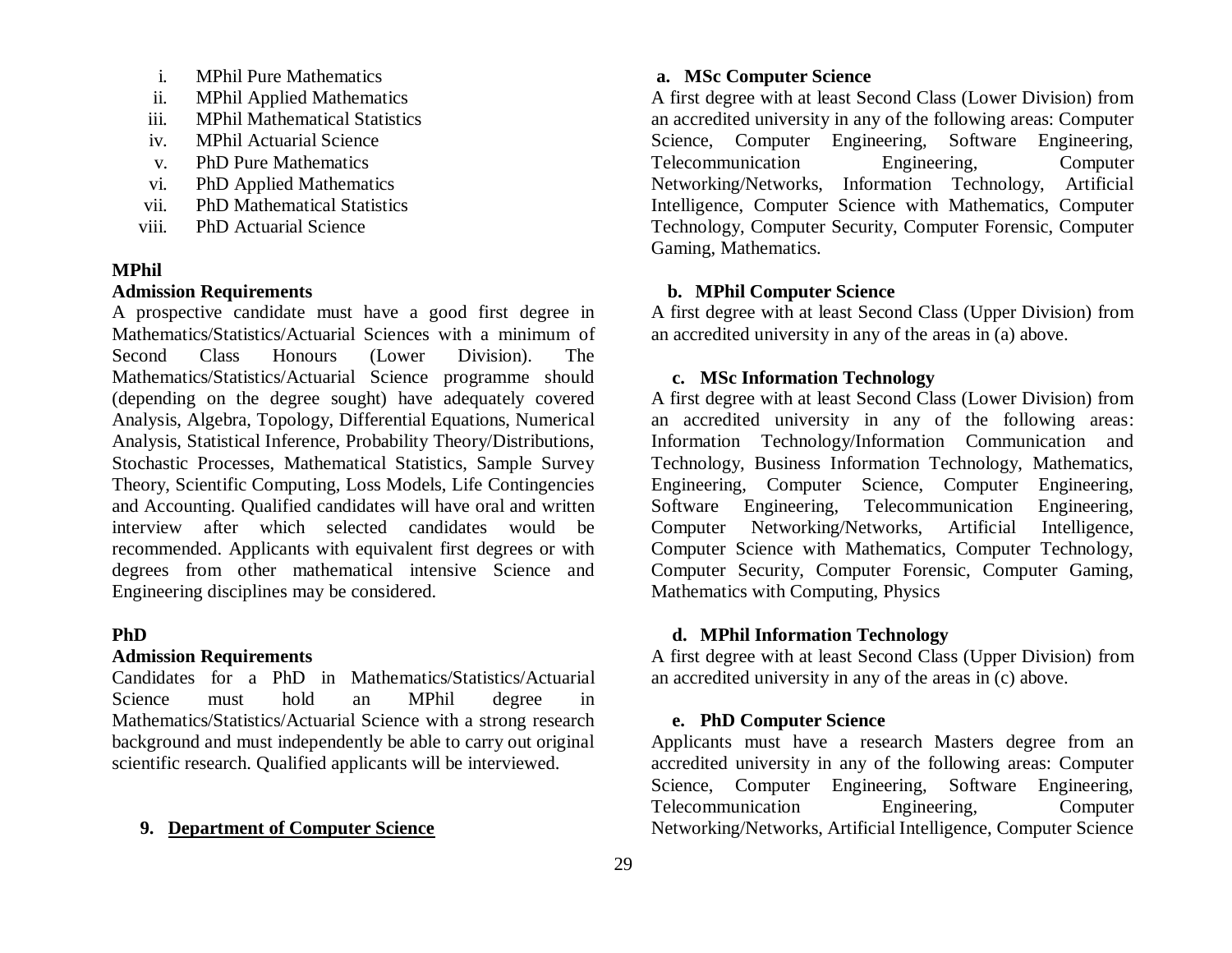with Mathematics, Computer Technology, Computer Security, Computer Forensic, Computer Gaming.

### **10. Department of Optometry and Visual Science**

### **a. MPhil Vision Science**

 Applicants with a minimum of Second Class (Lower Division) degree from a recognized University in BSc Vision Science, Doctor of Optometry, Postgraduate Diploma in Optometry, Postgraduate Diploma in Ophthalmology, BSc Biology, BSc Human Biology, BSc Biochemistry, Bachelor of Pharmacy, Doctor of Pharmacy, BSc Physics can apply.

### **b. PhD Vision Science**

 Applicants with a minimum of MSc or MPhil in Optometry/Vision Science, Neuroscience, Pharmceutical Sciences, Psychology, Molecular Biology, Mathematics, Physics, Human Biology/Medicine, Ophthalmology, Biological Sciences, Biomedical Sciences, Microbiology, Chemistry, Computer Engineering/Science can apply.

All applicants must pass an interview.

# **F. COLLEGE OF ENGINEERING**

## **1. Department of Civil Engineering**

## **a. MSc / MPhil Geotechnical Engineering**

- A minimum of Second Class (Upper Division) degree or its equivalent in Civil Engineering, Geological Engineering, or any field of specialization relevant to the programme from a recognized University;
- Applicants with qualifications other than those specified in (a) above shall be interviewed by an admissions committee and, if necessary, may be required to take a written examination before admission;

• Applicants whose working language is not English must show that they have good command of both spoken and written English. Wherever necessary, arrangements will be made with the Department of English for the acquisition of the necessary English language skills prior to embarking on the course;

### **b. MSc / MPhil Road and Transportation Engineering**

- Prospective students must hold a First Class or Second Class Honours (Upper Division) in BSc Civil Engineering with a minimum of two years working experience in the Road Transport Sector or First Class or Second Class Honours (Upper Division) in BSc Geomatic Engineering with a five years' minimum working experience also in the Road Transport Sector.
- **c. MSc / MPhil in Water Resources Engineering and Management**
	- First and Second Class (Upper Division) in their first degree in Environmental Engineering, Agricultural Engineering, Civil Engineering, Geomatic Engineering, Natural Resources, Mathematics, Geology, Chemical Engineering and other relevant disciplines,
	- Candidates from non-Anglophone countries must have an internationally recognised Certificate of Proficiency in the English Language [\(TOEFL](http://www.toefl.com/) or [British Council,](http://www.britishcouncil.org/home) [IELTS\)](http://www.ielts.org/) with above average score. Otherwise they will undertake a four-month intensive English training and preparatory courses.

### **d. MSc / MPhil Water Supply and Environmental Sanitation**

 First or Second Class (Upper Division) in their first degree in Water and Sanitation, Environmental Engineering, Chemistry, Civil Engineering, Geomatic Engineering, Mathematics, Geology, Chemical Engineering and other relevant disciplines,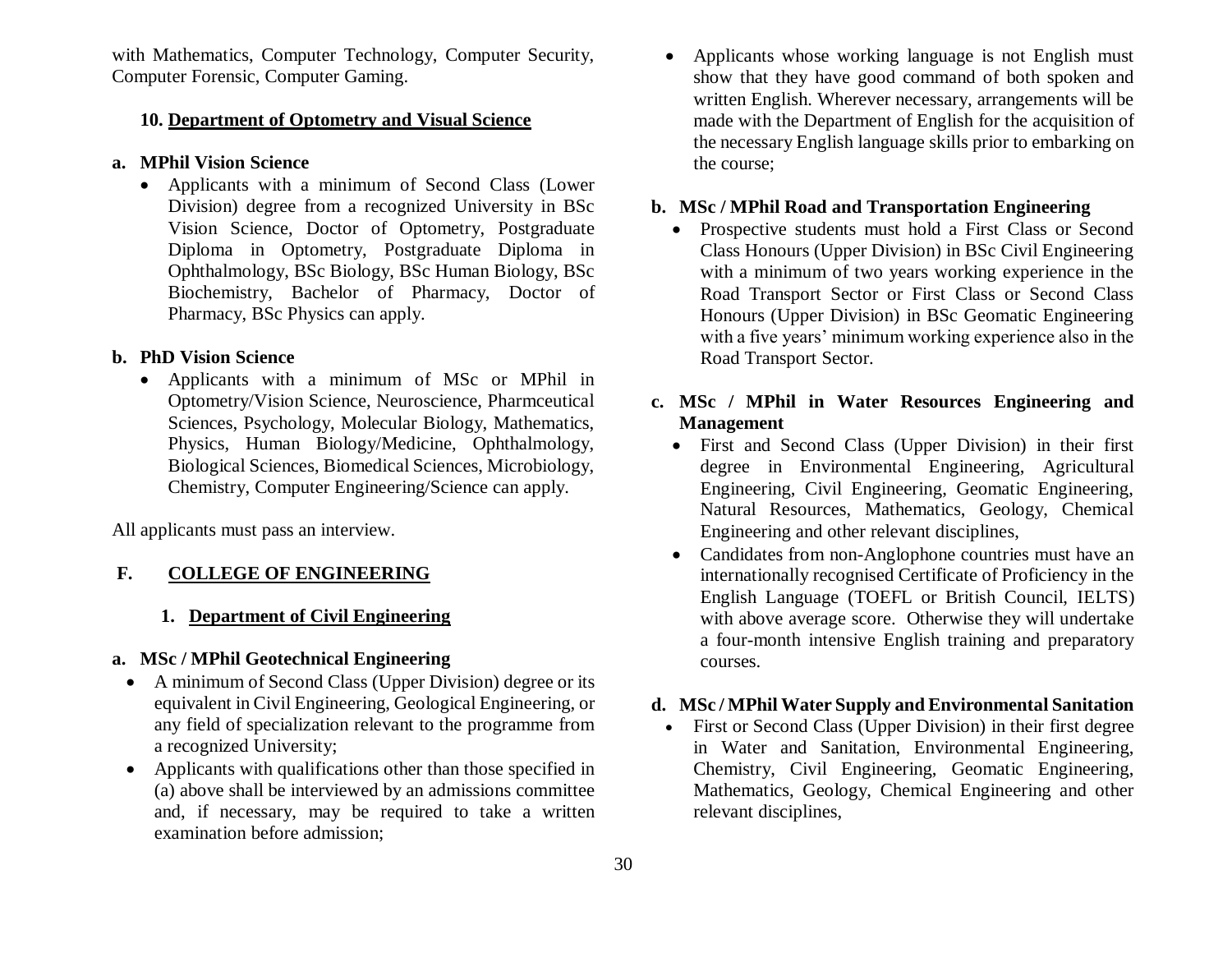Candidates from non-Anglophone countries must have an internationally recognised Certificate of Proficiency in the English Language [\(TOEFL](http://www.toefl.com/) or [British Council,](http://www.britishcouncil.org/home) [IELTS\)](http://www.ielts.org/) with above average score. Otherwise they will undertake a fourmonth intensive English training and preparatory courses.

# **e. MSc / MPhil Structural Engineering**

- Prospective students must hold a First Class or Second Class Honours (Upper Division) in BSc Civil Engineering from a recognized University or Tertiary Institution
- Admission may be offered to applicants with Second Class Lower degree provided they have considerable relevant professional experience. A candidate who does not satisfy the above requirements but is otherwise adjudged suitable by the departmental board shall, where applicable be interviewed for admission. An applicant who has a postgraduate diploma with substantial professional experience may be considered for admission on the recommendation of the departmental board.

# **f. PhD in Water Resources Engineering and Management**

- First or Second Class (Upper Division) in their first degree.
- Master's degree in Water Resources Engineering and Management, Agricultural Engineering (Soil and Water Engineering option), Civil Engineering (Water Resources/Hydrology option), Geomatic Engineering, Natural Resources, Mathematics, Geography, Chemical Engineering and other relevant disciplines, with an average of at least 60%. Submit academic transcripts.
- Candidates from non-Anglophone countries must have an internationally recognized Certificate of Proficiency in the English Language (TOEFL or British Council, IELTS) with above average score.
- Candidates with some publications in a journal as first author have an advantage.
- Evidence of current and previous employments.

# **g. PhD in Water Supply and Treatment Technologies**

- First or Second Class (Upper Division) in their first degree.
- Master's degree in Water and Sanitation, Environmental Engineering, Civil Engineering (Water Supply and Sanitation Option), Chemical Engineering and other relevant disciplines, with an average of at least 60%. Submit academic transcripts.
- Candidates from non-Anglophone countries must have an internationally recognized Certificate of Proficiency in the English Language (TOEFL or British Council, IELTS) with above average score.
- Candidates with some publications in a journal as first author have an advantage.
- Evidence of current and previous employments.

# **h. PhD in Environmental Sanitation and Waste Management**

- First or Second Class (Upper Division) in their first degree.
- Master's degree in Water Resources Engineering and Management, Agricultural Engineering (Soil and Water Engineering option), Civil Engineering (Water Resources/Hydrology option), Geomatic Engineering, Natural Resources, Mathematics, Geography, and other relevant disciplines, with an average of at least 60%. Submit academic transcripts.
- Candidates from non-Anglophone countries must have an internationally recognized Certificate of Proficiency in the English Language (TOEFL or British Council, IELTS) with above average score.
- Candidates with some publications in a journal as first author have an advantage.
- Evidence of current and previous employments.

# **i. PhD in Structural Engineering**

First or Second Class (Upper Division) in their first degree.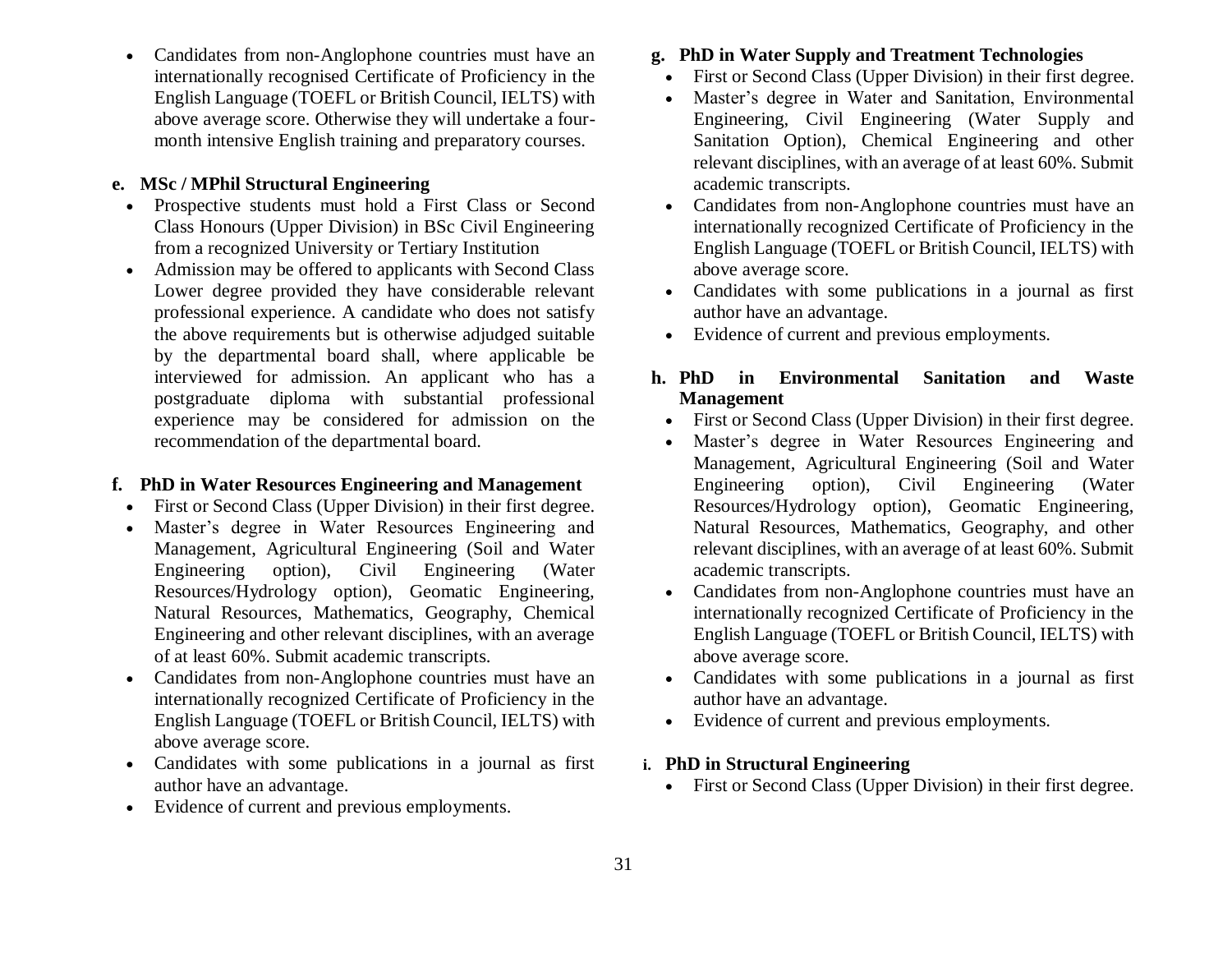- Master's degree in Structural Engineering and other relevant disciplines, with an average of at least 60%. Submit academic transcripts.
- Candidates from non-Anglophone countries must have an internationally recognized Certificate of Proficiency in the English Language (TOEFL or British Council, IELTS) with above average score.
- Candidates with some publications in a journal as first author have an advantage.
- Evidence of current and previous employments.

# **j. PhD in Geotechnical Engineering**

- First or Second Class (Upper Division) in their first degree in Civil Engineering, Geological Engineering.
- Master's degree in Geotechnical Engineering, Geological Engineering and other relevant disciplines, with an average of at least 60%. Submit academic transcripts.
- Candidates from non-Anglophone countries must have an internationally recognized Certificate of Proficiency in the English Language (TOEFL or British Council, IELTS) with above average score.
- Candidates with some publications in a journal as first author have an advantage.
- Evidence of current and previous employments.

# **k. PhD in Highway and Transportation Engineering**

- First or Second Class (Upper Division) in their first degree in Civil Engineering, Geomatic Engineering and other relevant areas.
- Master's degree in Road and Transportation Engineering, Highway Engineering and other relevant disciplines, with an average of at least 60%. Submit academic transcripts.
- Candidates from non-Anglophone countries must have an internationally recognized Certificate of Proficiency in the English Language (TOEFL or British Council, IELTS) with above average score.
- Candidates with some publications in a journal as first author have an advantage.
- Evidence of current and previous employments.

# **l. PhD in Climate Change and Land Use**

- Second Class (Upper Division) in their first degree.
- Good Masters degree in Soil Science, Agricultural Engineering (Soil and Water Engineering option), Civil Engineering (Water Resources/Hydrology option), Geomatic Engineering, Natural Resources (Silviculture and Forestry, and Watershed management), Mathematics, Geography, Land Economy, Atmospheric Physics, Climatology, and other relevant disciplines, with an average of at least 60%. Submit academic transcripts.
- Candidates from Francophone countries must have an internationally recognised Certificate of Proficiency in the English Language [\(TOEFL](http://www.toefl.com/) or [British Council,](http://www.britishcouncil.org/home) [IELTS\)](http://www.ielts.org/) with above average score. *Otherwise they will undertake a four-month intensive English training and preparatory courses.*
- Evidence of current and previous employments.
- Experience with modelling and GIS would be an advantage but not a prerequisite.

# **2. Department of Geomatic Engineering**

# **a. MPhil/MSc Geomatic Engineering**

Applicants with a minimum of Second Class (Lower) Division degree or its equivalent from a recognized University in any of the following areas:

- BSc Engineering
- BSc Mathematics
- BSc Physics
- i. All applicants will be required to attend an interview before final admission.

# **b. PhD Geomatic Engineering**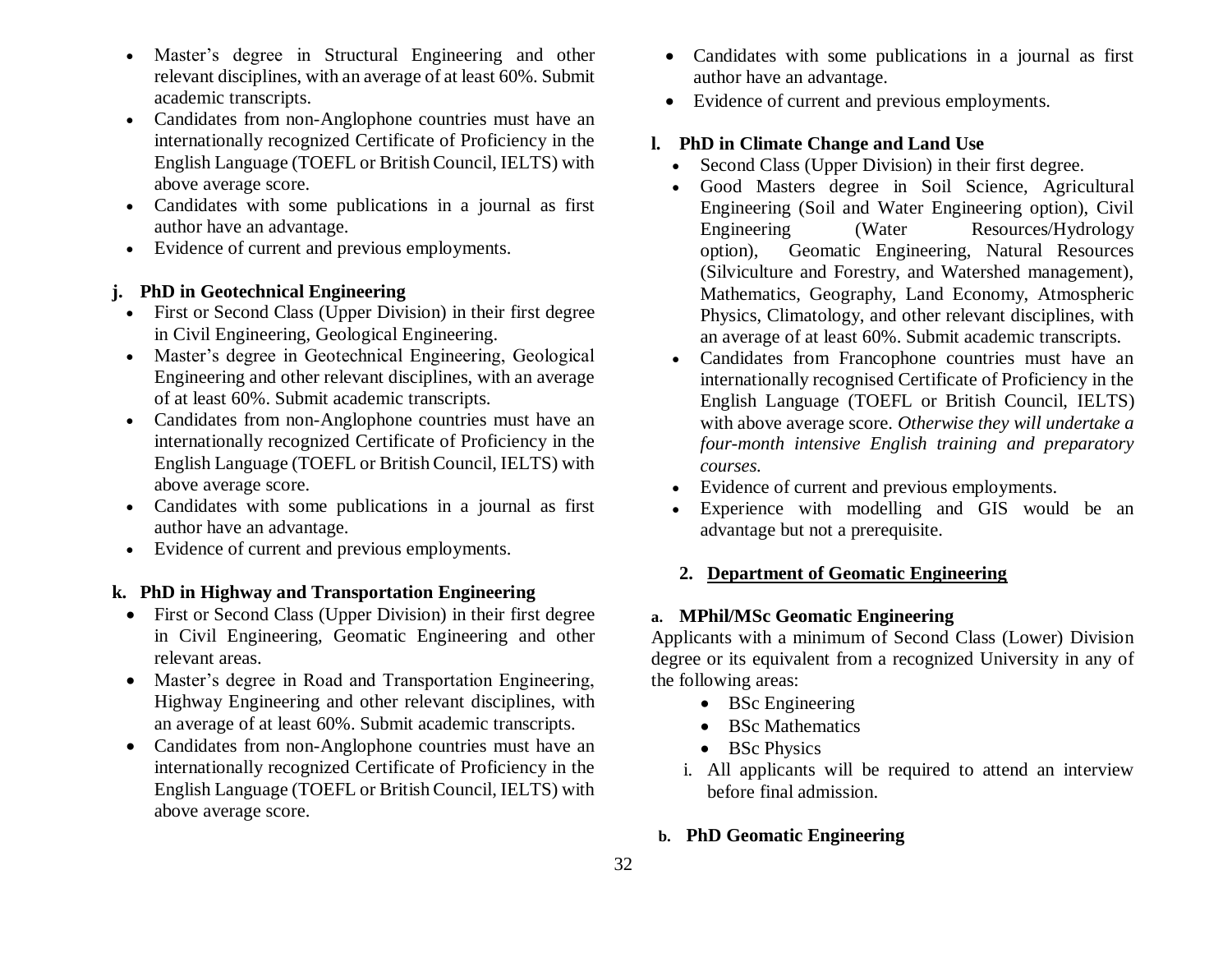- i. Applicants with MPhil or equivalent in Geomatic Engineering or its equivalent must submit proposals of their research areas.
- ii. All applicants will be required to attend selection interview to determine their preparedness or otherwise for the programme.

## **c. MPhil Geographic Information System (GIS)**

- An applicant must have a minimum of Second Class (Lower) Division degree or its equivalent from a recognized university in any of the following areas: *Engineering, Surveying, Architecture, Building Technology, Planning, Land Economy, Real Estate, Agriculture, Landscape Design & Management, Natural Resource Management, Forest Resource Technology, Computer Science, Environmental Science, Meteorology and Climate Science, Geography and Rural Development.*
- All applicants will be required to attend a selection interview to determine their suitability and preparedness for the programme.

## **Programme Structure**

The MPhil GIS programme shall be of two (2) years duration. The first year will be two (2) semesters of taught courses and the second year will be for supervised research and thesis report preparation. Classes will mainly be held on weekends.

## **3. Department of Electrical/Electronic Engineering**

## **a. MPhil Telecommunications Engineering**

- A Student seeking admission into the programme must have a bachelor's degree in Telecommunications Engineering, Electrical/Electronic Engineering, Computer Engineering, Sciences or Mathematics.
- An Applicant must hold a first class or second class upper degree.
- Candidates with BSc Second Class Lower would be required to pass an interview
- Applicants with Science and Mathematics background would be required to take sufficient Engineering background courses at the undergraduate level.

## **b. MPhil Power Systems Engineering**

- A Student seeking admission into the programme must have a bachelor's degree in Electrical Engineering
- An Applicant must hold a first class upper degree
- Candidates who have BSc Second Class (Lower Division) would be required to pass an interview.

### **c. PhD Telecommunications Engineering**

- Applicants must hold MSc/MPhil degree in Telecommunications Engineering, Electrical and Computer Engineering from a recognized University
- The Candidate must hold a First Class or Second Class Upper degree.

### **d. PhD Electrical Engineering**

- Applicants must hold MSc/MPhil degree in Electrical and Electronic Engineering from a recognized University
- The Candidate must hold a First Class or Second Class Upper degree.

### **4. Department of Computer Engineering**

- **a. MPhil Computer Engineering**
- **b. PhD Computer Engineering**

## **Admission Requirements**

**MPhil**: A good first degree in Computer, Electrical or Telecommunication Engineering, candidates who do not hold First Class or Second Class (Upper Division) may be accepted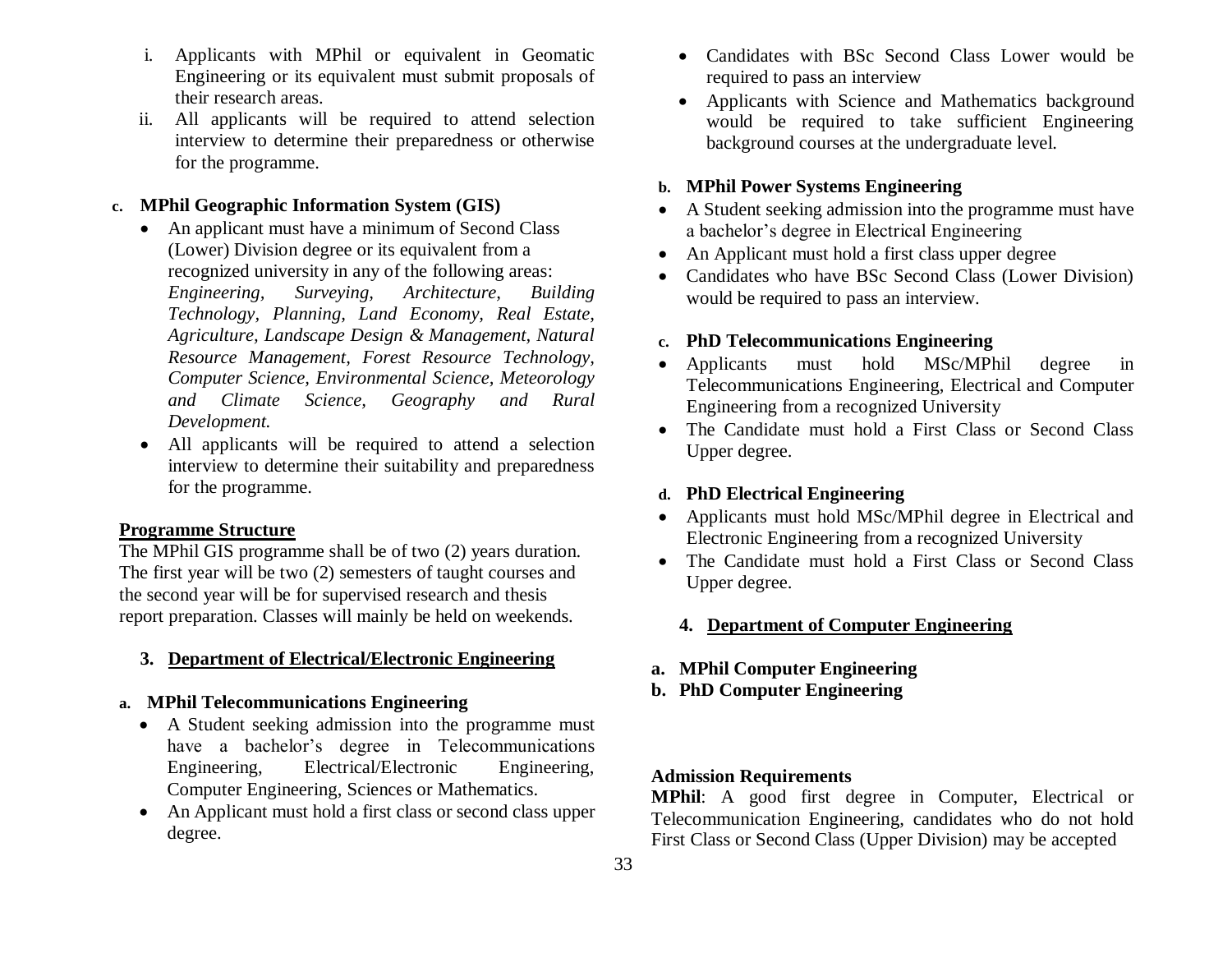subject to passing an interview.

**PhD**: Candidates shall hold a Masters degree or its equivalent in Computer, Electrical or Telecommunication Engineering. Candidates with MPhil or equivalent degree in Computer Science may be accepted on condition that they take courses in basic engineering at the undergraduate level.

## **5. Department of Chemical Engineering**

### **MSc/ MPhil**

- Applicants must possess a BSc Degree (First Class or Second Class (Upper Division)) in either Chemical Engineering or other engineering/science disciplines. Candidates with BSc Second Class Lower Division in Chemical Engineering and at least three years relevant experience will also be considered.
- Applicants for the MPhil programme are also required to submit a synopsis of their research proposal, stating clearly the member(s) of staff willing to supervise the research.

### **PhD**

- Applicants must possess an MPhil degree from a recognized University. The first degree of the applicant should be First Class or Second Class (Upper Division) or its equivalent in Chemical Engineering.
- All applicants are screened through an interview process.
- An outline of research proposal (synopsis) and the statement of purpose should accompany the application.

All applicants are required to pass an oral interview and demonstrate the ability to fund or prove the source of funds for the research.

## **6. Department of Materials Engineering**

# **a. MPhil Environmental Resources Management Duration of Programme:**

- The programme is run in six modules (consisting of four modules of taught courses and two modules of project work, seminar and field work) lasting 24 months for regular students and 36 months for part-time students.
- There are 12-sub modules that constitute the taught modules and each sub module is normally run for a duration of 3 weeks (including a period for examination). This arrangement is to enable people from industry to participate in the programme.
- Part-time students would be required to register for a minimum of two sub modules per semester.
- A minimum of one year will be devoted to project and fieldwork.

# **Admission Requirements**

- First Class or Second Class (Upper Division) degree or its equivalent in Mineral Processing, Material Science and Engineering, Architecture, Agriculture, Renewable Natural Resources and any Physical Sciences and related programme.
- All applicants will be interviewed before admission.

### **b. MSc/MPhil Materials Engineering Duration of Programme:**

• The MSc. programme is made up of 12 months of taught courses and 6 months research. The MPhil programme also requires 12 months of taught courses with a minimum of 12 months research.

# **Admission Requirements**

• First Class or Second Class (Upper Division) degree or its equivalent in Mineral Processing, Material Science and Engineering, Architecture, Agriculture, Renewable Natural Resources and any Physical Sciences and related programmes.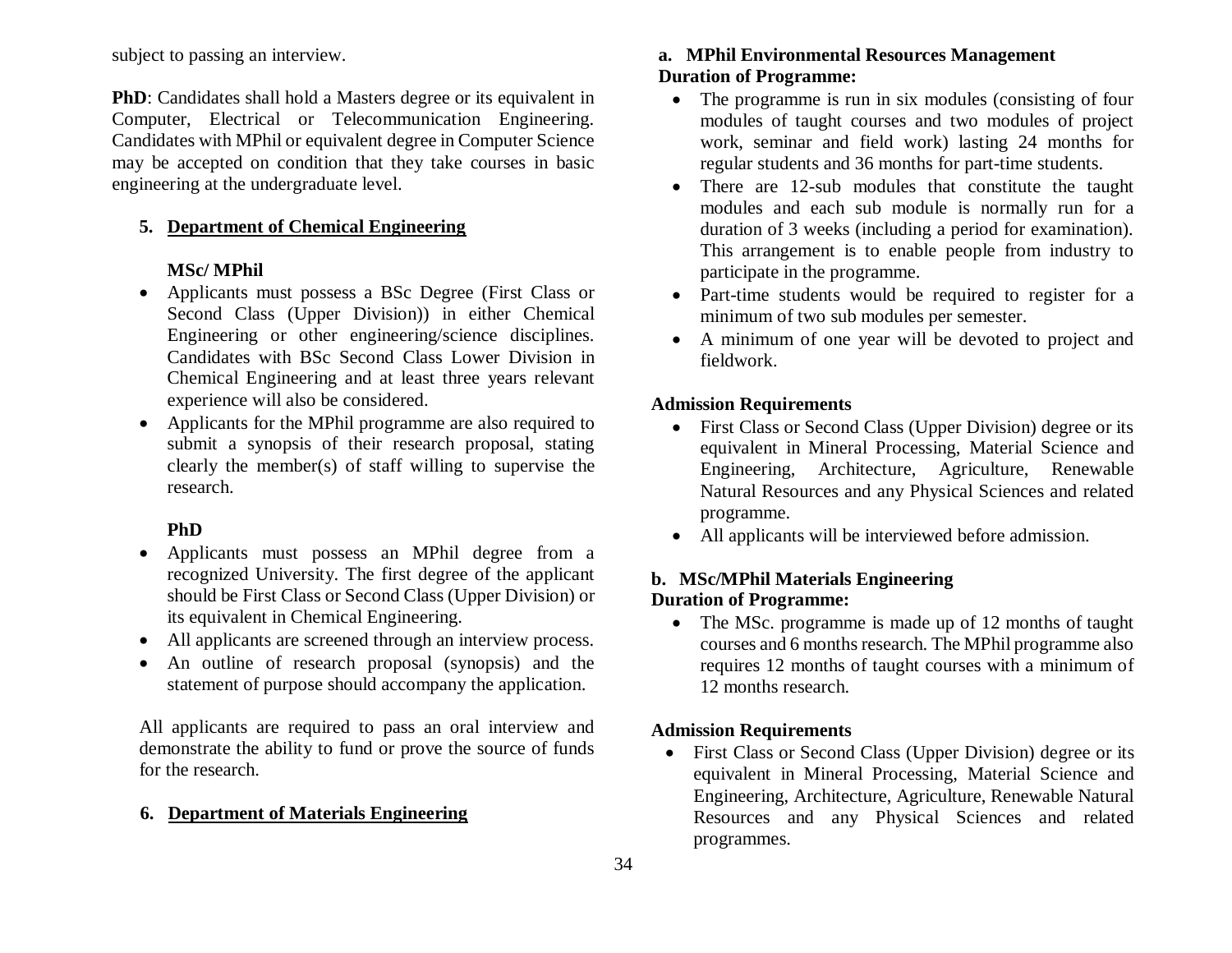• In addition, candidates must pass a selection interview.

## **c. PhD Materials Engineering**

- Students admitted for the PhD degree will be required to take graduate classes in courses where the Departmental Board finds them to be deficient.
- All Applicants will be interviewed before admission.

### **Admission Requirements**

MSc/MPhil degree or its equivalent in Mineral Processing, Engineering, Materials Science and Engineering, Architecture, Agriculture, Renewable Natural Resources and any Physical Sciences and related programmes.

### **7. Department of Agricultural and Biosystems Engineering**

#### **MSc / MPhil**

- **1. MPhil Agricultural Machinery Engineering**
- **2. MPhil Agro-Environmental Engineering**
- **3. MPhil Bioengineering**
- **4. MPhil Food and Post-Harvest Engineering**
- **5. MPhil Soil and Water Engineering**
- **6. MSc Agricultural Machinery Engineering**
- **7. MSc Agro-Environmental Engineering**
- **8. MSc Bioengineering**
- **9. MSc Food and Post-Harvest Engineering**
- **10. MSc Soil and Water Engineering**

## **Admission Requirements**

Candidates with:

- BSc in Agricultural Engineering with First Class and Second Class (Upper and Lower Division).
- BSc Agricultural Science/BSc Food Science Technology/BSc Postharvest Technology with a minimum of Second Class Lower Division and a minimum of two years relevant post qualification working experience.
- Other relevant engineering programmes.

## **11. Masters Degree in Intellectual Property (MIP)**

The Degree is jointly offered by the African Regional Intellectual Property Organization (ARIPO), Kwame Nkrumah University of Science and Technology (KNUST), Kumasi and Intellectual Property Office of Ghana.

The Programme adopts a comparative approach, with particular emphasis on Africa. Lectures are given by leading academics, intellectual property practitioners, intellectual property officers and other experts drawn from across Africa.

## **Admission Requirements**

Eligible candidates are required to hold a minimum of a Bachelor's degree (second class lower) from a recognized university in any discipline and have a minimum of two years work experience. Proof of English proficiency is required, therefore, students coming from countries where the official language is not English will need to submit evidence of proficiency in an appropriate internationally approved English examination e.g IELTS, TOEFL AWARD. Upon satisfactory completion of the programme, participants will be awarded a Masters Degree in Intellectual Property (MIP) by KNUST on behalf of ARIPO.

### S**cholarships**

With a view to contributing to the development of human resources in the field of Intellectual Property in Africa, ARIPO will provide 10 scholarships for successful applicants. The scholarship shall cover the cost of a return air ticket, boarding and lodging at KNUST, tuition fees, registration fees and medical insurance.

### **PhD**

- **1. PhD Agricultural Machinery Engineering**
- **2. PhD Agricultural Engineering**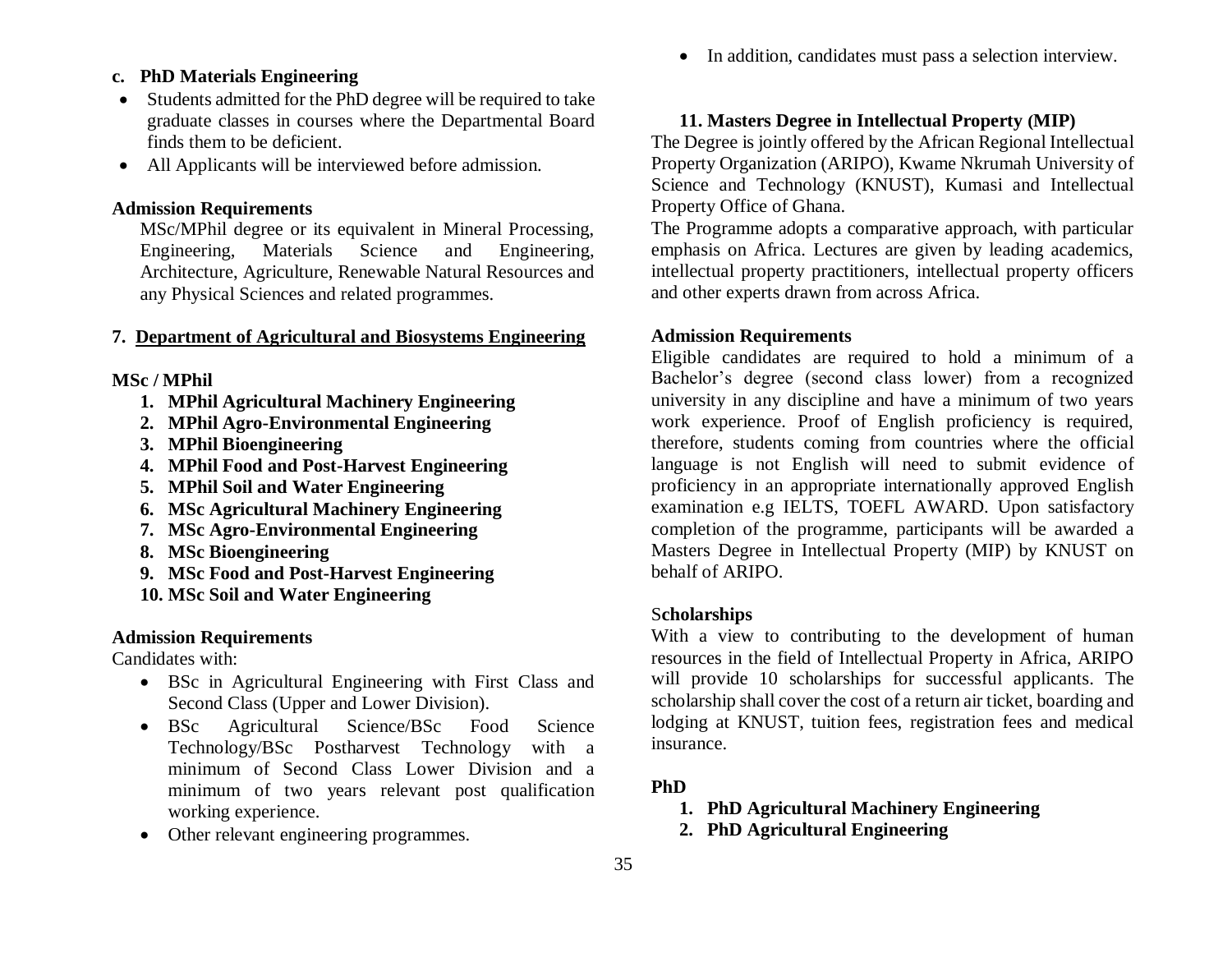- **3. PhD Agro-Environmental Engineering**
- **4. PhD Bioengineering**
- **5. PhD Food and Post-Harvest Engineering**
- **6. PhD Soil and Water Engineering**

# **Admission Requirements**

Candidates with MSc/MPhil degree in the relevant specialisation from a recognised university. Candidates may gain direct entry or undergo an interview prior to admission into the programme.

# **8. Department of Mechanical Engineering**

# **a. MSc/MPhil Mechanical Engineering Programme**

MSc/MPhil students are required to specialize in one of the following options:

- i. Applied Mechanics
- ii. Design and Manufacturing
- iii. Thermo-fluids and Energy Systems Engineering

# **Admission Requirements**

 Applicants with a first degree in Mechanical Engineering or related disciplines from a recognized University, with a minimum of Second Class Lower Division will be admitted into the master's programme.

# **b. PhD Mechanical Engineering Programme**

PhD students are required to specialize in one of the following options:

- i. Applied Mechanics
- ii. Design and Manufacturing
- iii. Thermo-fluids and Energy Systems Engineering

# **Admission Requirements**

 Candidates with a good MPhil degree in Mechanical Engineering or related discipline from a recognized University.

• And a good research proposal with a maximum of one thousand words.

# c. **MSc RETs (Masters in Renewable Energy Technologies**) **Admission Requirements**

- A first degree in Engineering or Science from a recognized University with a First Class or Second Class (Upper or Lower) Division.
- Some experience in Energy/Renewable Energy Industry.

# **Tuition**

Tuition is by online delivery with limited face to face sessions for examinations and laboratory sessions.

# **9. Department of Geological Engineering**

# **a. MSc Geophysical Engineering**

- Either (i) a First Class or Second Class (Upper Division) BSc degree or its equivalent in Geological Engineering, Civil Engineering, Mining Engineering, Petroleum Engineering, Geophysics, Physics, Geology, Earth Science, Agricultural Engineering or any field of specialization relevant to the programme from a recognized University or a Second Class (Lower Division), with at least, three (3) years of relevant experience.
- Applicants with degrees in other engineering/science disciplines (e.g. Agriculture Science, Mathematics, Electrical Engineering, etc.) may be required to take prerequisite courses to make up for deficiencies in undergraduate geological sciences.
- Non-English speaking applicants may be required to take lessons from the Department of English to acquire the necessary English proficiency prior to the start of the programme.

# **b. MPhil Geological Engineering**